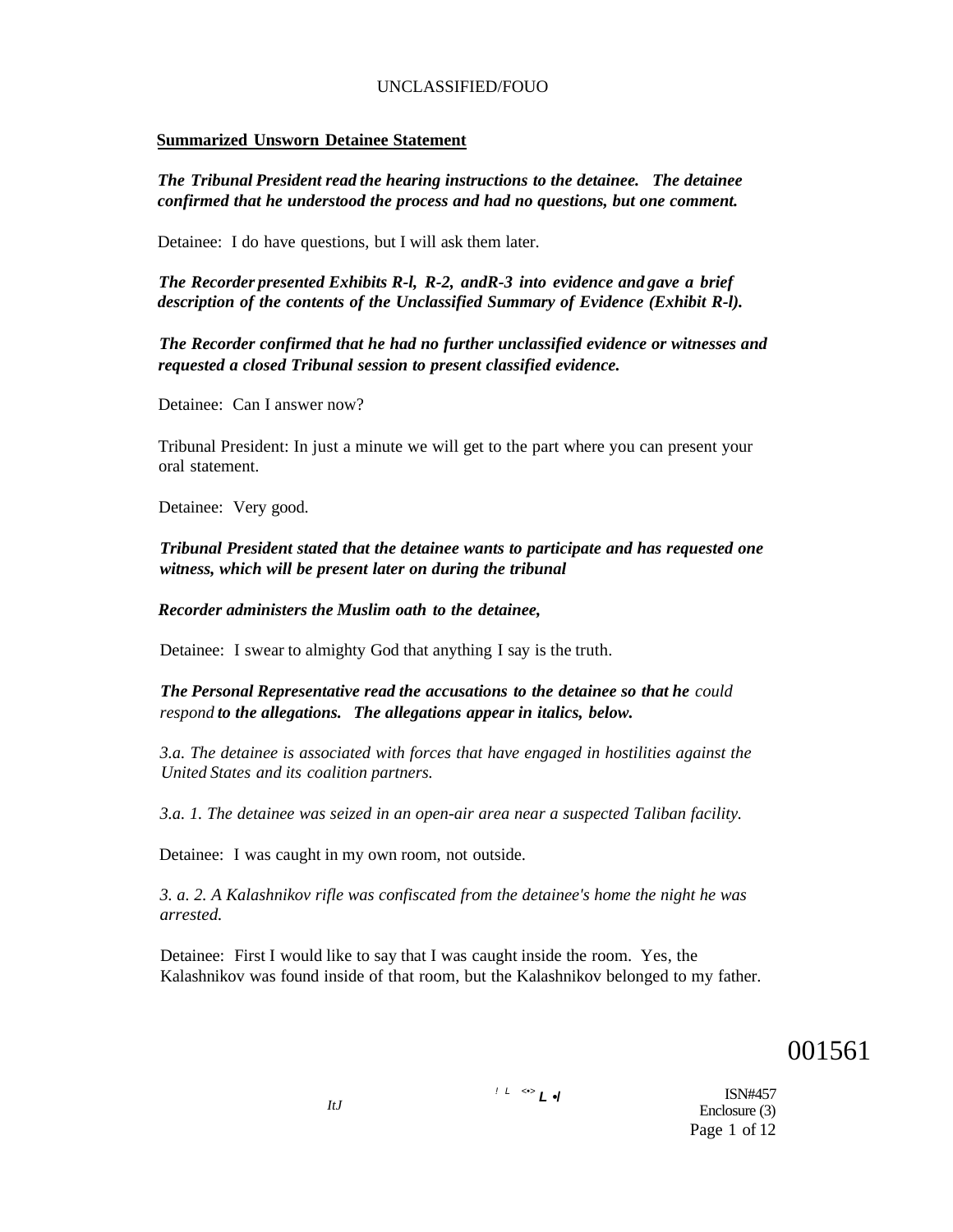*3.a. 3. The detainee was captured with communications equipment.* 

Detainee: This is a wrong accusation. Nothing was caught with me. In the interrogation they showed me communication stuff, but I didn't recognize it

*3.a.4. Coalition forces were fired upon from the direction of a suspected hostile facility during the seizure of the detainee and his associates.* 

Detainee: This is a wrong accusation. The soldiers and helicopters came to arrest me inside my house. This is a lie; this is a wrong accusation. I was sleeping in my room.

*3.a. 5. The detainee was captured with Sarajuddin, a recruiter for Pacha Khan.* 

Detainee: This is a wrong accusation. Sarajuddin's house and my house is a little distance from each other. I was caught in my house. When they took me outside, I saw Sarajuddin was sitting over there, but they took me [us] to Kandahar, together.

*3.a.6. Pacha Khan, a renegade Pashtun Commander, has been conducting military operations against the Afghan Transitional Administration (ATA) and coalition forces.* 

Detainee: No doubt Pacha Khan is a renegade commander against the United States Forces. But when I met with Pacha Khan, it was after the Afghan government gave the position as a governor, that's when I met him.

#### *3. a. 7. It is alleged that Jalaluddin Haqqani> used Sarajuddin's guesthouse for shelter.*

Detainee: First this question isn't relevant to me. This question belongs to someone else. The second, I don't know if Haqqani came to his guesthouse.

*3. a. 8. Jalaluddin Haqqani was the Taliban minister of Frontiers and Tribal Affairs.* 

Detainee: I don't care what he does. I've heard his name on the radio; I don't know what he was doing.

*3.a. 9. The detainee has been working for HIG since it began.* 

Detainee: This is a lie; I never served anybody in any organizations. I was not involved in any organization. If you could find the proof, then anything you say, I believe in it.

*3.a. 10. The HIG is listed in the United States Dpeartment of Homeland Security's, "Terrorist Organization Reference Guide ".* 

Detainee: I don't care whomever he is with. I heard his name in the radio. Like I heard many names, he mentioned Bush, I did not serve him or did I know him. Can I ask you a question?

i *''LLkVIUiO* 

TSN#457 Enclosure (3) Page 2 of 12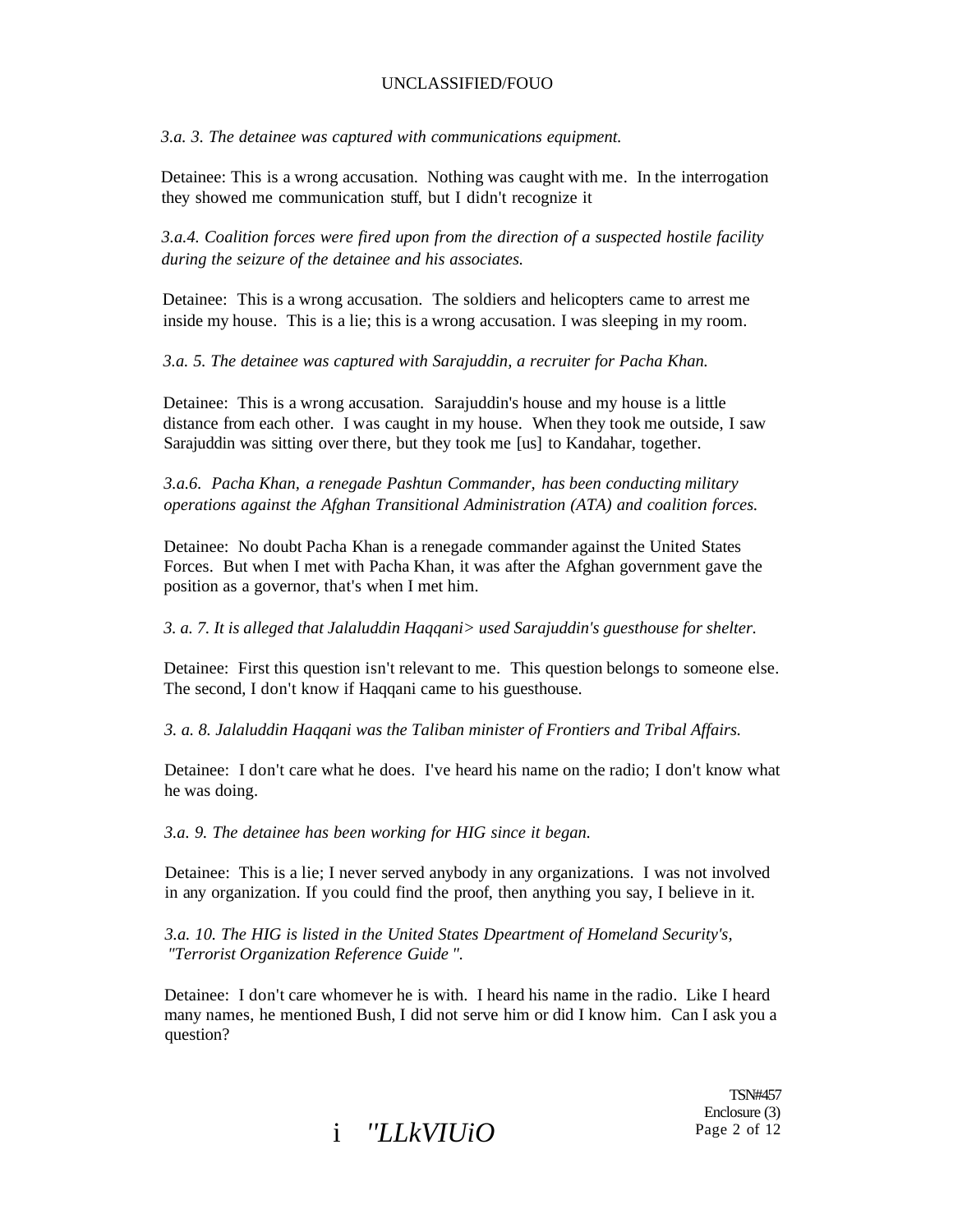Tribunal President: You can, but let me tell you that the only thing we know really about your case is what has been presented to us so far. But you are free to ask questions.

Detainee: Can I ask now? Basically, your tribunal is in session to find out the guilty and the non-guilty all of the accusations that are against me and you read it for me, wrong accusations. First of all, you told me I was caught outside, I wasn't, and I was caught inside my room. This is oppression; I came from another country for one and a half months when I was captured, I was not involved with no organization. I've been here for the past three years and this is oppression. If you have any witnesses against me, then I will agree with you.

Tribunal President: Is there anything else at this time you would like to tell us about your situation?

Detainee: Yes, I would like to say that I am innocent. I was caught with a passport, with an international driving license and some money in my own house. Please, look at my poorness.

Tribunal President: At this time, we may have questions for you. Will you be willing to answer some questions for us?

Detainee: On my eyes, anytime.

Tribunal President: Personal Representative, do you have any questions for the detainee?

Personal Representative: No Ma'am I don't.

Tribunal President: Recorder, do you have any questions for the detainee?

Recorder: Yes Ma'am 1 do. Are you known by anything other than Mohammed Gul?

Detainee: No.

Recorder: Are you the only Gul in the village?

Detainee: No.

Recorder: Who are other Gul's within his village, are they family?

Detainee: I know some one by the name of Sahib Gul (brother).

Recorder: What is your occupation?

Detainee: I am a farmer, and I also own a diesel gas station.

1SN#457 Enclosure (3)  $r_{\text{age}}$  JMp1  $^{12}_{0}$  U 1 5 6 3

# •yOfiAJFJtP / M»"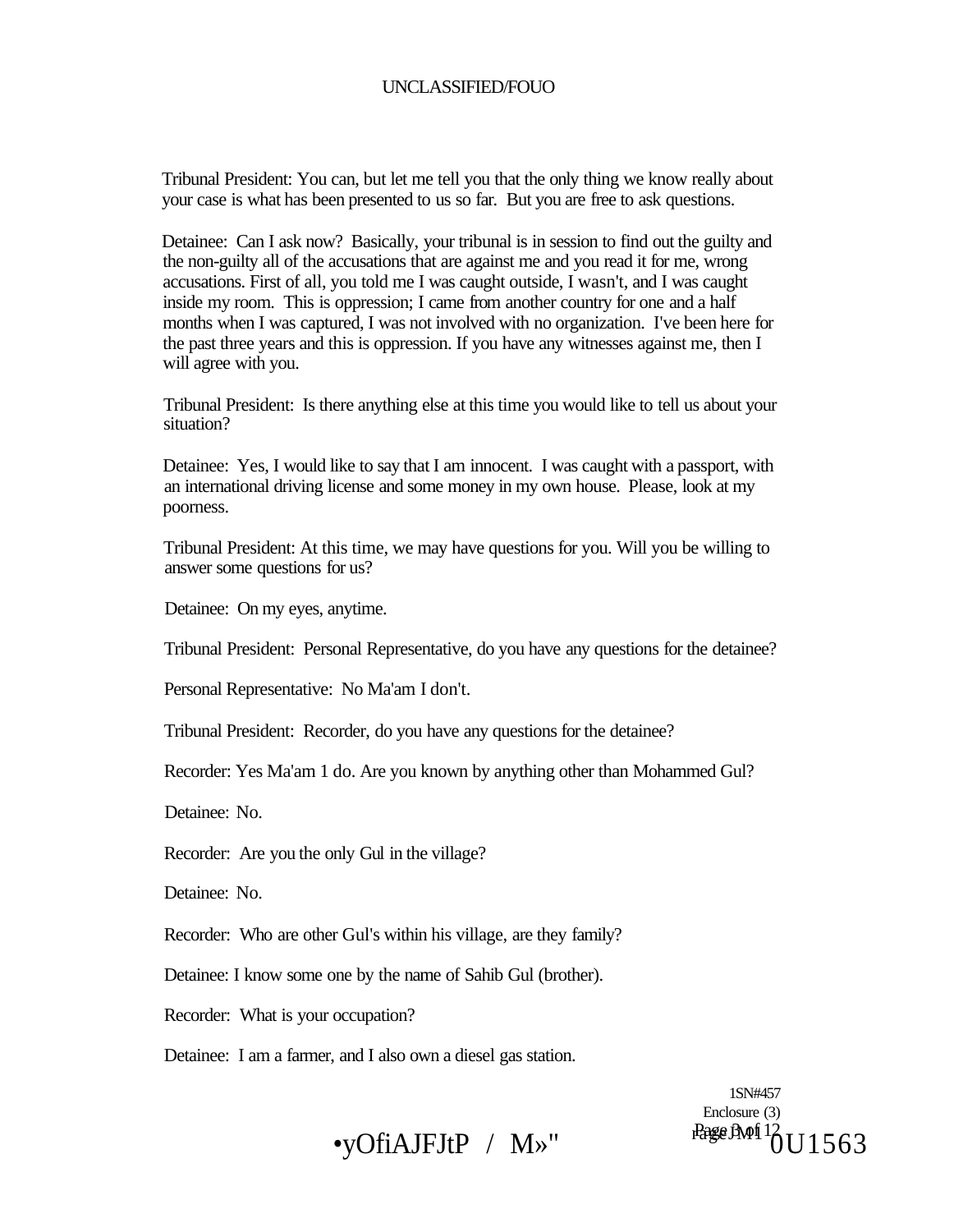Recorder: Is this the only business you ever owned or operated?

Detainee: Yes, except that one, I don't work anymore.

*The Personal Representative and the Recorder had no further questions.* 

Tribunal Members\* questions

Q. You just said you had only been back from Saudi Arabia for a month and a half. How long had you been there?

A. Three years. All together I spent seven years in Saudi Arabia. Every three years, I came home for six months. That was the last time I went on vacation for six months.

Q. Did someone run your diesel gas station while you were in Saudi Arabia? A, No, it was in Afghanistan. Swalzheeb Gul (brother) ran it for me. He had never been to Saudi.

Q. You said you were a farmer, is that prior to you going to Saudi Arabia? A. Yes.

Q. What crops did you grow?

A. We don't have nothing else to grow; we grow wheat and corn.

Q. You said you didn't have any communication equipment. Did you go to school? A. No.

Q. Did you get any electronic or communication equipment training?

A. Like what electronics?

Q. Like, how a radio works, how to build a radio, how to fix a radio?

A. I'm a poor person; I have never been to school and I don't know how to use none of this stuff.

Q. Does the name Gul as a name does it have any meaning?

A. Gul means flower, Gul or Khan in Afghanistan.

Q. When Russians invaded, did you have any part of that fight against the Russians? A. No, at that time I was young. At that time I was a driver's helper until finally I found a Visa to Saudi Arabia and I went to work there. I was getting paid 50 Afghani's to work for the people.

Q. Other than traveling to Saudi Arabia, have you been to any other countries? A. No.

Q. You said you had no education, how about military training? A. No.

> ISN#457 Enclosure (3) *uyiLimfj*<sup> $\gamma$ </sup> *fti/t* Page4ofl2 0U1564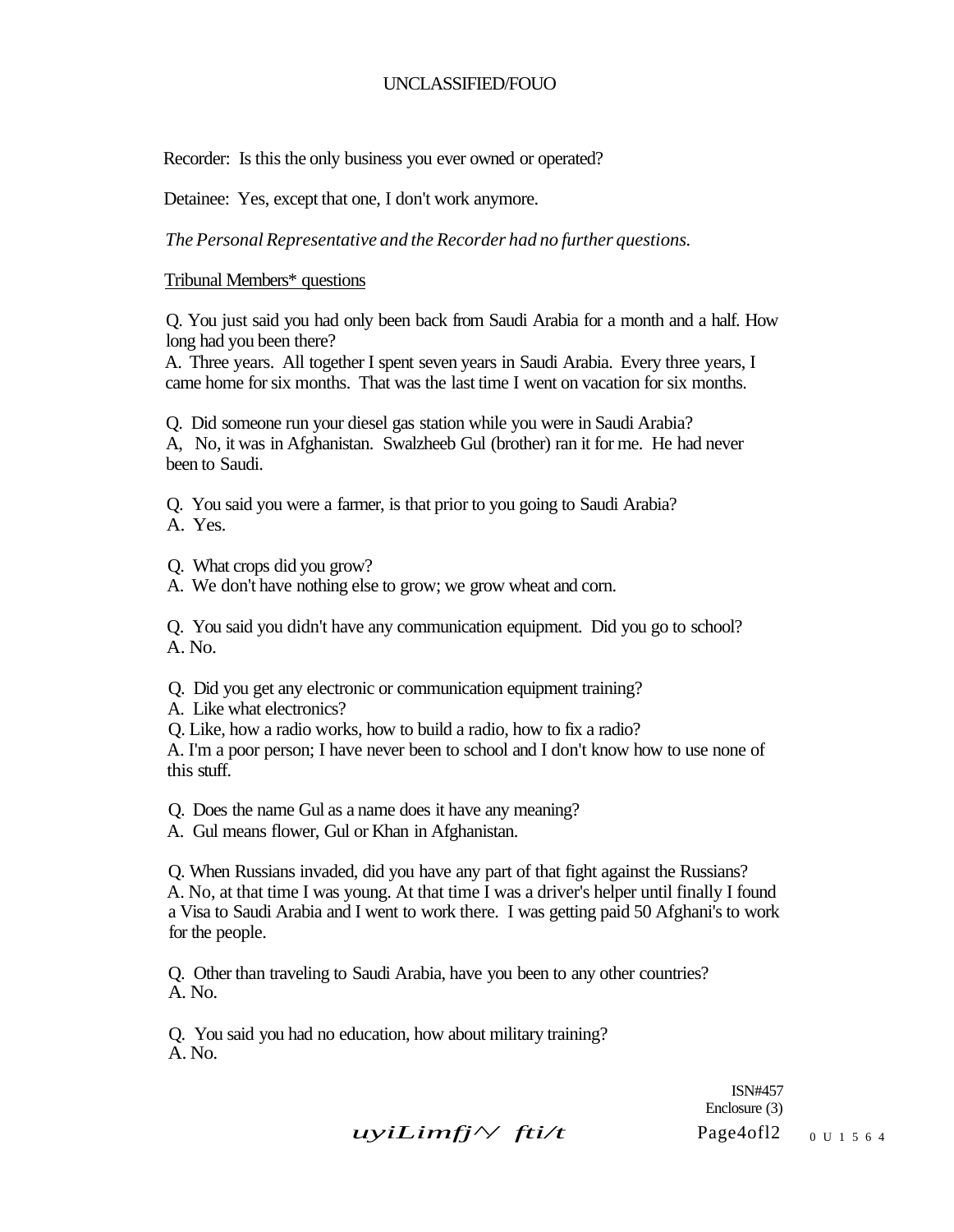Q. On the night of your arrest, did you hear gunfire?

A. No, I was asleep. I was asleep when the soldiers entered my room. The soldiers in my room, they did not receive any firing upon them.

Q. You had indicated earlier that the weapon found in your house belonged to your father, was your father at home the night you were arrested?

A. All of my family was home, my father, my brother. When they arrested me they wanted to take me outside, my father did not know their language. They told them by sign. Where are you taking my son? They said we take him outside, then we will bring him back inside. All family of my family was home. They told my father that they will bring him back.

Q. You mentioned you heard things on the radio; did you have a radio in your home?

A. Yes, we had a tape recorder.

Q. What about a Walkie-talkie type radio?

A. No.

Q. You said that when you were taken outside that Sarajuddin was already outside, were you the only two arrested?

A. No, Sarajuddin was arrested, [and] Sarajuddin's brother and son. When I went out side, all three of them were sitting, and they took me and made me sit with them.

Q. You indicated earlier that you did not know or work for the HIG, did you work for any charity types?

A. No organization that I worked ever before.

Q. Did you work for Pacha Khan when was working as governor?

A. No, I did not work with him.

Detainee: I have one question.

Tribunal President: You can ask, I don't know if we can answer it for you.

Detainee: I came to my country not to meet Pacha Khan or anybody else. I came home because my wife was sick. She sent me a letter asking me to come. The only person I have at my home is my old father. I did not come to meet anybody. I came to see my wife, who was sick.

Q. At the time you were arrested, did they tell you why you were arrested? A. No.

Q. Who arrested you?

A. Yes, I did not know their language, so they must be Americans.



ISN#457 *ff* Enclosure (3) 001565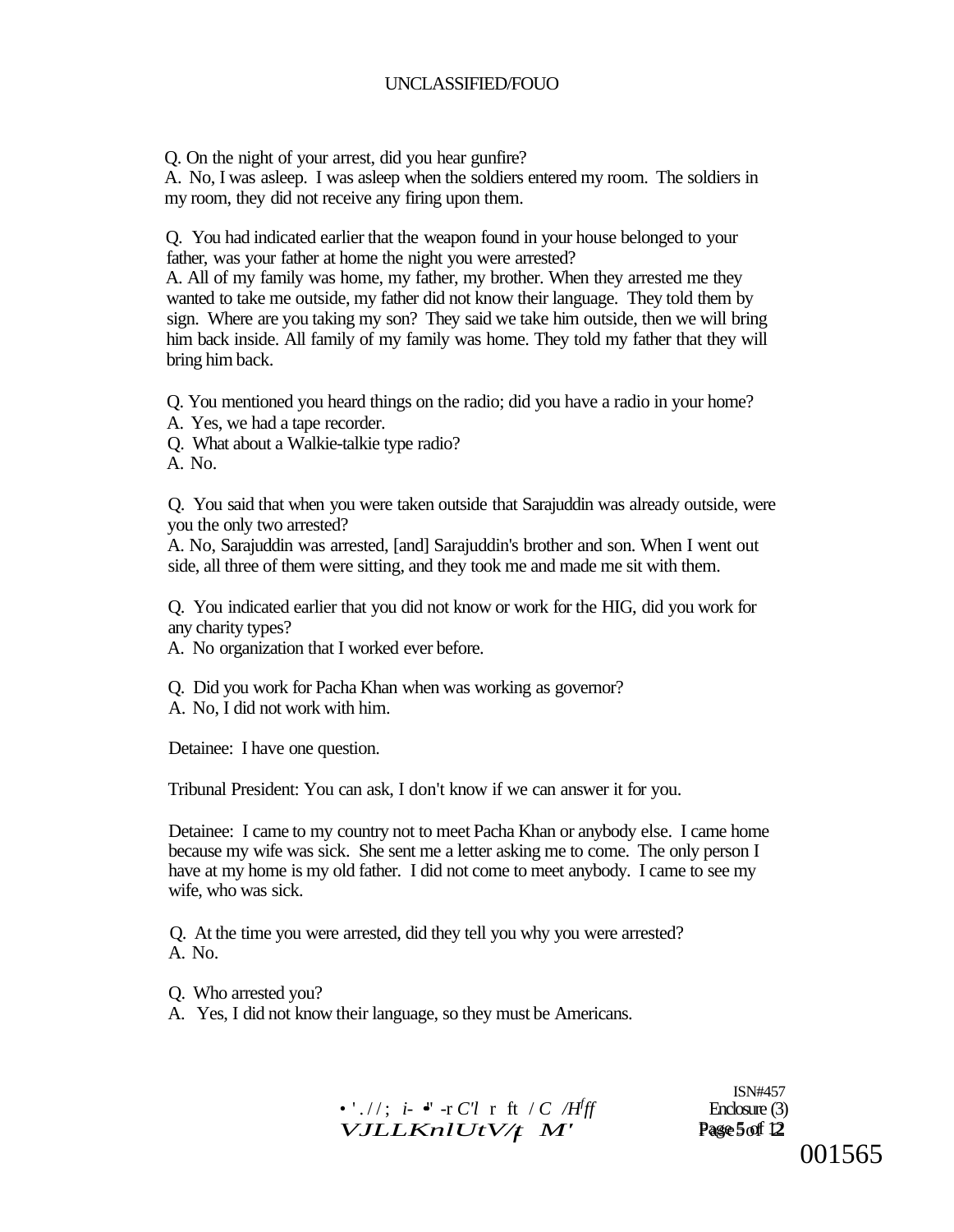Q. Did they have an interpreter? A. No.

Q. When was the first time any one gave you a reason why you were arrested? A. When I was captured by signing, they told my father that we want to take him outside. Bring him back inside, nobody told us why they captured me. It was late night, around 3 o'clock in the morning. My father is old, had a blanket on top of him. They told him we would take him outside, talk to him, and return him back. They treated us with respect; they did not bother us at all. They treated us with lots of respect. It was cold night, 3 o'clock in the morning, and they put a blanket on top my father because our house was cold

Q. How big is your village. How many houses or people are in your village? A. The population I don't know how many people, but around seven homes are in my village, it's not a big village, it's a small village.

Q. You were arrested with three people. Did you work with any of them? A. No, they are my villagers.

Q. Did you go on any trips with them, any hunting trips, anything like that? A. No I didn't have time for hunting. I was working hard.

Detainee: Can I have one question?

Tribunal President: I don't know if we can answer it?

Detainee: I come home, because my wife is sick. All I have at home, is my old father, I just went to see wife.

#### Tribunal President's questions.

Q. So the village that you were arrested in was your native home village, where you grew up?

A. Yes.

Q. You said you had a passport; I'm assuming it's an Afghanistan passport?

A. Yes.

Q. Issued by the new Karzai government?

A. No. It belonged to the area of Rabanni.

Q. It was still a current passport? You could still travel on it?

A. I went to Saudi Arabia with the Pakistan passport. In Saudi Arabia I went to the Afghanistan embassy, at that time President Rabanni was in Afghanistan they changed my Visa from Pakistani passport to Afghan passport.

Q. I thought you hadn't been to Pakistan so how did you get a Pakistani passport?

• i /' i ? /"TC-T~~ 0  $/ -$  ^  $\tau$ . Page6of 12  $IJ'S^{\wedge}k^{\wedge}ntO$   $If^{*}$ " 001566

ISN#457 Enclosure (3)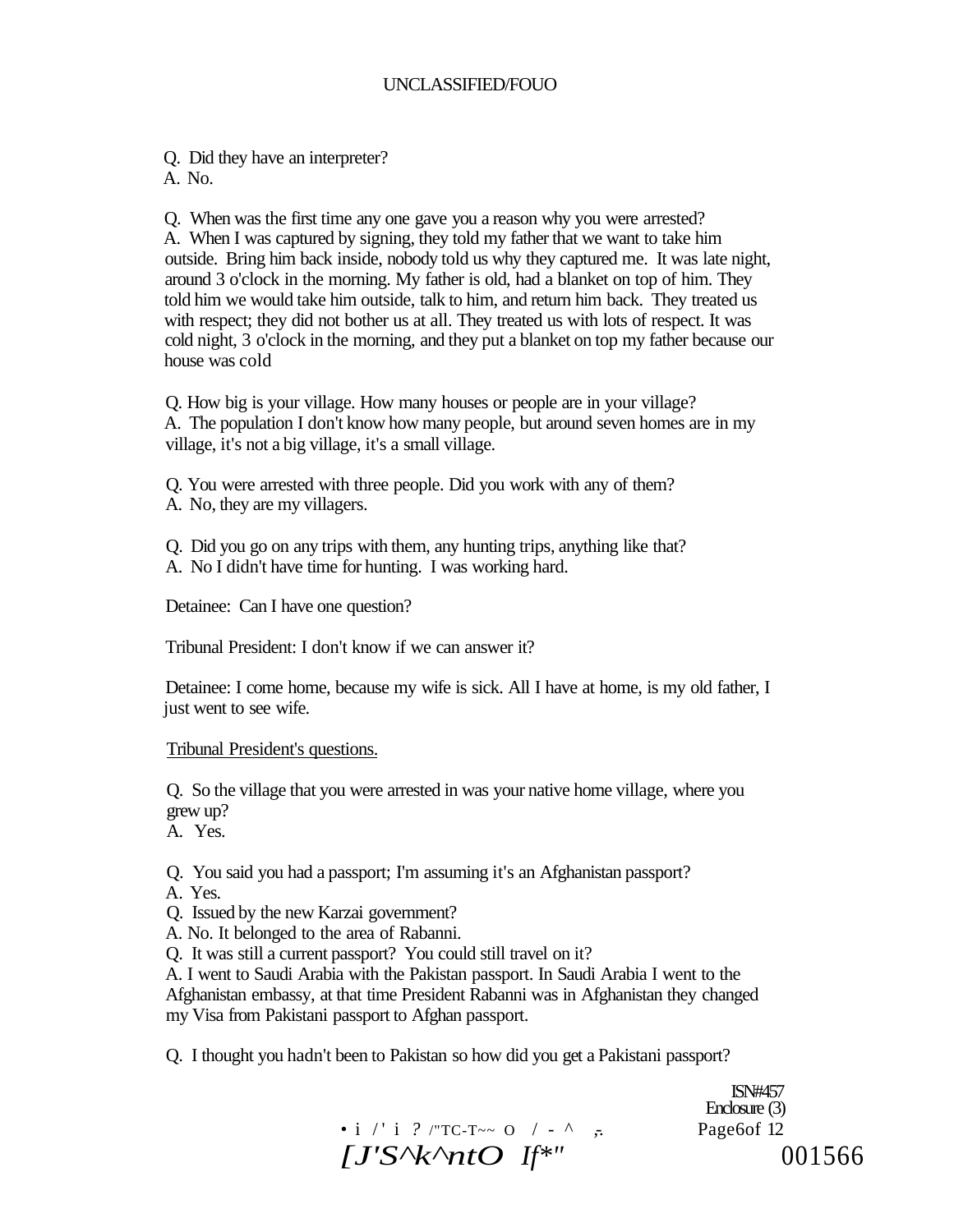A, 1 never said that I didn't go to Pakistan, Pakistan is like my own country, and one hundred times I was in Pakistan.

Q. So you have been in Saudi Arabia, Afghanistan and Pakistan, those are the three countries you had traveled to?

A. Yes, yes. I was a refugee in Pakistan for long years, 1 went back to Afghanistan came back to Pakistan. I was issued a Pakistani passport, I got a Visa. Anytime I went to Saudi Arabia, I came back to Pakistan because we didn't have any airplanes inside our country. No flight could go to Afghanistan at that time.

Q. Where did you live at in Pakistan?

A. A place, Miram Shah. Ten years we were living in Miram Shah. I place called Matches Camp. It was a refugee camp.

- Q. What did you do in Saudi Arabia?
- A. I was a driver.

Q. Did you work for a particular company?

- A. No, I was working for a supermarket. I was bringing equipment to the supermarket.
- Q. So you drove commercial trucks, moving things for the supermarket?

A. Yes, I was a driver, bringing in vegetables and many other things to the supermarket.

Q. You did not know about Sarajuddin's guesthouse being used as shelter for Haqqani. Have you heard any rumors about Haqqani being in the village?

A. Sarajuddin is not my cousin or brother to protect him. In the interrogation, the interrogators brought me the Koran, twice, I swear to the Koran. I did not know that Haqqani came to Sarajuddin's house, I do not know.

Q. Obviously you left during the Taliban rule, would you say in general, that a lot of people left or would you say they were fairly supportive of the Taliban government? A. We left at the time of Jihad. We went, we were home; my family was inside my village. I was working in Saudi Arabia. My family was living in my own house.

Q. You said some of you were refugees, who went as refugees?

A. Nobody went with us as refugees; I don't know what you are talking about?

Q. So Just your family is what your saying went as refugees, not everyone else.

A. At the time of the Jihad, not only my family, but many other families went as refugees.

Q. So, this was prior to Taliban era?

A. Yes, yes. At time of Taliban era, I was in Saudi Arabia.

Q. But, your family was back in the village?

A. Yes.

Q. You said you met with Pacha Khan when he was governor. What did you meet with him about?

*f*<sub>*i*</sub>*itjf I UyirlH lt<sup>li;</sup>*<sup>*n*</sup> f Enclosure (3)<br>Page 7 of 12  $001567$ 

ISN#457 Enclosure (3)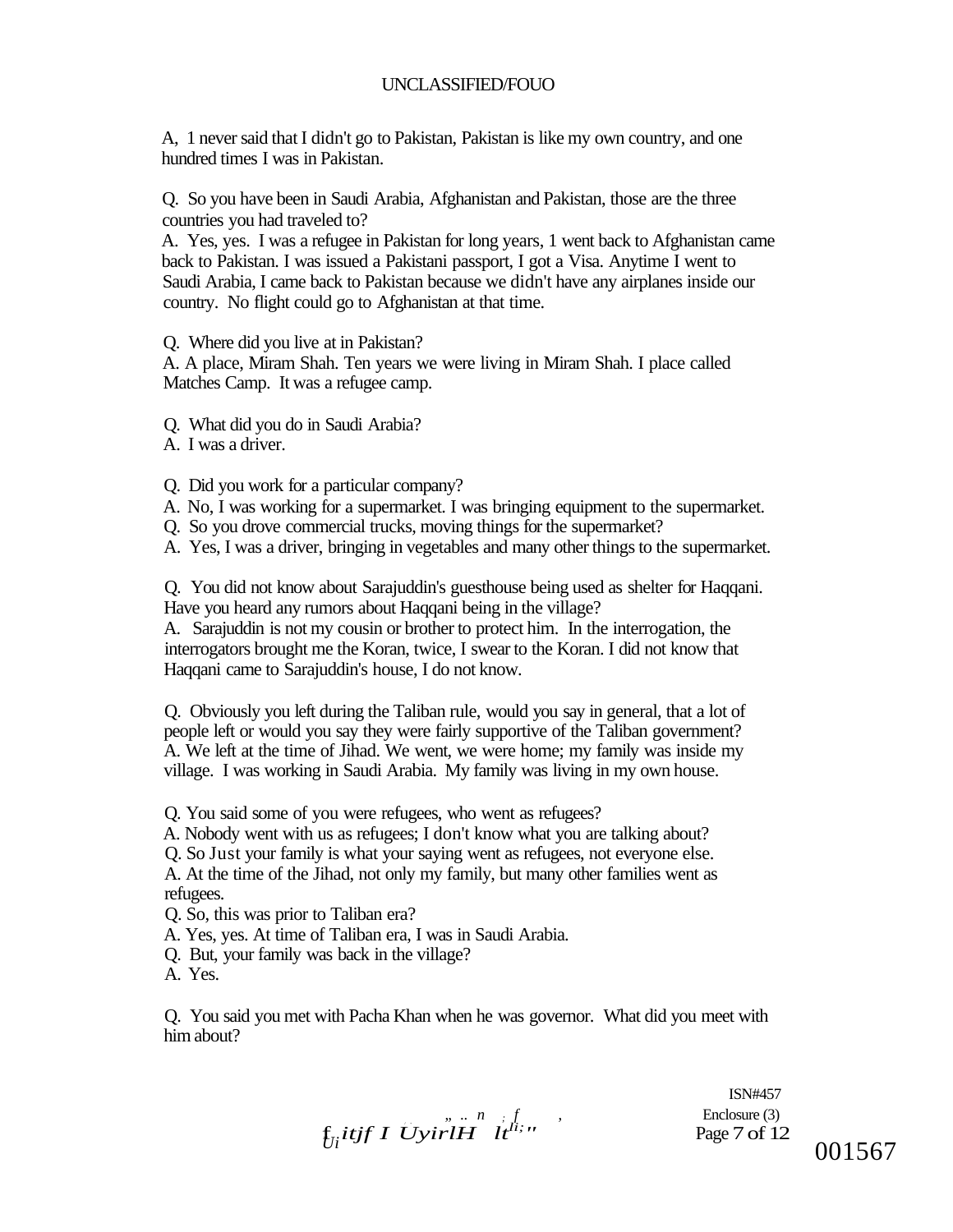A. I did not go to meet him personally, when I came from Saudi Arabia, the people told me that Pacha Khan is the current governor of our province. I wanted to go meet him; I did not meet him yet

Detainee: The only thing I would like to tell you, this is oppression. For the past three years, I spent my time here. You could go ask in Khost, which is my area. If you find evidence against me; I'm willing to spend my life here. But, if not, I don't want to spend any more time here, not one more minute. I'm a poor person; I have a small piece of land. I bought the Visa to go and work hard, to feed my kids; the Visa was expired. I do not have the Visa anymore. In the beginning, I told my interrogators the address of the supermarket that I was working or I told him that I was working for such and such individuals. I was a driver, and nobody paid attention to me.

Tribunal President: Is there anything else at this time you want to tell us?

Detainee: No. I do not have any questions at this time.

Tribunal President: Personal Representative, did you have any other evidence or does the detainee have any previously approved witnesses to present to this tribunal?

Personal Representative: Yes Ma'am, he does have a witness.

Tribunal President: At this time, let me explain to you how the witness process occurs. Basically, we will have the witness brought in, and I'll ask him to state his name for the record. The Recorder will administer the oath. At that time, then you will be allowed the first opportunity to ask him questions to get him to present information that you think is relevant to your case. Then the Personal Representative, the Recorder, and the Tribunal Members will be able to ask questions. Please keep in mind everything needs to be translated, and please allow time for that as you are asking questions. You are certainly welcome to give him a brief greeting or brief exit greeting, orally. Again, please remember, that it all needs to be translated. Do you have any questions?

Detainee: No, that's fine.

*The Tribunal President called for a brief recess while the witness is brought into the room.* 

*Hearing is reconvened with witness and detainee present* 

*The detainee and witness exchange greetings.* 

Tribunal President: This tribunal has been reconvened with the witness in the room. Would you please state your name for the record?

Witness: My name is Khan Zaman.

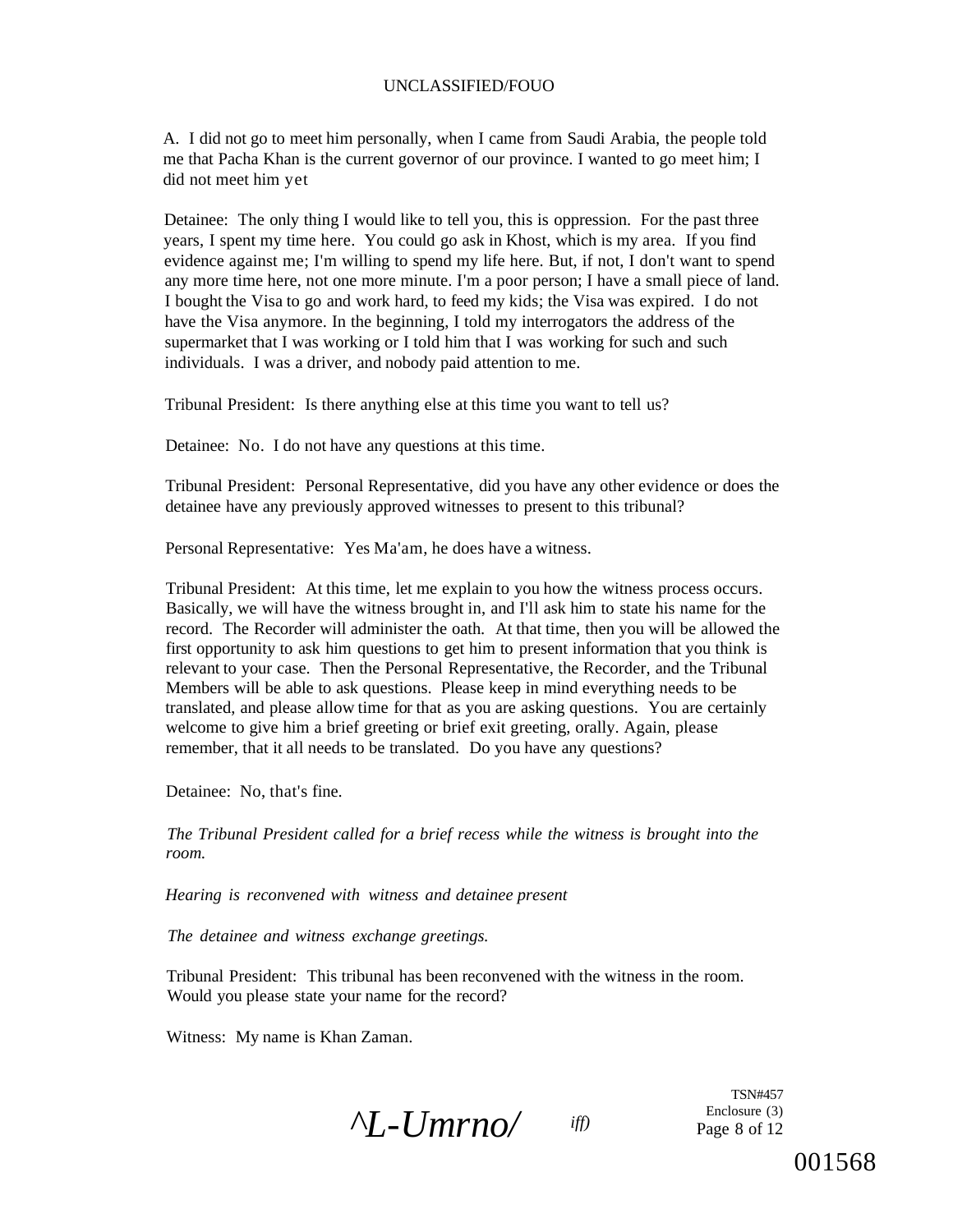Tribunal President: You are here today to testify for Mohammed Gul, are you still willing to do so?

Witness: Yes, yes, I want.

Tribunal President: You willing to do so under oath as well?

Witness: Yes.

*The recorder administered the oath to the witness,* 

Witness: I swear to almighty God that anything I say to this tribunal will be the truth.

Tribunal President: Mohammed Gul, do you have any questions for the witness?

Detainee: No.

Tribunal President: Personal Representative, do you have any questions for the witness?

Personal Representative: Yes Ma'am I do. Do you know if Mohammed Gul had any communication equipment with him?

Witness: No, he did not have equipment. Nor did our village have those kinds of equipments and he did not see those kinds of equipments.

Personal Representative: Did he know if Mohammed Gul had been associated with Sarajuddin?

Witness: No, he did not have a special connection to Sarajuddin. Except being a villager, everybody in the village talks to each other.

Personal Representative: Did Mohammed Gul know Pacha Khan? Witness: No, except probably just heard his name, he did not work with him, he did not know him, or didn't have anything to do with him.

Personal Representative: Did Mohammed Gul know Jalaluddin Haqqani? Witness: No. He did not know him, he doesn't know him, and he doesn't have any connection with him.

Personal Representative: Did Mohammed Gul belong to HIG? Witness: No, he wasn't in HIG, he doesn't have any information on HIG.

Personal Representative: How long did you know Mohammed Gul? Witness: As long as I know my left and my right. I know him.

Personal Representative: Is Mohammed Gul associated with the Taliban? Witness: No, no connections, probably heard their names, but he didn't have any contacts with them.

> ISN#457 Enclosure (3)

; *t/SjJi* '.'Tfl£ *Off}*\*\* Page9of 12<sub>001569</sub>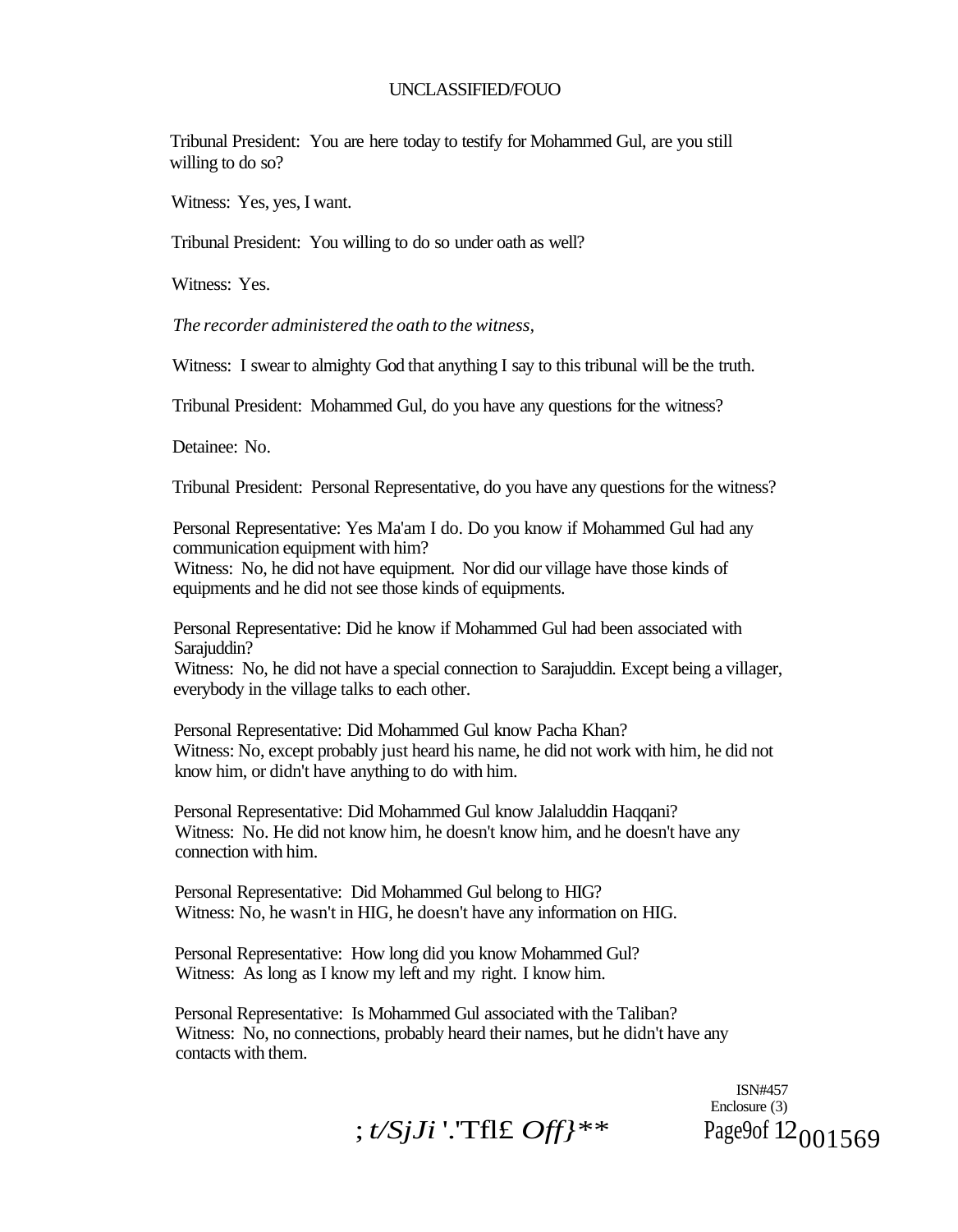Personal Representative: Is Mohammed Gul associated with forces that have engaged in hostilities against the United States and its coalition partners. Witness: No.

Tribunal President: Recorder, do you have any questions for the witness?

Recorder: Yes Ma'am I do. When was the last time he saw the detainee before he was captured?

Witness: Right before our captured, we were captured before him. We were sitting outside when they brought him over there.

Recorder: How much time from when he came back from Saudi to when he saw them prior to the capture?

Witness: Fifteen days prior to the month of Ramadan. He came from Saudi Arabia, I went to visit.

Recorder: How long was that between that time and the capture? Witness: I'm not educated we do not know dates. But probably month, or month and a half before his coming back from Saudi Arabia I met him.

Recorder: Do you know what Mohammed Gul did in Saudi Arabia? Witness: He was a driver.

*The Personal Representative and the Recorder had no further questions.* 

Tribunal Members' questions

Tribunal Member: Good to see you again. Witness: I thank you very much.

Q. Is Mohammed Gul, is that a very common name? A. Yes.

Q. Do you know how many Guls in your village?

A. Why would I count? I never counted how many people have that name Gul.

Q. But like in the Khost area, there might be...

A. Believe me or not, I forgot my kids name, for the past three years. How would I remember many other people's names? Inside this jail, I spent three years. Three years is a long time, I forgot youngest name.

Q. At the time of your arrest, did you have any idea why he was arrested? A. I swear to Allah, I don't know why we were arrested, we are innocent, I don't know who told you anything about me, but we do not know why we were arrested.

> ISN#457 Enclosure (3) Page 10 of 12



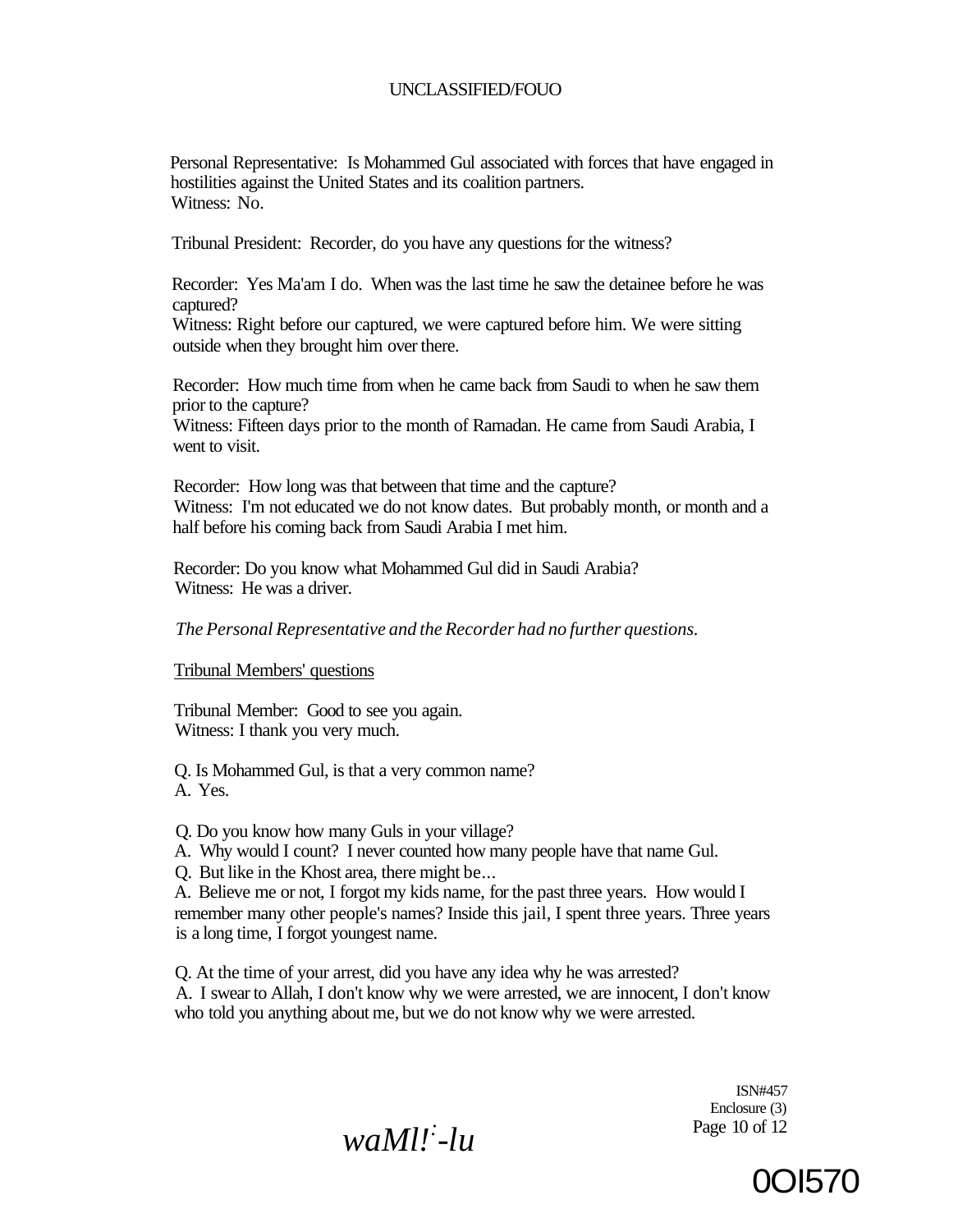Q. Do you know if he or any of his family has weapons?

A, In Afghanistan, especially in the province of Paktia, three things that the Paktia province was accepted from the previous government of Afghanistan. First they do not pay taxes for land, the second they could have small weapons, and the third (the interpreter forgot the third one.)

- Q. Was your village small or large?
- A. No, our village is very small.
- Q. So, everybody knew everybody.

A. Special information, we don't have a special connection, but we do know our villagers, who are who.

Q. Do you know who was living inside the house where the detainee was arrested?

A. Father, brother, and himself.

Tribunal President's questions

- Q. All the people in your village, were they all in one tribe?
- A. Yes, we are a sub-tribe to a bigger tribe.
- Q. Are there any disputes in your village amongst each other?
- A. Not any special animosity.
- Q. Did any of the villagers leave to go to Pakistan to take refuge at any time?
- A. Yes, they went.
- Q. During Taliban time or before that?
- A. No, long time ago.
- Q. During the Taliban time, like you said, it was pretty quiet?
- A. At the time of the Taliban, nobody left

Q. Would you say that Mohammad Gul was working is Saudi Arabia for a while? A. As long as I remember, he went to Saudi Arabia for seven years. Twice he came home every time for six months. All together it means, it was six years he was in Saudi Arabia, six months twice in Afghanistan, all together seven years.

Q. And he came home this time because it was normal time to come home, or did he have a specific reason for coming back to the village at this time? A. No, someone was sick in the house, he came to see the sick.

Tribunal President: Thank you for participating in this tribunal. We will take a brief recess while the witness is removed from the room.

Witness: I'd like to thank you for to waste your time to come and listen to us.

Tribunal President: We will take a brief recess while the witness is removed from the room.

> ISN#457 Enclosure (3)

*^LLfcyJlftb/i'K\** Page 11 of 12

0015?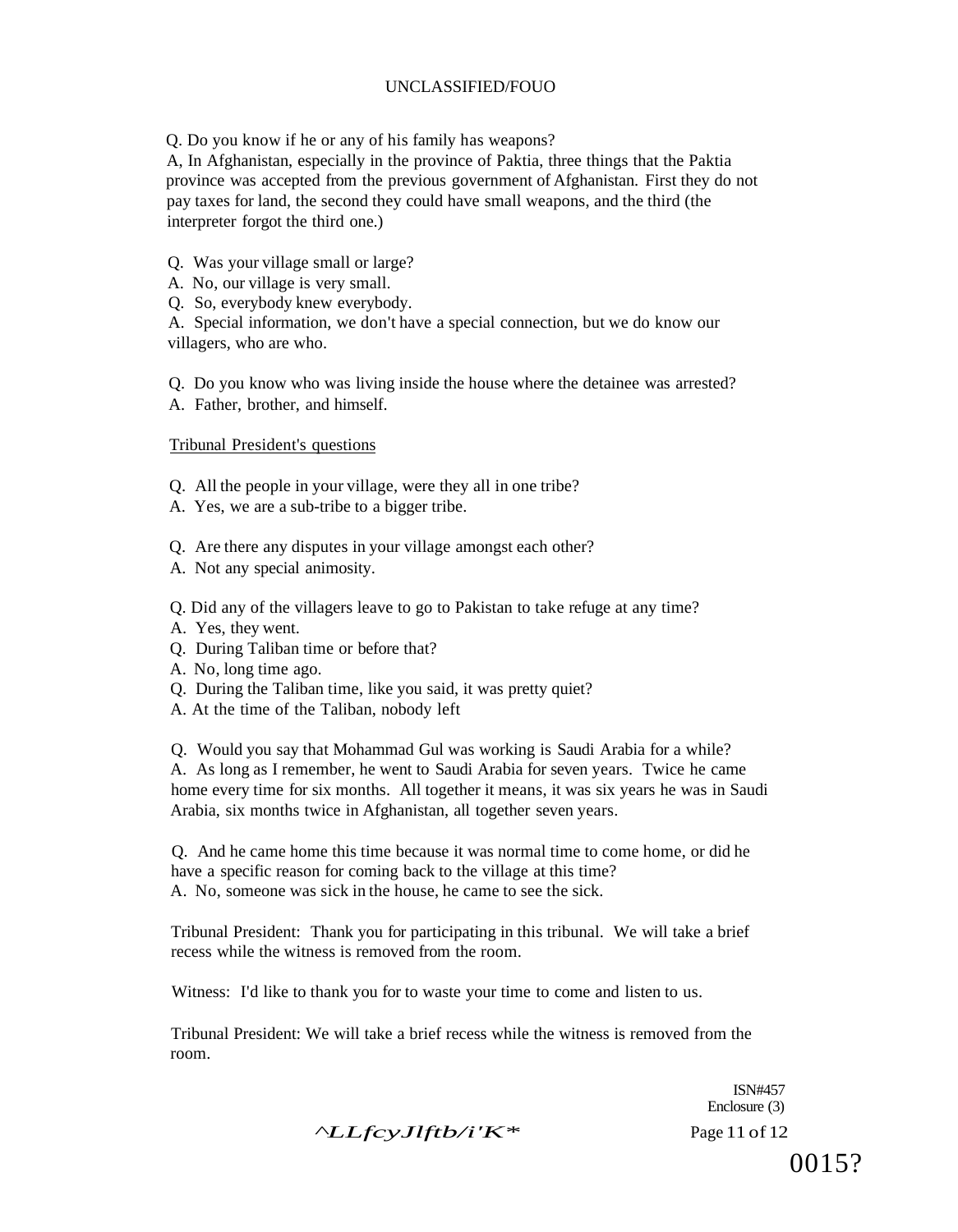*Tribunal is recessed until after witness is removed from the room.* 

*The Tribunal President confirms that the detainee had no further evidence or witnesses to present to the Tribunal. The Tribunal President explains the remainder of the Tribunal process to the detainee and adjourns the Tribunal.* 

# **AUTHENTICATION**

**I** certify the material contained in this transcript is a true and accurate summary of the testimony given during the proceedings.

Colonel, United States Army Tribunal President

, ., *<sup>f</sup> fT* --r.- *f t •- /.* Page 12 of 12

ISN#457 Enclosure (3)

00157J.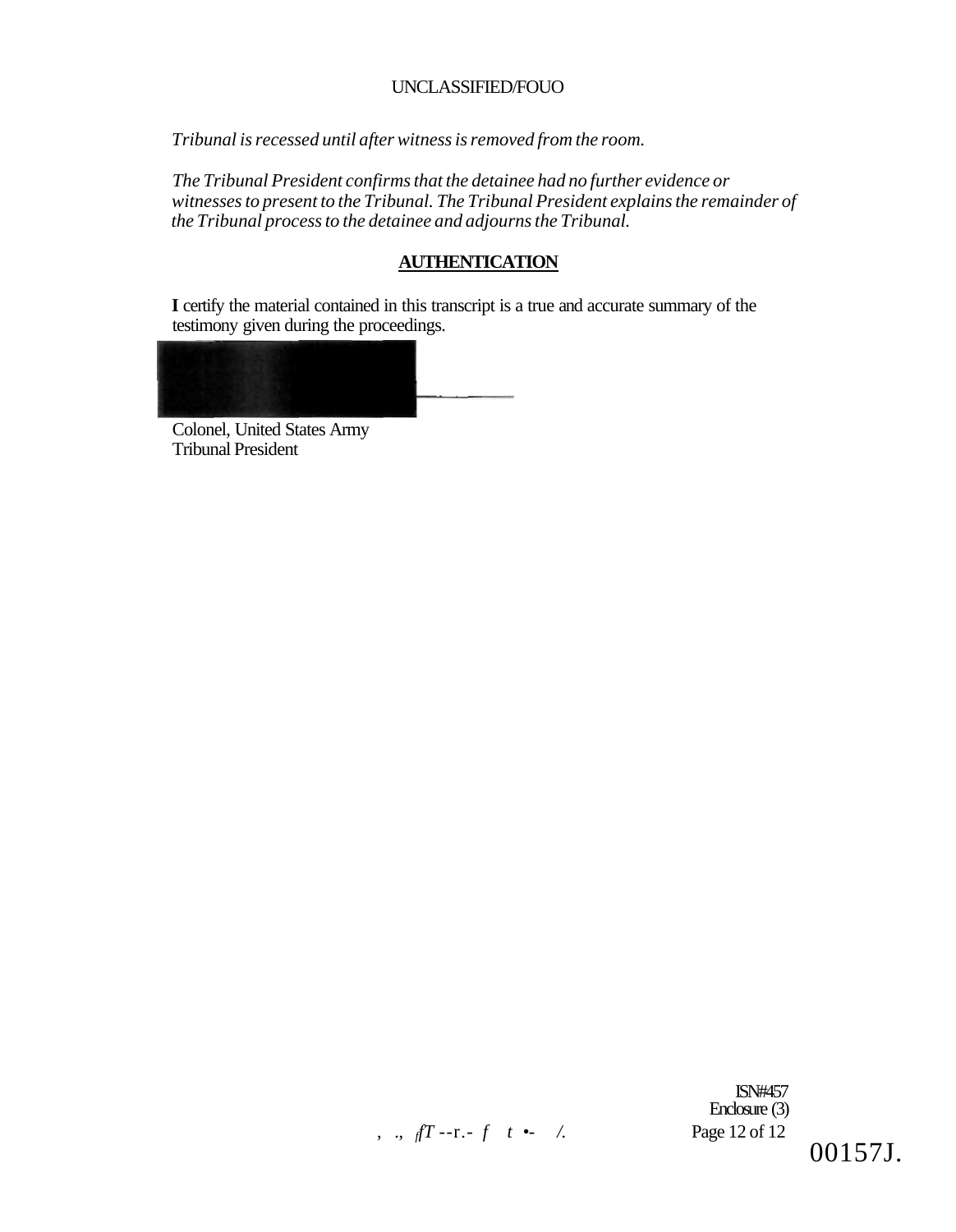#### Summarized Sworn Detainee Statement

When asked by the Tribunal President if the detainee understood the CSRT process, the Detainee answered, "yes"-

[The Detainee asked if he could ask a question if he didn't understand something. The Tribunal President encouraged the Detainee to ask questions at anytime during the Tribunal process.]

[The Detainee took the Muslim Oath and made the following statement with the assistance of his Personal Representative]:

Regarding the first allegation, [The Detainee attempted to be smuggled into the United States.]: Yes, I did try to be smuggled into the United States. I was going to find a job to make some money.

Regarding the second allegation, [The Detainee traveled with forged travel documents, including a passport and other travel documents]: Every document that the smuggler had he kept. I had no documents when I was captured.

Regarding allegation number three, [The Detainee left Pakistan ten months previous to his detention by paying a smuggler in Pakistan twenty-five thousand dollars (US) to be smuggled into the U.S.]: This was paid in Pakistani currency, one million rupies, about sixteen to eighteen thousand dollars. This would get paid when 1 got to the United States. My father owns an oil tanker, which he would sell to make the payment. Also, it was only eight months after I left Pakistan to when I was captured.

Regarding allegation number four, [The vessel in which the Detainee traveled is believed to be a special interest vessel, which was the focus of Operation Southern Watch]: I did not take a boat from one country to another. I did take a small boat to cross rivers inside Mexico. I do not know all the countries I went to. I did take a plane from Pakistan to Guatemala. From there I traveled by foot and vehicle to Mexico.

Regarding allegations five and six, [The smuggler responsible for the above-mentioned vessel has close business ties with an individual known to help coordinate smuggling operations for members of Hizballah and al-Gama'at al-Islamiyya; Hizballah and al-Gama'at al-Islamiyya are known terrorist groups]: This is something I do not know about.

[When asked by the Tribunal President if the Detainee would like to comment on the statements made by his Personal Representative, the Detainee made the following comment]:

Detainee: On the fifth and sixth allegations, the individuals who arrested me have to provide evidence that I did this. My allegation is I don't know, I am not aware of it.

> ISN#10t3 Enclosure (3) Page 1 of 2

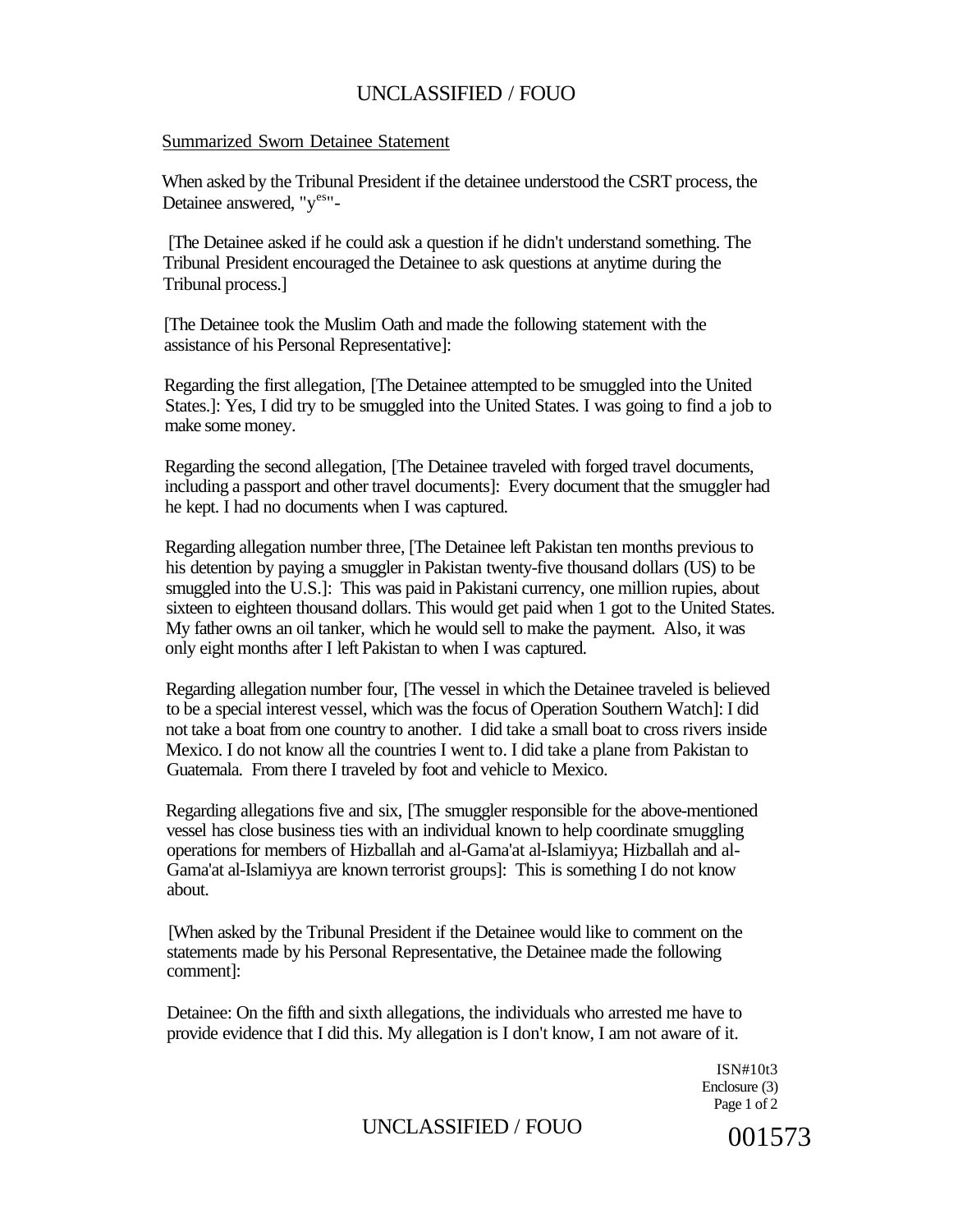Tribunal President: I understand. The first four statements.provided by the Personal Representative, does that accurately reflect what you discussed earlier?

Detainee: Yes.

[When asked by the Tribunal President if the Personal Representative had any questions for the Detainee, the Personal Representative made the following comment]:

Personal Representative to Detainee: One point of clarification, when you spoke to me about your father owning an oil tanker, was this a boat or a truck? What was it?

Detainee: A truck tanker.

[When asked by the Tribunal President if the Detainee had any other evidence to present to the Tribunal, the Detainee made the following comment]:

Detainee: No, I don't have anything except my response to the allegations.

# AUTHENTICATION

I certify the material contained in this transcript is a true and accurate summary of the testimony given during the proceedings.



Tribunal President

ISN#1013 Enclosure (3) Page 2 of 2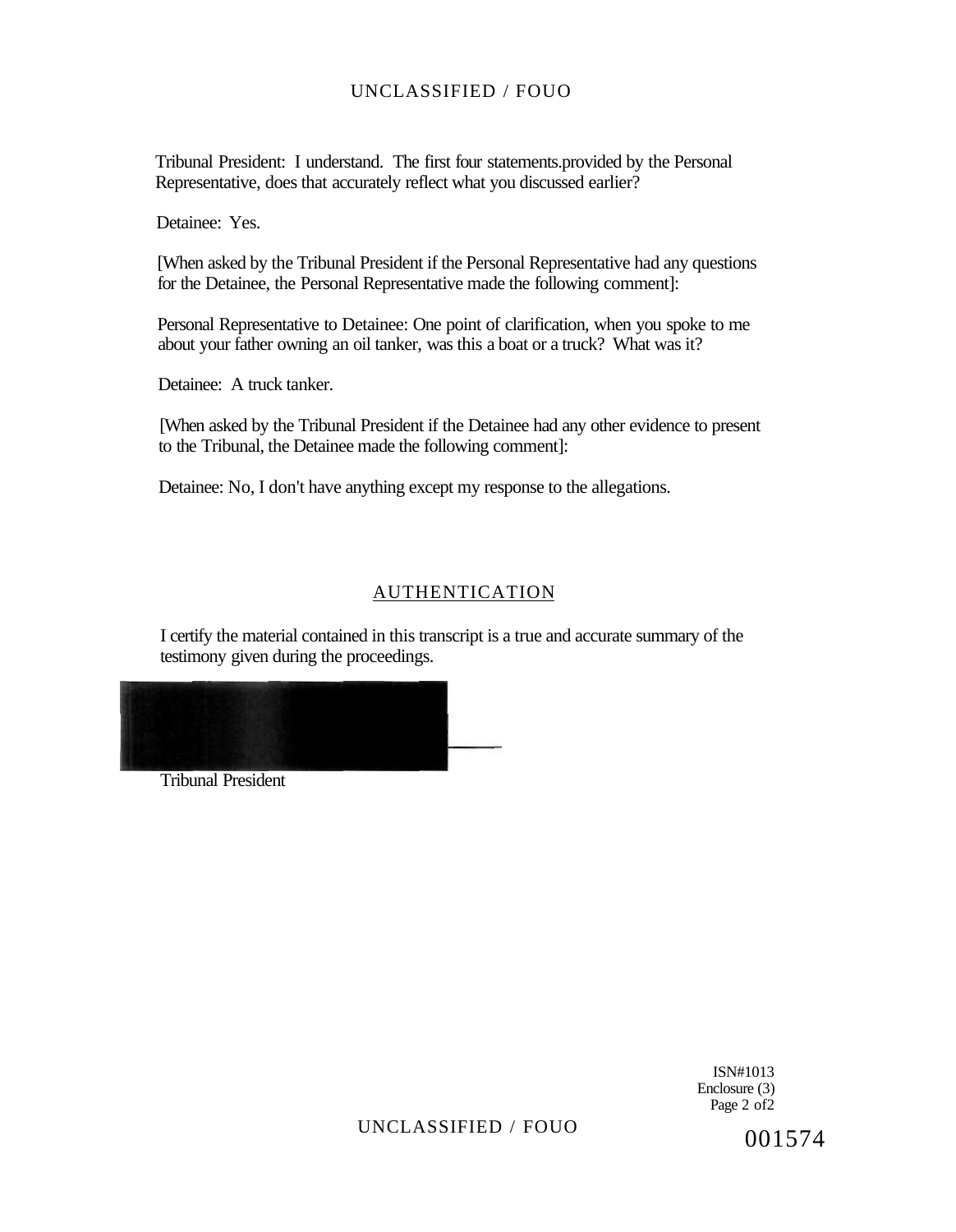*The Tribunal President asked the Detainee if he understood the Tribunal process. The Detainee responded as follows;* 

Detainee: I hear, but I do not understand the whole story.

Tribunal President: We are here to determine whether or not you have been properly classified as an enemy combatant. We have come with an open mind. We know very little about you except that you have been detained here in Guantanamo Bay. We have not seen the unclassified evidence. We have not seen the classified information, and we have not seen any of your file information. The Recorder will present unclassified evidence, which with the assistance of your Personal Representative you should've had the opportunity to review. You will be given an opportunity *to* make a statement to tell your story. We will have the opportunity to ask you questions. And after you have told us your story and we have seen all the evidence, then we will go into deliberation to determine whether you have been properly classified as an enemy combatant. Do you have any other questions concerning the tribunal process?

Detainee: I do not have any.

*The Personal Representative presented the Detainee Election Form to the Tribunal. The unclassified summary of evidence was presented to the Tribunal by the Recorder, who then described the nature of the evidence. The Recorder requested a closed session at a later time to present the classified information.* 

Tribunal President: The Detainee requested no witnesses, but did request some documents be produced. The documents requested were his passport and a plane ticket. The Personal Representative informed me that the search was done, but was unsuccessful and that no documents were located. (To the Detainee) You may now present evidence to this Tribunal:

Detainee: I don't have anything to say, and I did not ask for the passport. All this evidence is false accusations.

Tribunal President: Would you like to make a statement under oath?

Detainee: 1 have nothing to say. All these accusations are incorrect.

Tribunal President: This is an opportunity for you to make your statement, to tell us your story for us to take into consideration when we make our determination.

Detainee: My story is very well known. I am a student in Pakistan. I don't have anything else to say.

> ISN# 686 Enclosure (3) Page 1 of7

UNCLASSIFIED//FOUO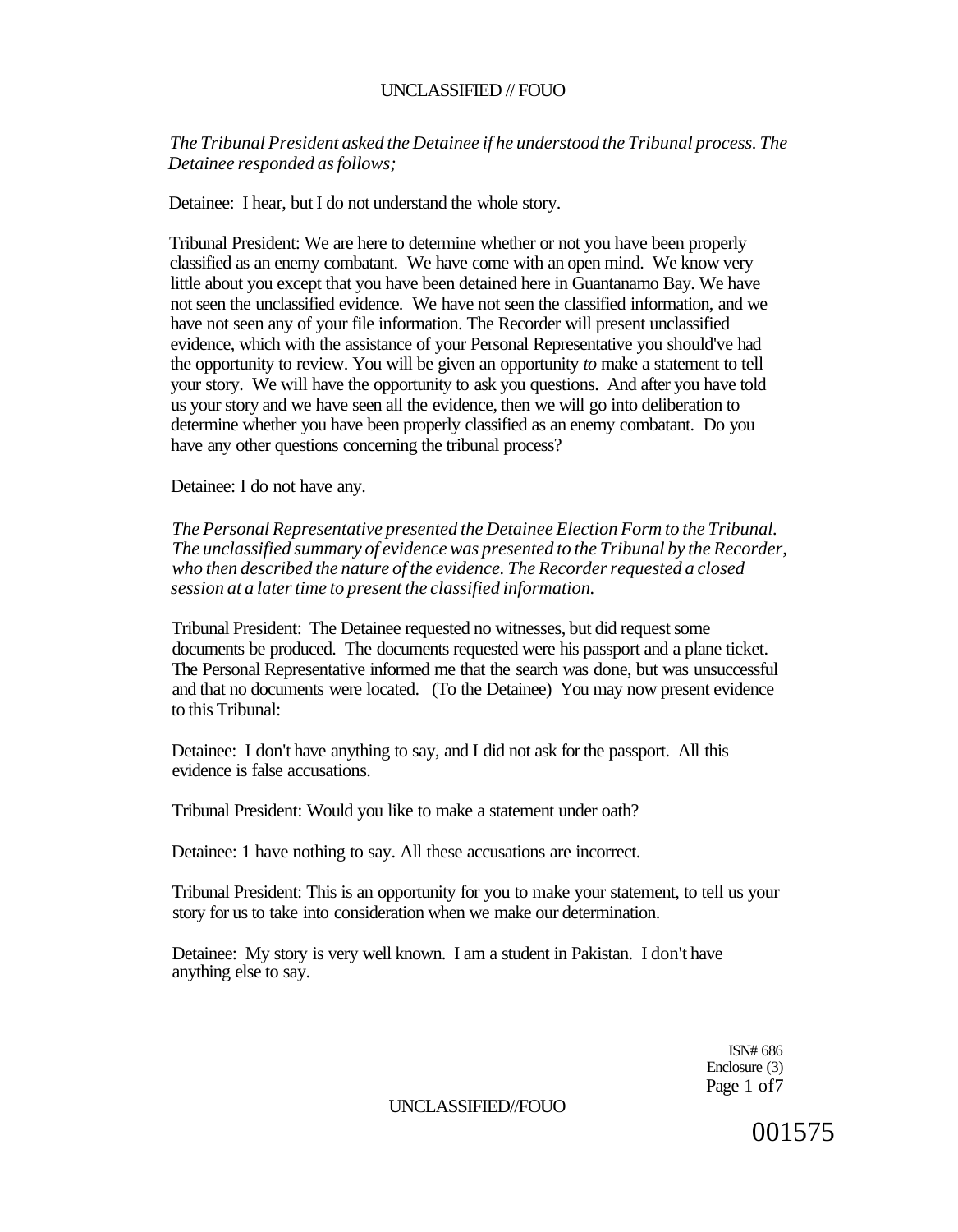Tribunal President: Very well. Personal Representative, do you have any questions for the Detainee?

Personal Representative: No, sir.

Tribunal President: Recorder, do you have any questions for the Detainee?

Recorder: No, sir. I do not.

Tribunal President: Do any Tribunal Members have questions for the Detainee?

Tribunal Member: (To Tribunal President) Yes, sir. I do.

*The below is a summary of the question and answer session to the Detainee conducted by the Tribunal members:* 

- Q: What country are you from?
- A: I am from Yemen.
- Q: And you went to Pakistan to study?
- A: Yes, I did.
- Q: What was it that you were studying there?
- A: I went there to study the Koran.

Q: Did you go to University, or did you get taught by certain religious leaders, or what kind of study was it?

A: All the information is available in my file.

Q: As the President said at the beginning, we have not had access to your file, which is why it is necessary for us to try to understand why you are here.

A: My story is in the file.

Q: If you were a student studying the Koran in Pakistan, how did you end up here?

A: This is the question I always ask myself.. .why was I captured there, and why did they bring me here?

Q: Could you please describe for us how it was that you were captured or arrested?

ISN#686 Enclosure (3) Page 2 of7

#### UNCLASSMED//FOUO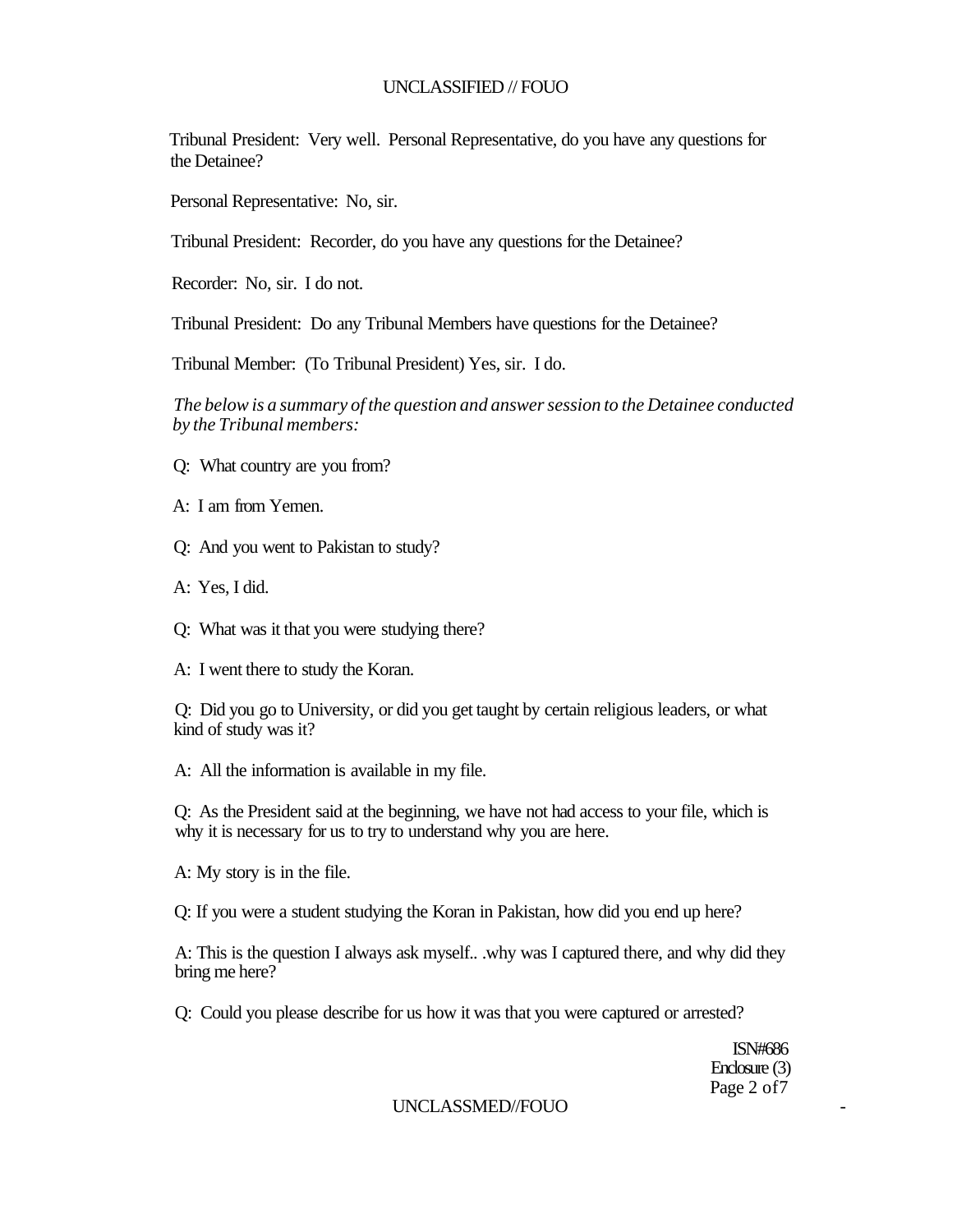A: My story is very obvious and in the file.

Q: Well it's not obvious to us, which is why we were hoping you might help us understand what happened.

A: If you want to see the whole thing, look in my file.

Q: Would you tell us if it was the Pakistanis that arrested you?

A: Yes. The Pakistanis were the ones that captured me.

Q: Did they capture you by yourself or with other people?

A: I was in the house. I was not by myself There were other people there.

Q: And so they took you all together, all at once?

A: They gathered us, and they took us to prison.

Q: The people in the house, were they also from Yemen, just like you?

A: I don't want to speak about other people. I don't know where they're from.

Q: Were any of them fellow students along with you?

A: Their story is well known to you people, I cannot speak on their behalf. I can't speak for them.

Q: When they came to arrest you, did they tell you why you were being arrested?

A: Nobody told me.

Q: So they just arrested you and took you to jail without telling you why?

A: Yes, that's what they did.

Q: And do you remember how long you were in jail?

Detainee: Which jail?

Tribunal Member: The first one.

Detainee: In Pakistan or here?

ISN# 686 Enclosure (3) Page 3 of7

### UNCLASSIFIED//FOUO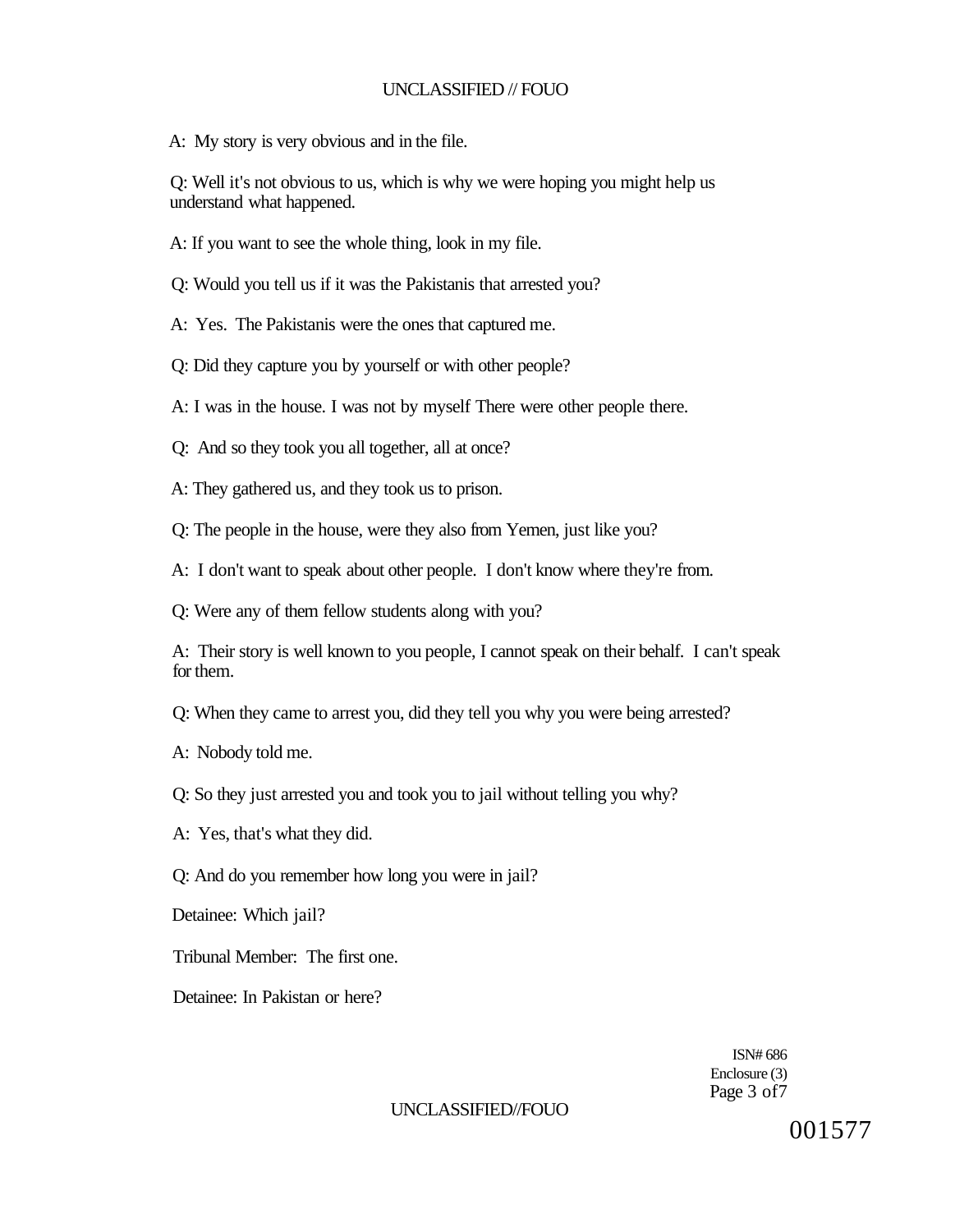Tribunal Member: Pakistan.

Detainee: One and half months to two months.

Tribunal Member: Did anyone from the Yemen embassy come to visit you?

Detainee: I did not see anybody.

Q: Did you ask for them to come or you didn't want them to come?

A: I did not know I could request someone from the embassy to come see me, and I also did not ask.

Q: So after one to two months, then you left Pakistan and came here?

A: I went to Bagram, then to Kandahar> then Cuba.

Q: Where was the first time someone finally told you why you were being arrested?

- A: Nobody talked to us about that.
- Q: Not in Pakistan, not in Afghanistan; not until you came here?
- A: I do not remember.
- Q: How long have you been here in the camp?
- A: I don't remember since I got here, possibly two years.
- Q: Now that all this time has passed, do you now know why you were arrested?
- A: I didn't know anything until I went into interrogation.
- Q: And that is when they first said they thought you were affiliated with Al Qaida?
- A: Which time are you referring to?
- Q: The first time you came before the interrogators.
- A: Here in Cuba?
- Q: Yes.

ISN# 686 Enclosure (3) Page 4 of 7

### UNCLASSEFIED//FOUO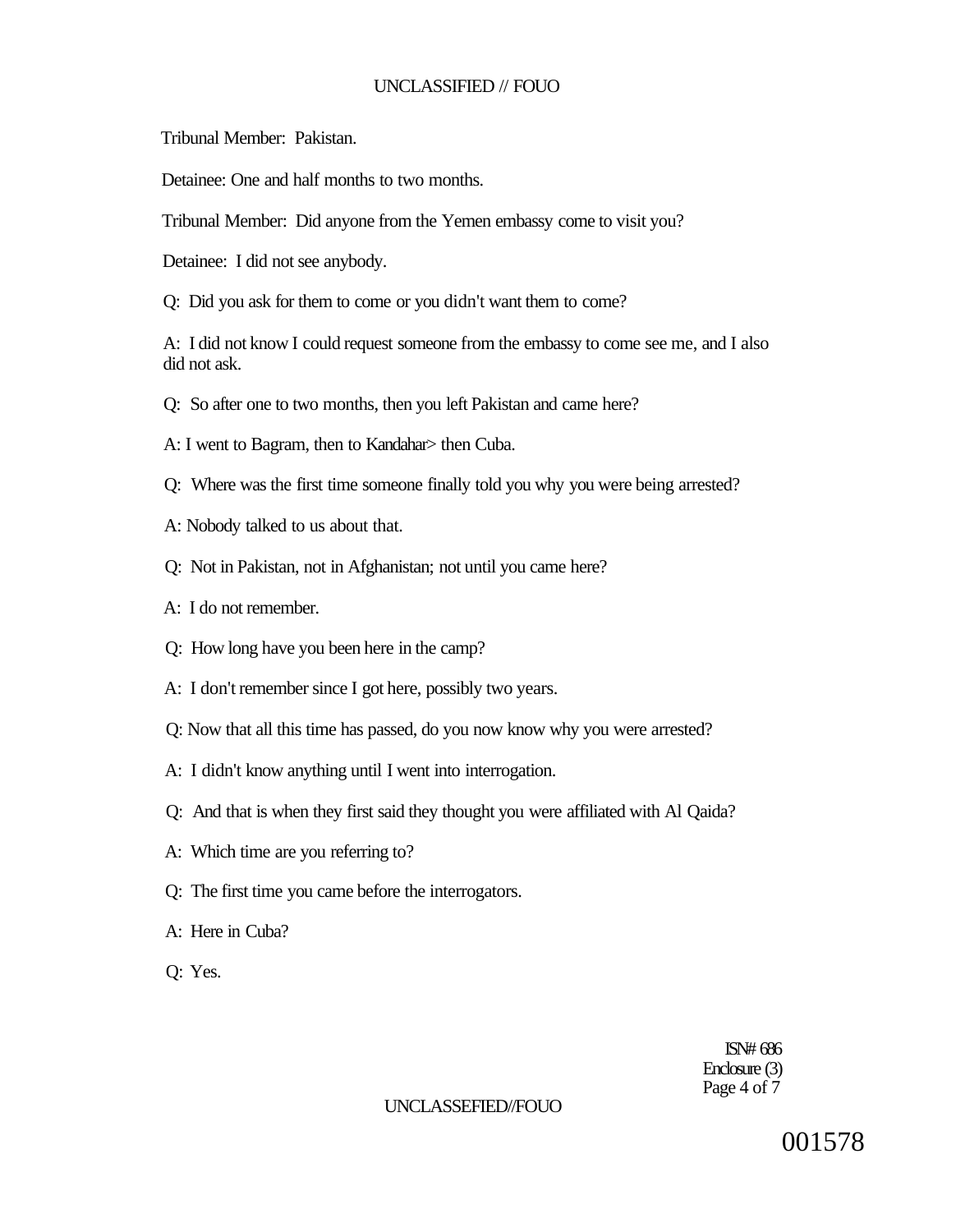A: Every time I meet with an interrogator, he comes back with different accusations or allegations.

Q: Do you know what Jama'at al-Tabligh is?

A: I know about Tabligh, but I do not know what it is.

Q: Can you explain to us what that is?

A: All information I know is in the file. I have spoken so much about it in the past.

Q: I understand there are times you have to answer questions over again, but this is the first time we've had any exposure to your case.

A: Everything is in the file.

Q: The only thing we know about you thus far is what you're telling us now, and that you told us all these things on the exhibit are not true.

A: What should I do in this case?

Q: We were hoping you would try to help us understand why it was you believe you were arrested and brought here.

A: I have been here two years. If you do not know why I've been arrested, why are you keeping me here? Why don't you set me free?

Q: Have you ever traveled to Afghanistan?

A: My story is very well known.

Tribunal Member: I'm sorry you didn't choose to share more of it with us. I don't have any more questions. Thank you.

Tribunal President: Did you ever travel to Afghanistan?

A: No, I did not.

Q: Did you ever travel to Pakistan?

A: Yes, I did.

Q: Did you attend college in Yemen?

ISN# 686 Enclosure (3) Page 5 of7

#### UNCLASSIFIED//FOUO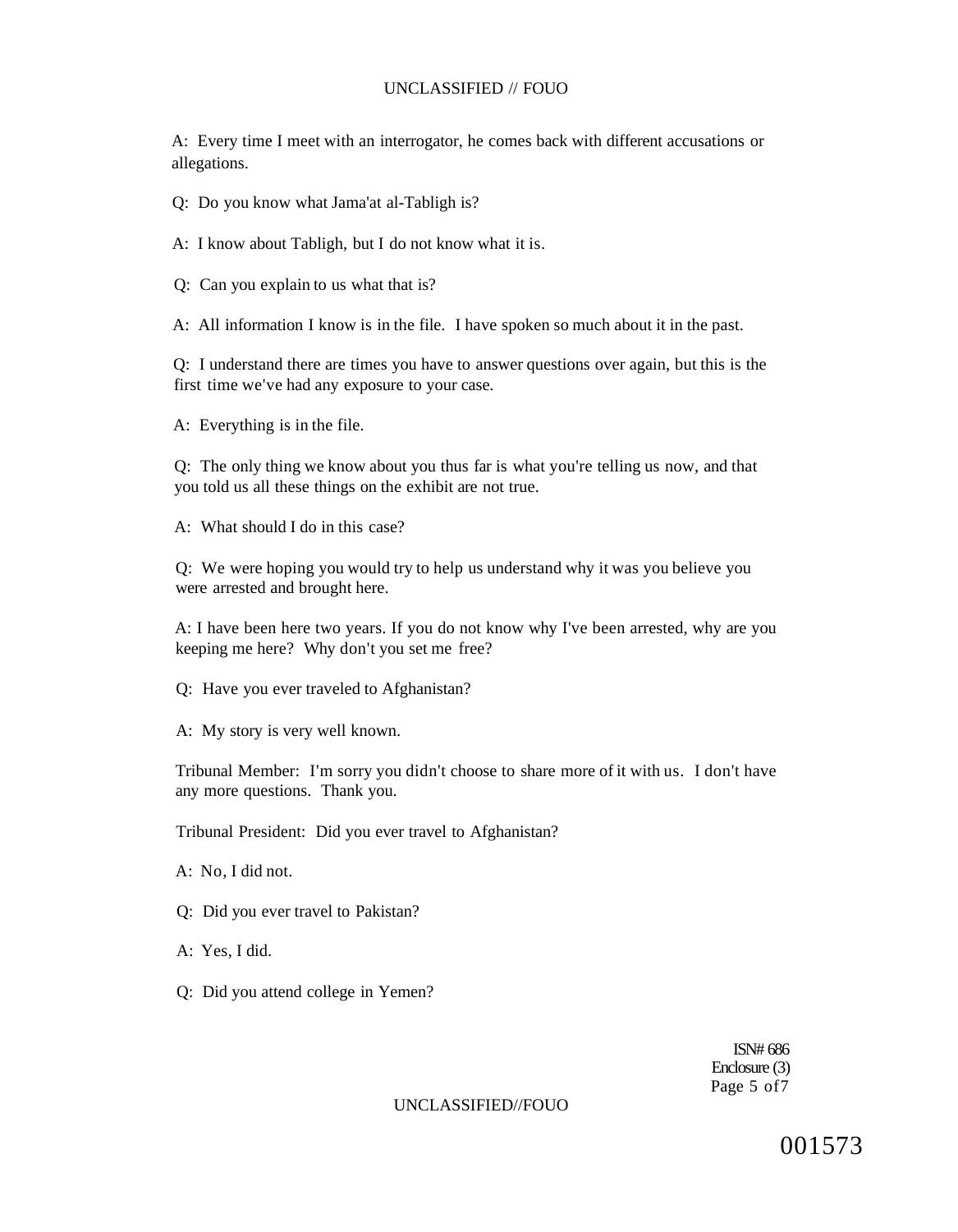A; My story is very well known; it is in the file.

Q: But we don't know your story; that is why we are asking you these questions.

A: You can get the information from my file.

Tribunal President: OK. If you prefer it done that way, I guess we have no other choice. Do you have any other information to present to this Tribunal on your behalf?

A: No. I don't have any.

*The Tribunal President then addressed the Personal Representative to request if any additional information would be presented to the Tribunal.* 

Personal Representative Answer; There were several items reviewed with the Detainee that did not come out that I'd like to read to you now.

Tribunal President: Please.

Personal Representative: We went over each line of the summary of unclassified evidence. On the assertion that he (Detainee) is associated with Al Qaida, he says it is not true. Concerning the allegation he trained at Al Farouq, he said he stayed at a hotel in Karachi for two days, and then went to Lahore to read the Koran for five months. He stated he then went to Salafia University. Concerning the allegation he was captured with ammunition, he says this is not true. And he (Detainee) further stated he did not want others that were captured with him to testify. Concerning the allegation he was captured with other individuals, he said 'yes.' Concerning the allegation that one of the individuals that were with him upon capture was associated with Al Qaida, he said he did not want any of them as witnesses. Concerning the allegation he (the Detainee) is associated with Jama'at al-Tabligh, he said he came to know them in Pakistan, that he did not join them, and that they showed him how to go from Yemen to Pakistan. Concerning the allegation that Jama'at al-Tabligh is a missionary organization used as a cover to mask travel activities of terrorists to include members of Al Qaida, he (Detainee) said he did not know. That summarizes what we covered in the interview, Mr. President.

Tribunal President: Thank you.

ISN# 686 Enclosure (3) Page 6 of 7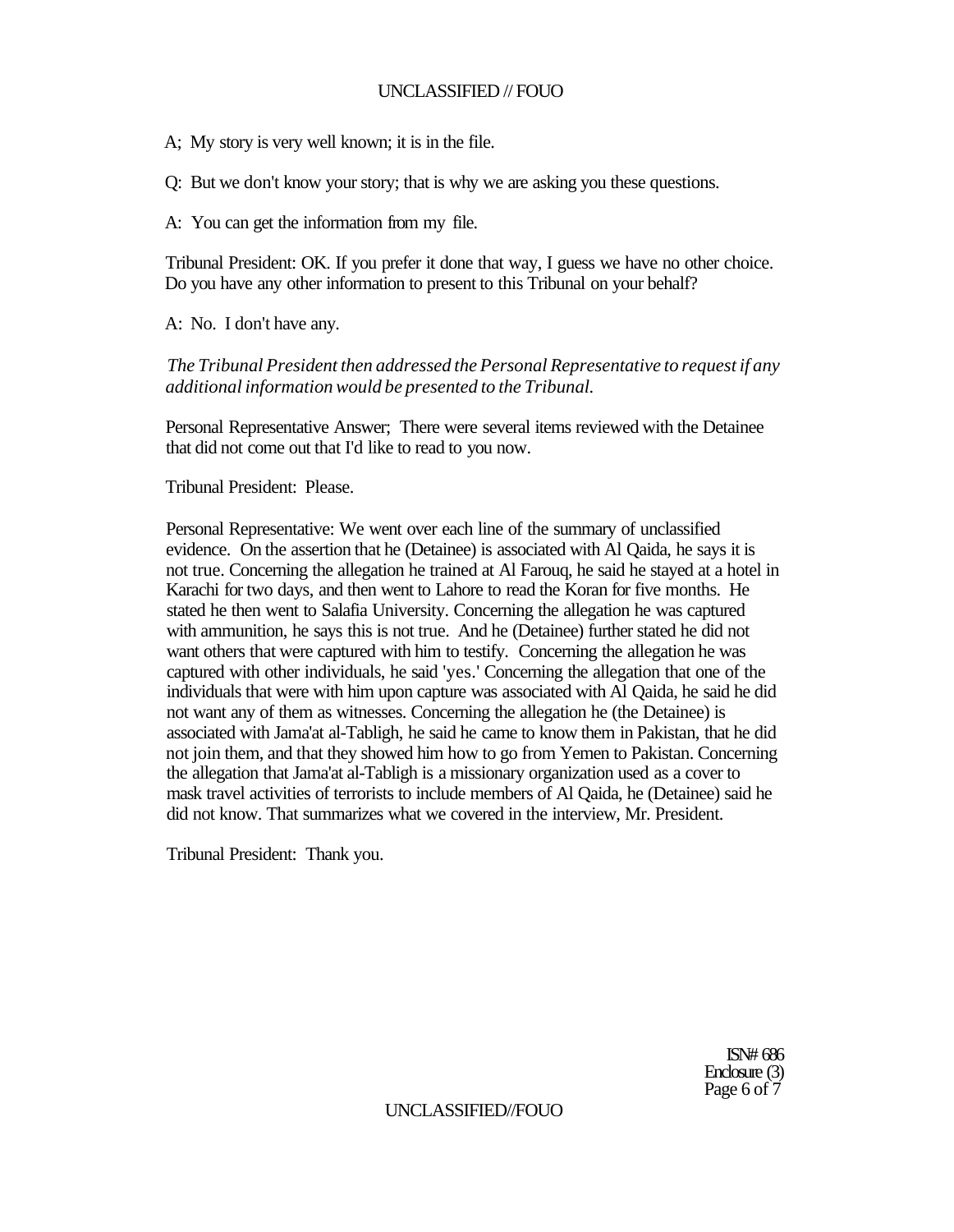*The Tribunal President explained the remainder of the Tribunal process to the Detainee and adjourned the open session.* 

# **AUTHENTICATION**

**I** certify the material contained in this transcript is a true and accurate summary of the testimony given during the proceedings.



ISN# 686 Enclosure (3) Page 7 of7

UNCLASSIFIED//FOUO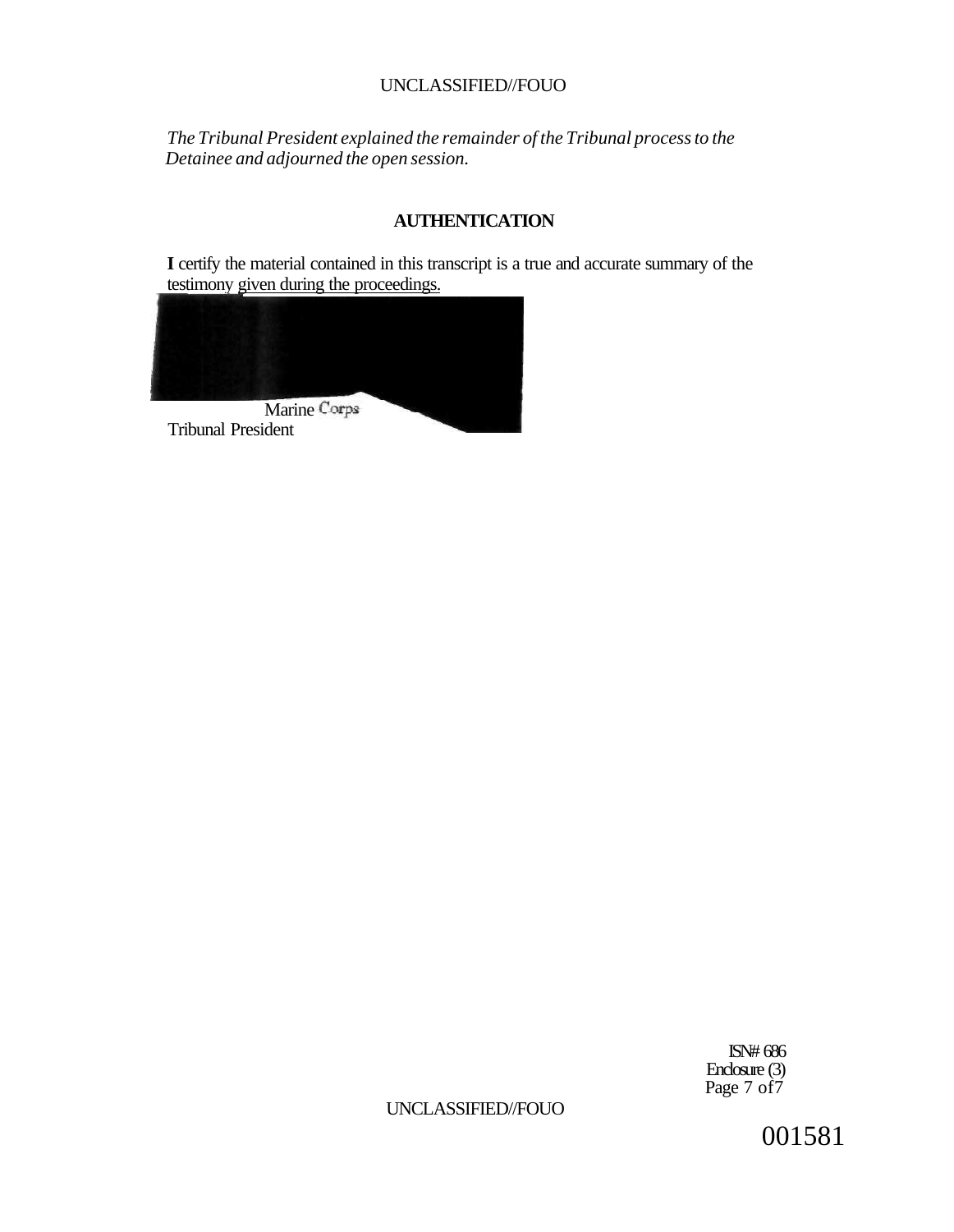#### Summarized Unsworn Detainee Statement

**r** 

*The Tribunal President read the hearing instructions to the detainee. The detainee confirmed that he understood the process and had no questions.* 

*The Recorder presented Exhibits R-2 andR-3 into evidence and gave a brief description of the contents of the Unclassified Summary of Evidence (Exhibit R-l).* 

*The Recorder confirmed that he had no further unclassified evidence or witnesses and requested a closed Tribunal session to present classified evidence.* 

*The Detainee did not want to take part of the tribunal process.* 

The Tribunal President has two clarifying questions in reference to the Detainee Election Form.

1. It states that the detainee did not request any documentary evidence; there is a reply that says yes. Please clarify that remark.

Personal Representative: Sir, he did not want any documents, he had no documents that he needed to be read to the Tribunal Members.

Tribunal President: I understand.

2. There is a statement regarding that; the detainee refused to acknowledge Personal Representative or respond. The remark here is No.

Personal Representative: Sir, the detainee did respond appropriately and did ask questions and identified each of the allegations.

Tribunal President: Very well. He did not request any documents, and he acknowledged your presence and your offer of assistance. Also from the detainee election form I understand he did not request any witnesses. Is that correct?

Personal Representative: Yes, Sir.

*The detainee wants the Personal Representative to read his statements of each of the allegations on behalf of the detainee; Be had given answers to the allegations at a previous interview to the Personal Representative. The allegations appear in italics, below.* 

*3.a. 1. The detainee traveled from China in August 2001 and arrived in Afghanistan in September 2001.* 

Personal Representative: True.

ISN# 103 Enclosure (3) Page 1 of3 001582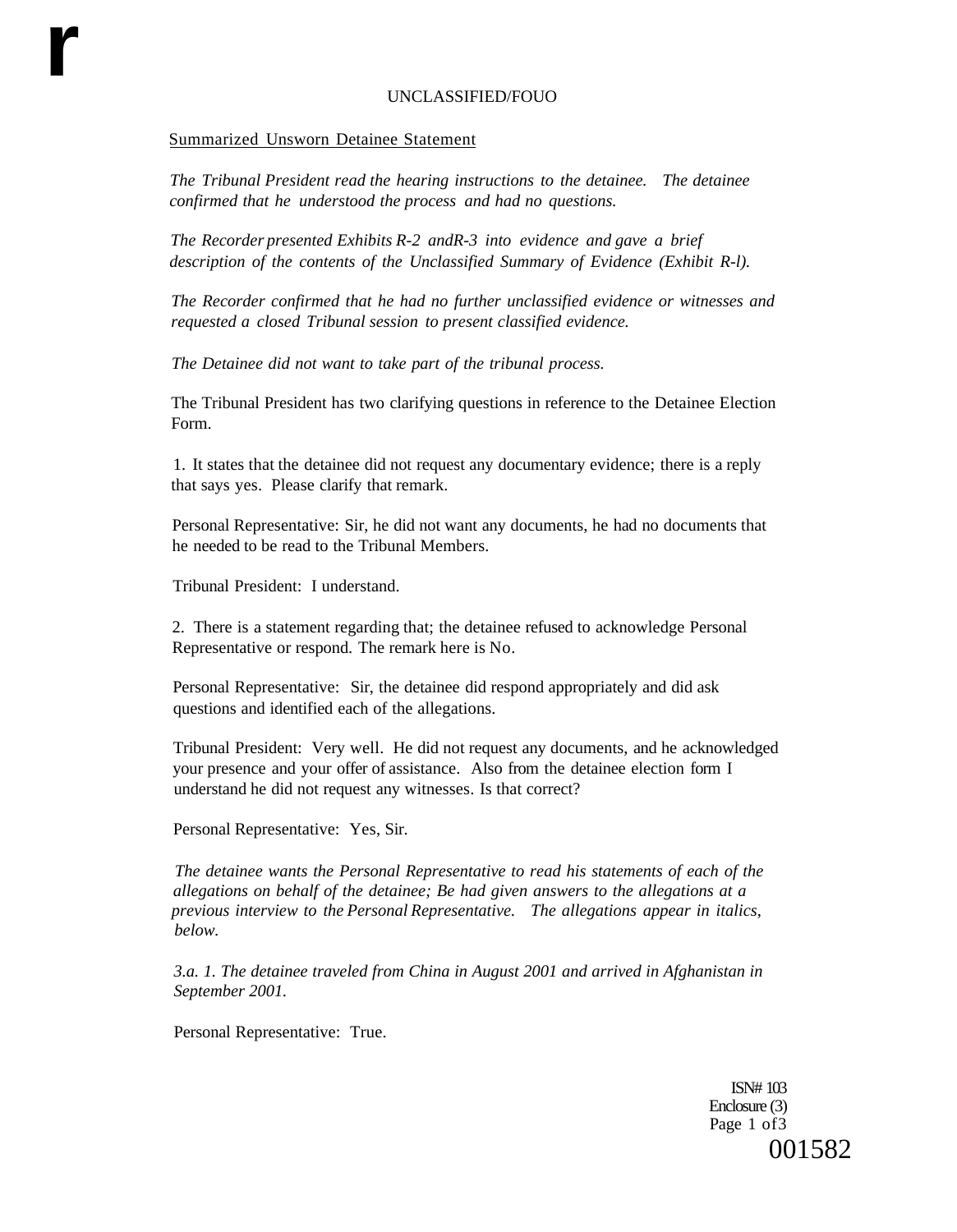*3.a.2. The detainee stayed at a guesthouse in Kabul, Afghanistan for approximately six weeks,* 

Personal Representative: Yes.

*3.a.3. The detainee was in Afghanistan when the U.S. bombing campaign began.* 

Personal Representative: Yes.

*3.a.4. The detainee traveled with an individual who may be involved with the East Turkistan Islamic Party (ET1P) oka East Turkistan Islamic Movement (ETIM).* 

Personal Representative: It's possible; I cannot say anything about that.

*3.a.5. The East Turkistan Islamic Movement is listed in the U.S. Department of Homeland Security, Terrorist Organization Reference Guide, as being one of the most militant groups, and has with ties to al Qaida.* 

Personal Representative: I don't know.

*3.a.6. The detainee fled from Kabul to Kandus, Afghanistan when the U.S. bombing campaign started.* 

Personal Representative: Yes.

*3. a, 7. The detainee was captured by the Northern Alliance in Mazar-E-Sheriff.* 

Personal Representative: I don't know if I was at Mazar-E-Sheriffor captured by northern alliance. It was with a lot of other people.

*3. a.8. The detainee was present during a Mazar-E-Sheriffprison uprising.* 

Personal Representative: Yes, True.

Tribunal President: Arkin Mahmud do you have any comments regarding what the Personal Representative provided to us.

Detainee: I have no more comments, that is good enough evidence, which my Personal Representative already presented. What I wanted to do was go to Afghanistan to look for my brothers. I wanted the US Court system or US Judges to determine my case, they have to come up with, if I am innocent or not. If I am guilty they should come up with my punishment or what ever I deserve to serve time, I will do that. Other wise do something faster to finish my case. I would like the results as soon as possible.

Tribunal President: Were the statements the Personal Representative provided to us about your earlier statements accurate?

> rSN# 103 Enclosure (3) Page 2 of 3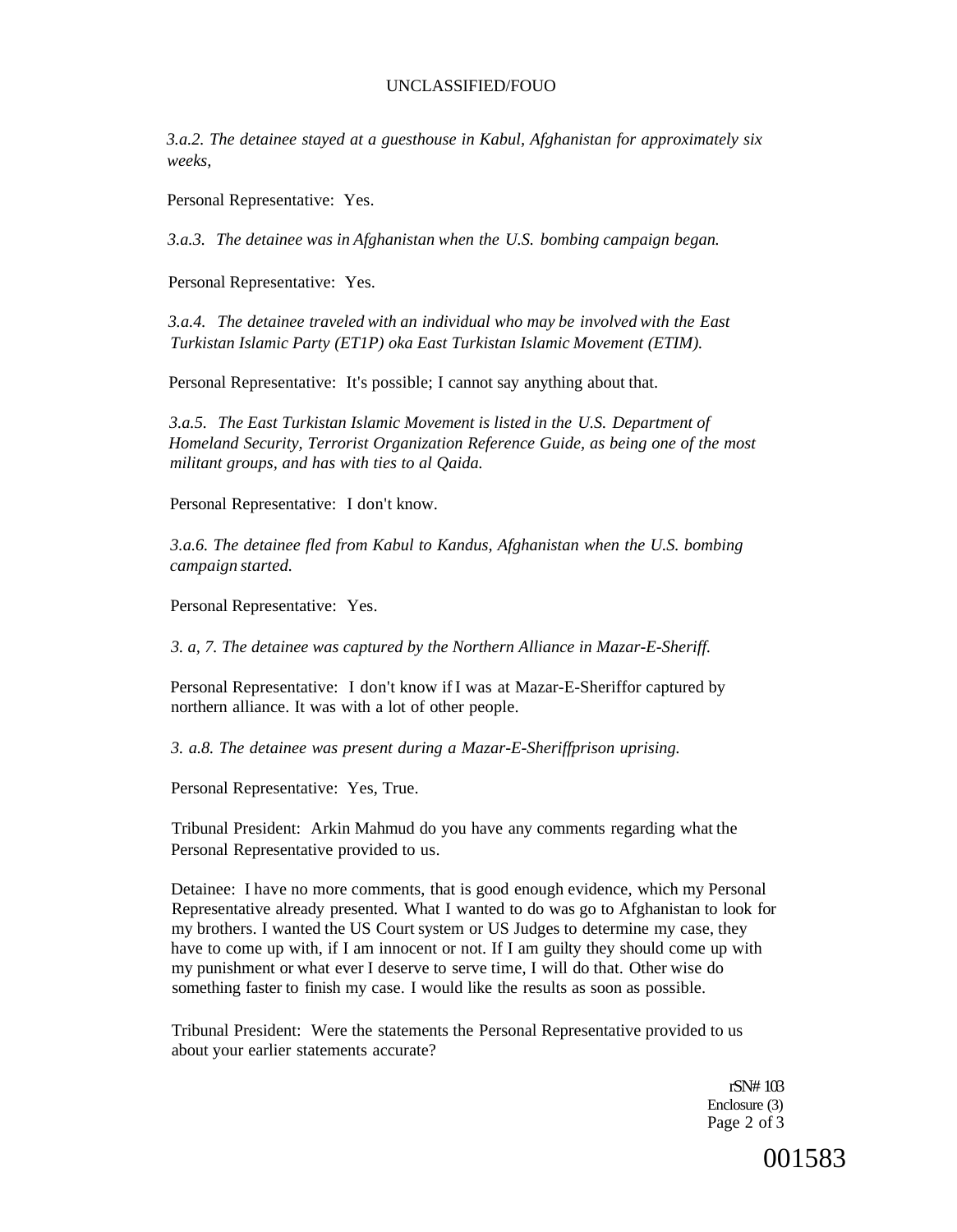Detainee: Yes, that's accurate.

*The Personal Representative and the Recorder had no further questions.* 

*The Tribunal President confirms that the detainee had no further evidence or witnesses to present to the Tribunal. The Tribunal President explains the remainder of the Tribunal process to the detainee and adjourns the Tribunal.* 

# **AUTHENTICATION**

I certify the material contained in this transcript is a true and accurate summary of the testimony given during the proceedings.



Tribunal President

ISN#103 Enclosure (3) Page 3 of3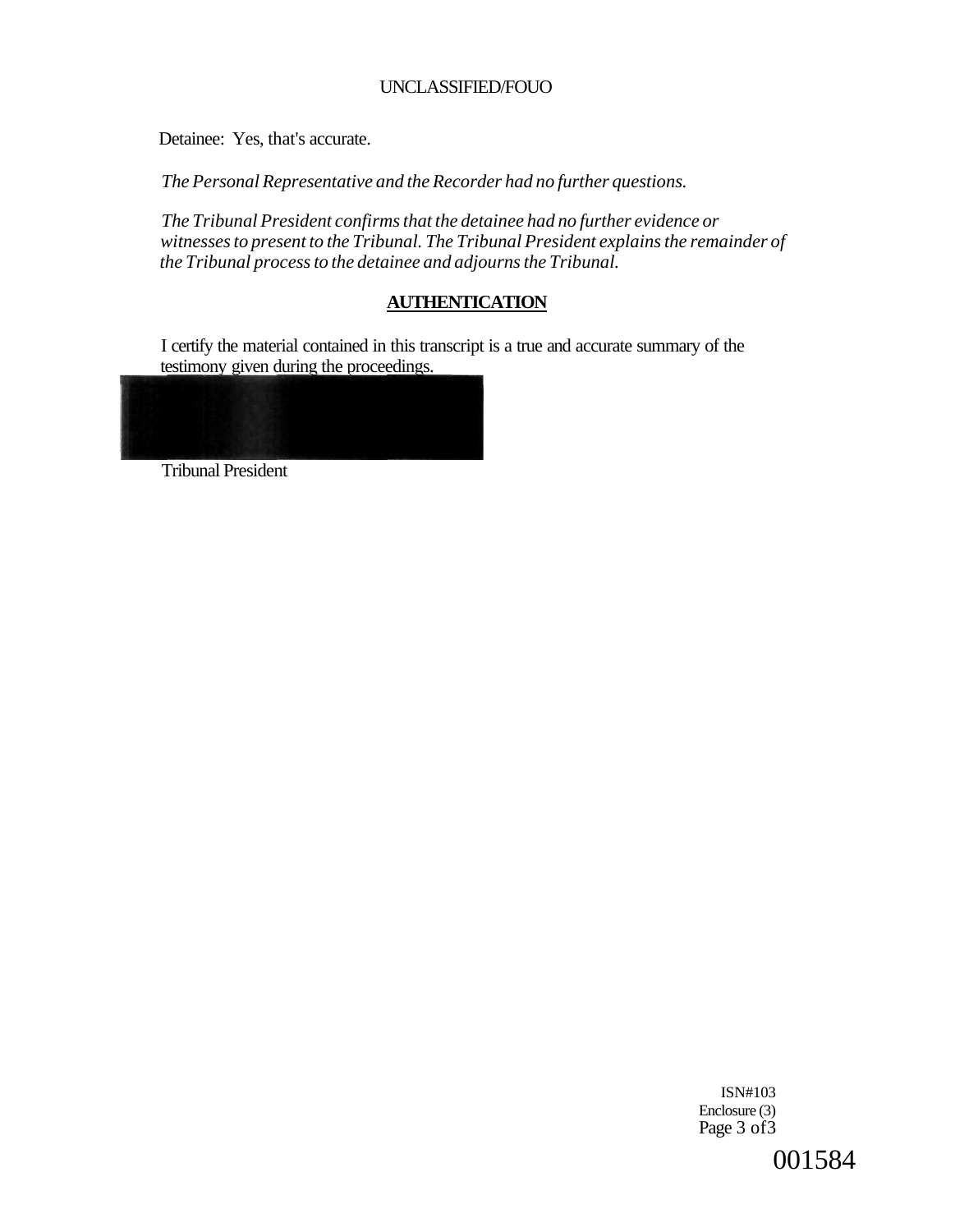#### **Summarized Unsworn Detainee Statement**

*The Tribunal President read the hearing instructions to the detainee. The detainee confirmed that he understood the process and had no questions.* 

*The Recorder presented Exhibits R~l andR-2 into evidence and gave a brief description of the contents of the Unclassified Summary of Evidence (Exhibit R-l).* 

*The Recorder confirmed that he had no further unclassified evidence or witnesses and requested a closed Tribunal session to present classified evidence.* 

*Tribunal President addressed the detainees***'** *witness. The witness named Mamar Diann (ph) was considered relevant. The Tribunal President requested the United States government contact the Yemen government to locate the witness. The Yemen government was contacted on or about 9 November 2004 but as of the date of the hearing, the Yemen government had not responded to the request. Therefore lacking the cooperation of the Yemen government, the Tribunal President ruled that the witness was not reasonably available.* 

*The Detainee did not want to take the Muslim oath.* 

*The Personal Representative read the accusations to the detainee so that he could respond to the allegations. The allegations appear in italics, below.* 

*3.a. 1. The detainee traveled to Afghanistan using counterfeit travel documents.* 

Detainee; First of all my documents were not counterfeited; these documents were real. I got my passport from the Yemen government, but the only thing that changed was my last name from Muhammad to Osama.

*S.a.2, The detainee attended weapons training on the Kalashnikov, PK, M-16, and G-3 at the al Forouq training camp in Afghanistan.* 

Detainee: When I first entered Afghanistan all the training camps were closed. I was trained on the Kalashnikov in Yemen when I was 7 years old, so why would I get training in Afghanistan. The M-16 and G-3,1 did see them in Afghanistan, but I never used them there nor was I trained on them. I saw some people carrying those kinds of weapons.

Personal Representative: During our interview you had told me the reasons why you went to Afghanistan in reference to these two points.

Detainee: This is true.

Personal Representative: Would you like to explain that?

ISN#440 Enclosure (3) Page 1 of*6*  001585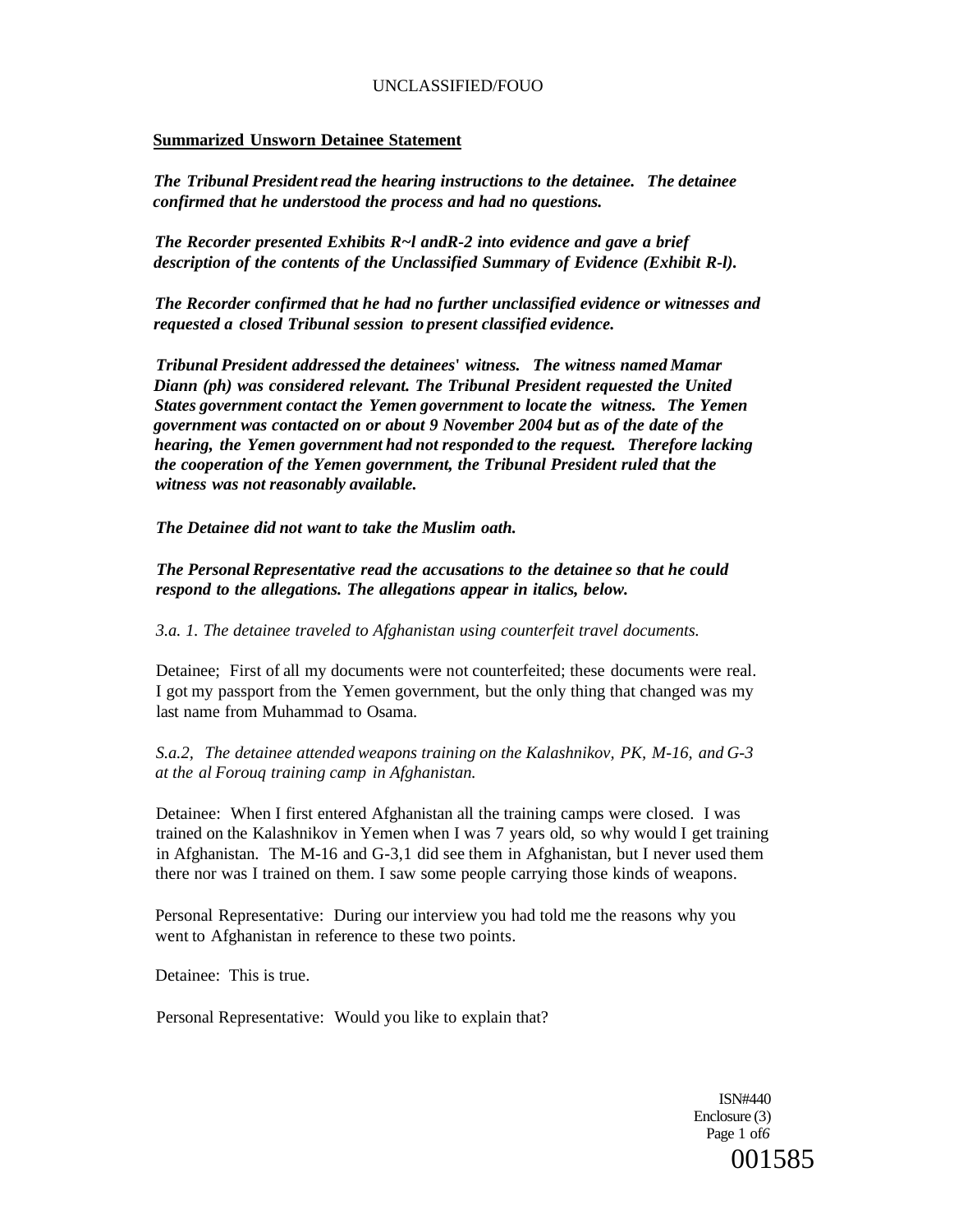Detainee: Yes, I was in Sana studying, before that I was present in Hadratoom. There was a conflict between some groups; my grandfather stabbed somebody with his knife. Before that my grandfather had another problem similar to this one, I was trying to help him out of it. He was put in jail for that for 10 years. When the second problem occurred I fled to Sana when that happened. Since I helped my grandfather I thought they were going to retaliate. When I was in Sana; 1 met Abdul Salam who suggested that I should to Afghanistan so 1 can solve my problem with my grandfather. He had a friend that was in Afghanistan and he would pay me 200 dollars a month, to work with his charity group. I decided to leave and I went to get a passport and I changed my real name from Muhammad to Osama, as well as my last name. Went 1 got there and I studied computer programming. I traveled from Dubai to Pakistan, from Pakistan to Karachi, from Karachi to Quetta, from Quetta 1 entered into Afghanistan, from Afghanistan to Kandahar, from Kandahar to Kabul. You can verify this by Abu Haree (ph) he is the man who owned 1000 sheep/lamb, he distributed all that through the poor villages, and on the border of Pakistan there was poor people that we distributed clothing, sugar and rice for the holiday. Then we traveled to Kabul with Baitians (ph) they were Arab from Kandahar. When we were in Klandahar we went to an Arab house, we didn't stay at the house at night because of the fear an air strike would hit the house. When I left the house at night is when I saw the Kalashnikov\*s, PKS', G-3 and M-16's. When I went to Kabul I stayed in Kabul, and Abu Haree used to travel to Yemen and get some money and then came back. He was a famous well-known man and was in charge of an Islamic charity group. In Kabul I went to a (inaudible) and met a Palestinian man, I used to stay with him and I learned from him; he was the man 1 met in Sana and offered me a job. I use to go to the back border with him and played football there.

*3. a. 3. The detainee was transferred with a group of Arabs from Kabul to Mazar-e-Sharif on a Taliban owned aircraft.* 

Personal Representative: You had told me that it was not a Taliban owned aircraft it was a civilian airplane.

Detainee: That is true the airline was Ariana; a civilian airline. The price for the ticket was 1000 Pakistani. When I went to Mazar-e-Sharif, I traveled with Abdul Wado and 3 other Arabs. The aircraft was not a Taliban aircraft.

#### 3.6. /. *The detainee fought with the Taliban in Taloqan, Afghanistan after 11 September 2001, and was present in Taloqan after the U.S. air campaign begun.*

Personal Representative: You told me that was not true, that you did not fight and you were in the city.

Detainee: First of all Taloqan wasn't a fighting city. Civilians lived there and it wasn't a battlefield. The fighting border was hundreds of miles away from Taloqan. It's true I was in Taloqan but there was never any fighting there. We had a legitimate place there so we could teach. We used to teach the curriculum of Sarafee (ph), a Taliban group shut it down since their curriculum was Sarafee (ph). I stayed in Taloqan until then.

> ISN#440 Enclosure (3) Page 2 of*6*  001586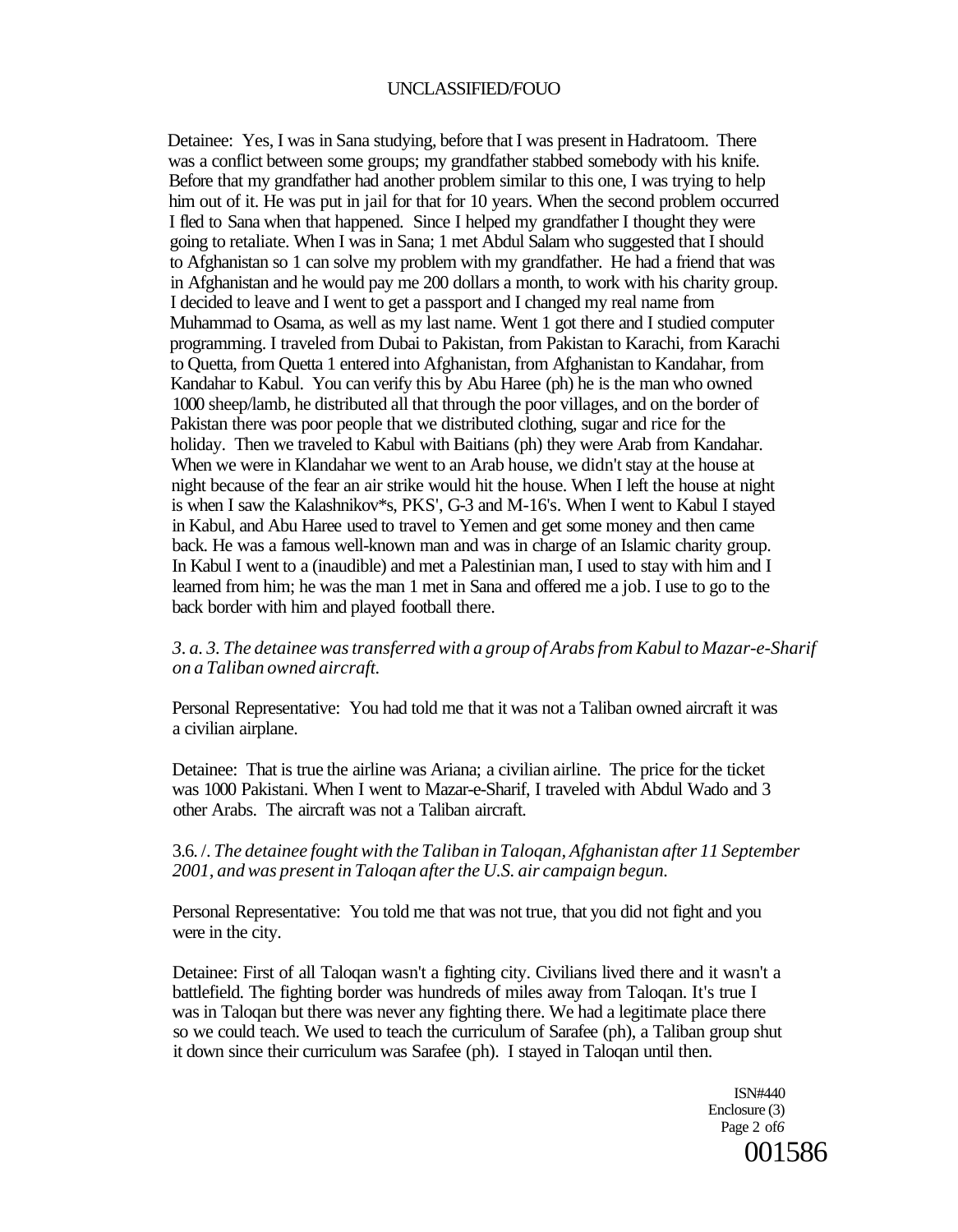*3.b.2. The detainee fired his weapon in battle at the United States or its coalition partners.* 

Personal Representative: You stated that is not true.

Detainee: This is a strange thing I am hearing. Why would I fight the United States of America? I have nothing against them. The rice and flour we have is American. Why would I fight them? They are our food source. I was in that city but it is not a battlefield. I wasn't a fighter. You can ask Abdul Wado. I was staying with him at the time. We were working; digging trenches for gas lines at the time.

### *3.b.3. The detainee was captured in Mazar-e-Sharif 'while fighting with the Taliban.*

Detainee: This is not true at all; when I was captured I was in Konduz. When the city of Taloqan was captured I went to the city of Konduz. Me and some group, the Taliban left Konduz another group named Tustun (ph) came in; an they found out I was with a different group and they decided to interrogate me then gave me to the United Nations. I was with an Arabic guy and some guy from al Wafa. They took us to jail and from there to an intelligence agency. They said they were going to investigate some things and turn us over to the United Nations.

Tribunal President: United Nations or United States?

Detainee: United Nations. Then I stood there for two months then the American came to interrogate me. The people I was with were either killed or sent to a different jail. There was an Arabic translator working with me.

Tribunal President: Does that conclude your personal statement?

Detainee: That is all I have.

Tribunal President: Thank you for your statement.

Tribunal President: Personal Representative do you have any questions for the detainee.

Personal Representative: Yes I do.

### *Personal Representative Questions*

Personal Representative: I have a clarification question from a meeting we had a month ago today. You had stated a lot more here then you did in the original meeting. None of the new information disputes the old information. There is one thing I want to make sure I know and the tribunal to know about your reasons to travel to Afghanistan. I feel it is important.

> ISN#440 Enclosure (3) Page 3 of6 001587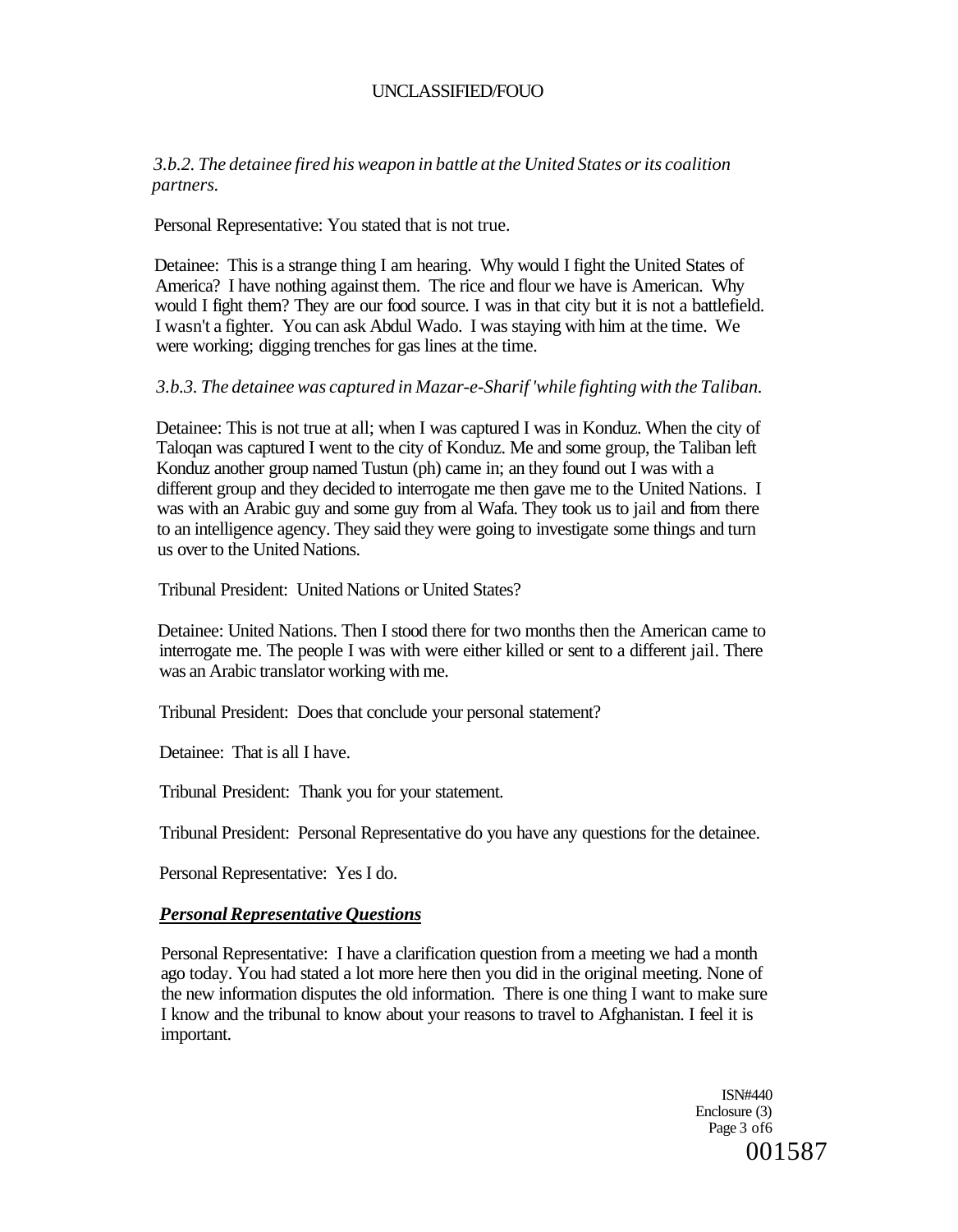- Q. During our meeting you explained to me that your grandfather had stabbed an individual; and you went to the tribe leader and the police to take responsibility for your grandfather.
- A. Before I went to the police station I went to see the head of our group, and another leader of a different group. They went and talked to the people to see if we can post bail for the grandfather. They paid and took him from the prison. The police station has records that you can verify that. I am waiting for a letter from my parents to prove what happened at the police station there.
- Q. My question is; did you accept responsibility for your grandfather?
- A. Until now I am responsible; I cannot go back to my own town since I took responsibility for my grandfather. My grandfather stabbed another person and is in prison now.
- Q. Because you took responsibility you could not stay in your own country is that true?
- A. They were going to retaliate on me, that's why I couldn't stay.
- Q. That is the point I'm getting to; you told me that is the reason you went to get your passport name changed. Is that the truth?
- A. Yes, I changed my name. Everybody knows my name and that is why I changed it to Muhammad.
- Q. When did you travel to Afghanistan?
- A. I don't remember exactly.
- Q. If I can clarify from our meeting you had stated you traveled there about 8-9 months before the attacks on America?
- A. Approximately.

*The Personal Representative and the Recorder had no further questions.* 

### *Tribunal Members' Questions*

Q. Did you fund your own travels to Afghanistan or did someone else fund your travels? A. I paid for my own traveling.

Detainee: If you would like I can give you the proof. I am ready. Tribunal Member: No that is fine.

- Q. What job did you have in Afghanistan?
- A. I used to work for a charity group, and they used to teach children.
- Q. What charity group?
- A. The name Ahfad al Sabah. In the last days we used to have some association with the al Wafa group.

ISN#440 Enclosure (3) Page 4 of 6

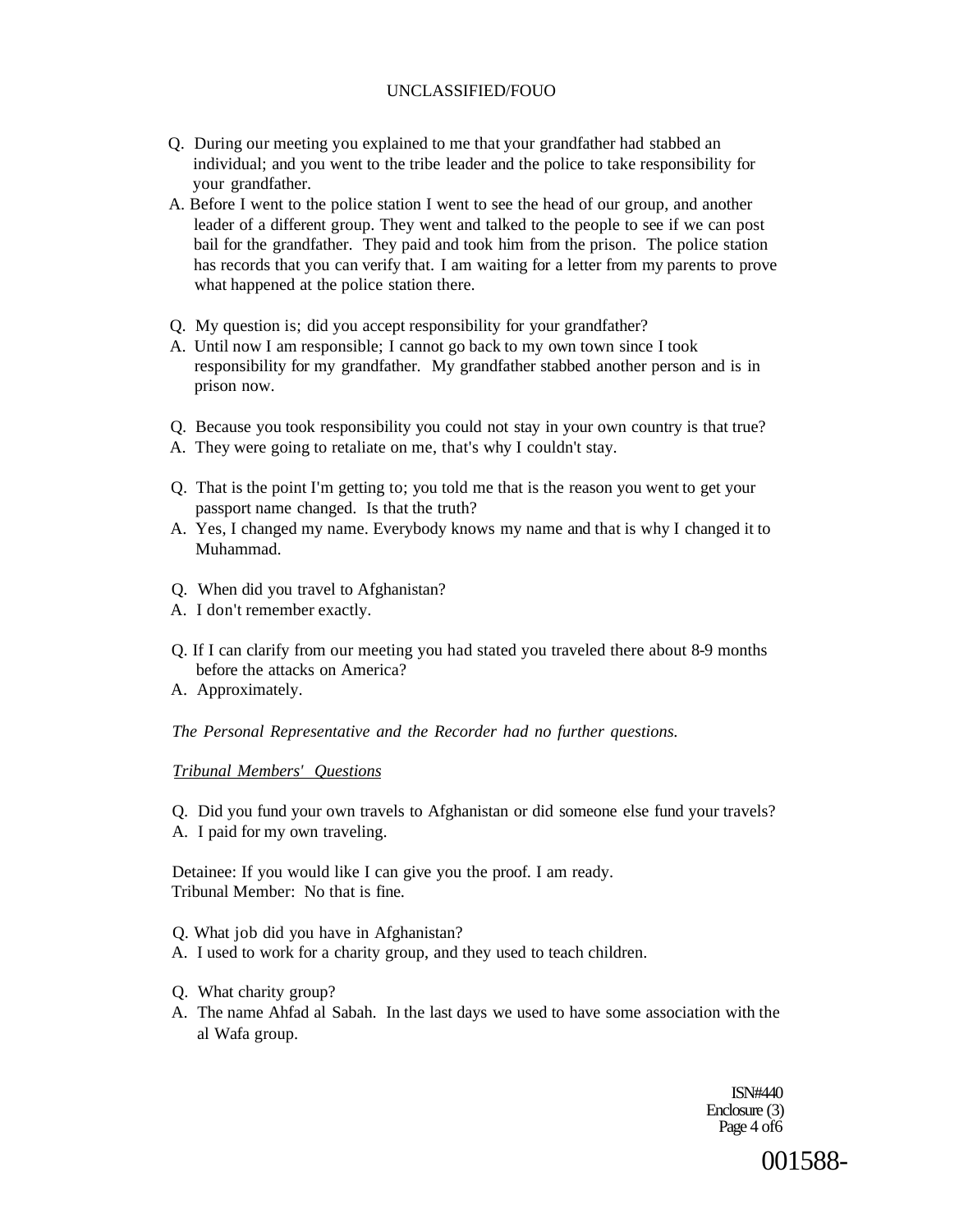- Q. What did you teach the children?
- A. Talked about Koran.
- Q. Do you speak the Afghan language?
- A. We had many translators.
- Q. While you were in Afghanistan did you own any weapons?
- A. I didn't have any weapons, but I had a small knife to peel an apple.
- Q. Why did you travel on the aircraft to Mazar-e-Sharif?
- A. The trip was going to Mazar-e-Sharif.
- Q. The purpose of going there was for what?
- A. My purpose was for Taloqan.
- Q. So Taloqan was near Mazar-e-Sharif?
- A. Approximately, it takes about 3 hours by car.

Tribunal President asks the detainee if he had any other evidence to present to the tribunal.

Detainee; I have some videotapes that we use for charity purposes I can provide the tapes for you. They took them away from me when I was captured.

Tribunal President: I understand and if the tribunal requires those tapes we will attempt to locate them. At this time there is no need for them.

Tribunal Member: I want to clarify a few things. In your statement you said you wrote a letter to your parents. Did you ask them to get information from the police?

Detainee: I had asked my parents to make a copy of my file. They do have my file there of all what happened.

Tribunal Member: Do you know when that will get here?

Detainee: I hope soon.

Tribunal Member: Would that tell us that you did take responsibility for your grandfather?

Detainee: Yes, it would prove everything and my grandfathers' actions. I can have them fax it to me.

Tribunal President: If you do get it, please notify your Personal Representative so he can bring it to our attention.

> ISN#440 Enclosure (3) Page 5 of6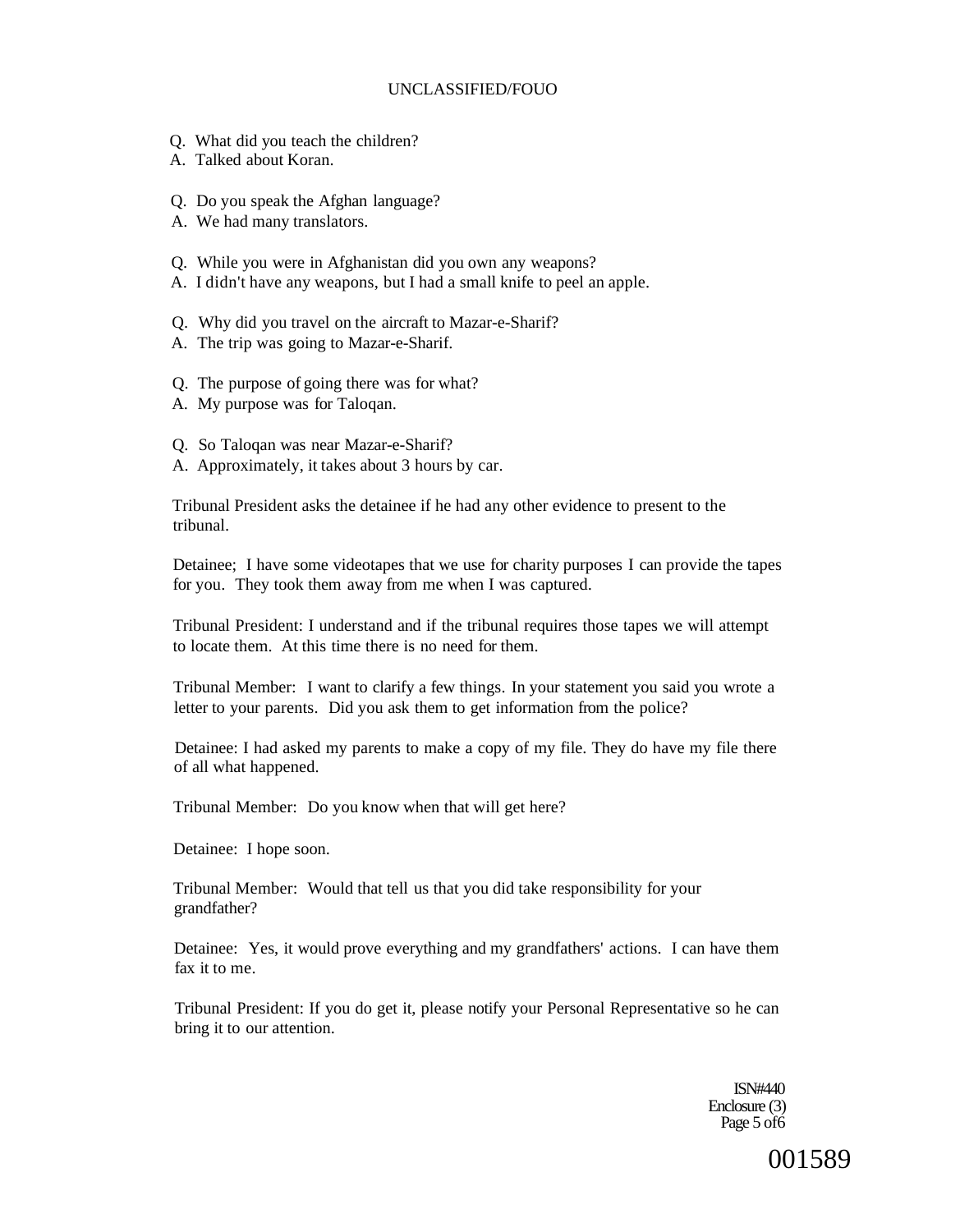Detainee: I will notify my Personal Representative if I receive anything.

Tribunal President: Your explanation for why you left was very complete and thorough. Thank you again for that.

*The Tribunal President confirms that the detainee had no further evidence or witnesses to present to the Tribunal. The Tribunal President explains the remainder of the Tribunal process to the detainee and adjourns the Tribunal* 

# **AUTHENTICATION**

I certify the material contained in this transcript is a true and accurate summary of the testimony given during the proceedings.



Tribunal President

ISN#440 Enclosure (3) Page 6 of 6

00159(1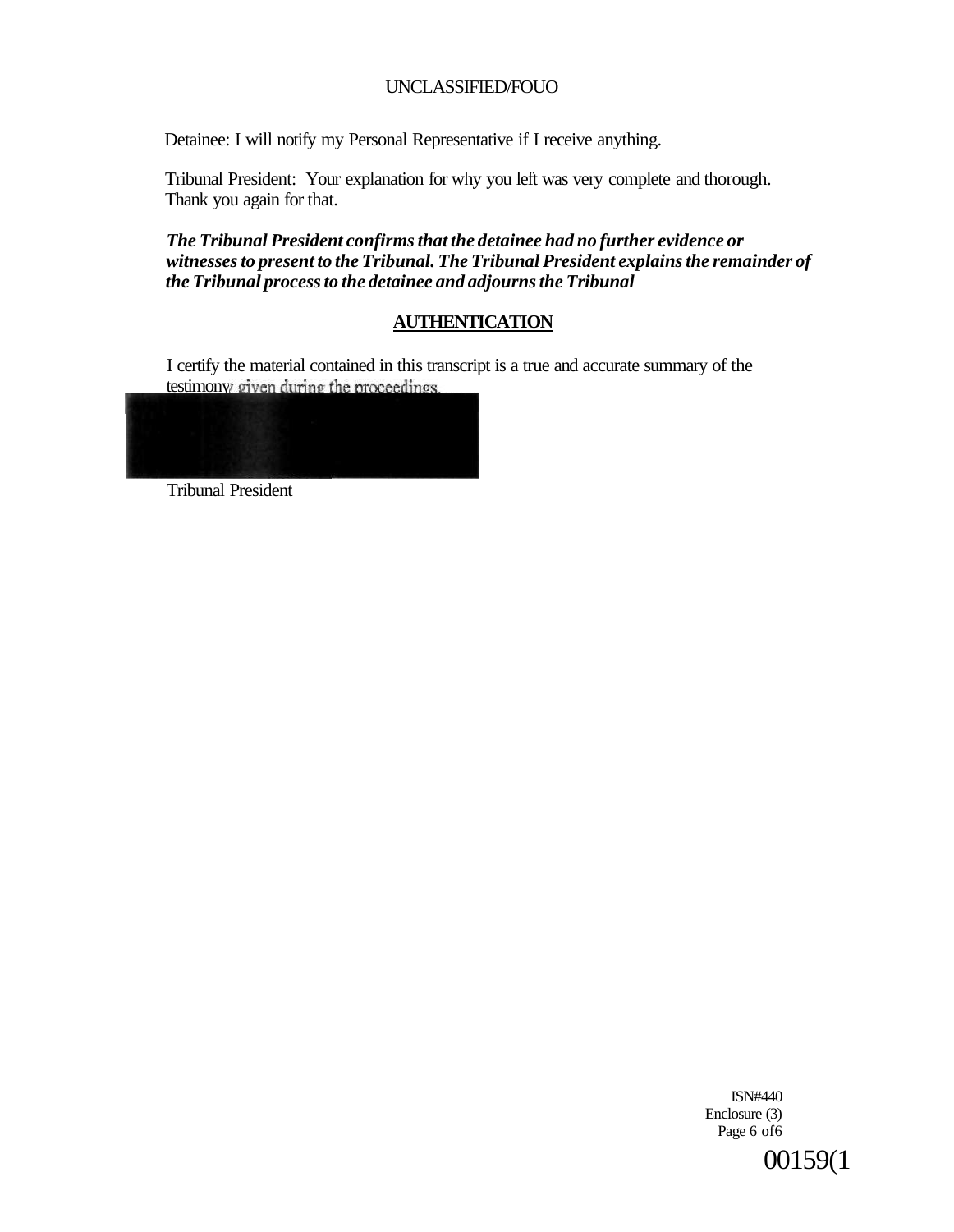### **Summarized** Sworn **Detainee Statement**

# *The Tribunal President read the Hearing Instructions to the Detainee. The Detainee then made the following question:*

Detainee: I have a question about the oath. Is it that I have to or if I want?

Tribunal President: If you wish to. It's your choice whether you take one or not.

*The Personal Representative presented the Detainee Election Form (Exhibit D-A) to the Tribunal.* 

*The Recorder presented the Unclassified Summary of Evidence (Exhibit R-l) to the Tribunal.* 

# *The Recorder confirmed that he had no further unclassified evidence or witnesses and requested a closed Tribunal session to present classified evidence.*

Tribunal President: I see by the Detainee Election Form that you have elected to participate today evidenced by your being here. I also understand that you requested a witness, essentially anyone from your Madrassa. And I understand that basically you requested that they could testify to your good character. Essentially, character is not relevant to the Enemy Combatant issue and that request is denied.

### *The Tribunal President opened the Tribunal to the Detainee to make his statement and asked if he would like to make his statement under oath*

Detainee: You asked me the question if witnesses are needed then I present the witnesses if not, and I don't have a witness for your questions then I answer for myself.

Tribunal President: Yes, and your witness request was denied but we certainly would be interested in you oral statement. Do you choose to make any statements that you would like to make under oath or not?

Detainee: I can do it under oath.

### *The Recorder administered the Muslim oath to the Detainee.*

*3. J. The Detainee attended the Shikay and Zaku Khel madrassas in Afghanistan.* 

Detainee: I say yes. I can testify that I was.

*3.2. The Detainee was a student at the madrassa during the Taliban rule.* 

ISN# 1050 Enclosure (3) Page 1 of 8

UNCLASSIFIED//FOUO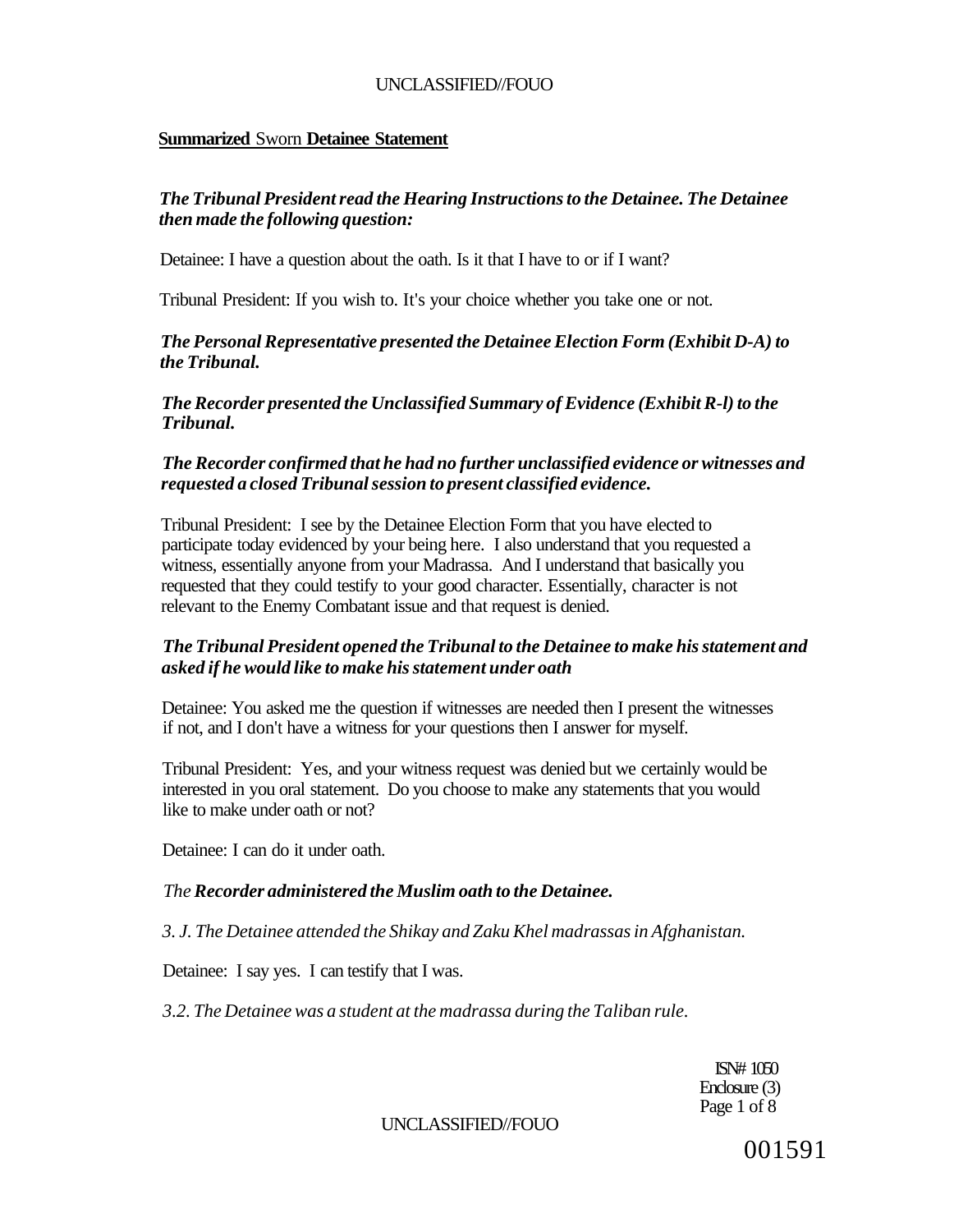Detainee: In the time of the Taliban I wasn't a student in the madrassa. I have a witness I could tell you who is my witness.

Tribunal President: You can just tell us yourself. We don't need to hear a witness we certainly can hear it from you.

Detainee: I could provide you a witness but the individual is here in the camp.

Tribunal President: We essentially just need to hear your story. It doesn't have to be verified by somebody else. We will accept your word.

Detainee: At the time of the Taliban in this madrassa I was not attending... in this madrassa.

*3.3. The Detainee acted as a guide to a group of individuals attacking the Salerno Fire Base.* 

Detainee: I don't know this kind of group. I did not have the group and I did not have anything to do with the group.

*3.4. The Detainee acted as the guide for a group that had weapons, surveillance equipment (cameras and binoculars) and radios.* 

Detainee: I didn't see no cameras, no radios, and photo equipment with no groups.

*3.5. The Detainee met with an Arab man and an Afghan man who gave him money prior to the attack on thefirebase.* 

Detainee: I did not receive any money. Nobody gave me any money.

*3.6. The Detainee was arrested for aiding personnel in operations against the Salerno Fire Base.* 

Detainee: I was not part of the operation and did not help the people who operated on the base. I do not know about it.

*3.7. The Detainee was captured after the group that he was traveling with was engaged in a gunfight with the Afghan Militia Force (AMF).* 

Detainee: I was arrested on a battlefield. I was going on my way when I was arrested.

Tribunal President: Is there anything else that you would like to add to your statement?

Detainee: What about?

ISN# 1050 Enclosure (3) Page 2 of 8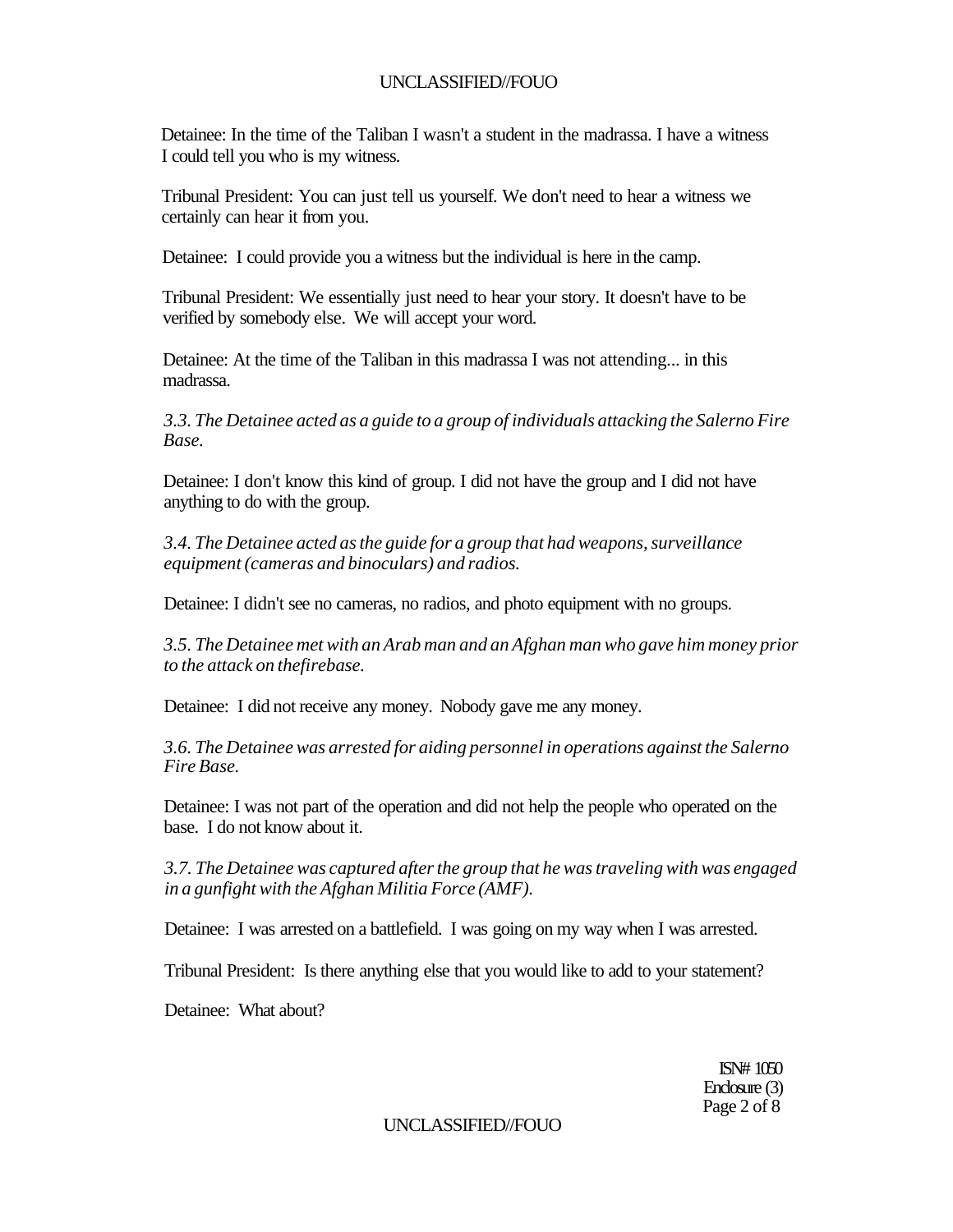Tribunal President: Either these bullets or anything else that you would like tell us.

Detainee: The questions that I answered, you can ask my friends, the ones that I was captured with, the answers I provided are they true or not.

Tribunal President: Is there anything else you would like for us to know?

Detainee: No, I don't have anything else.

Tribunal President: Would you be willing to answer some questions we may have for you?

Detainee: Yes.

Tribunal President: I like to let Detainees know that at this point this (the Unclassified Summary of Evidence) is the only piece of information we have seen about you. So we may ask you some questions about your background and all simply because we don't know anything else about you other than this. Will that be all right with you?

Detainee: Why not?

Tribunal President: Personal Representative, do you have any questions for the Detainee?

Personal Representative: Just one point for clarification. Was it before or after the Taliban that you went to the madrassa?

Detainee: At the time of the Taliban in the named madrassas I was not attending to the madrassa. I was studying but in my own village somewhere else. Not in this madrassa.

Tribunal President: Recorder, do you have any questions for the Detainee?

Recorder: No ma'am.

Tribunal President: Do any Tribunal members have any questions for the Detainee?

Tribunal Members' questions

Q. Sir, where are you originally from?

A. I am from Afghanistan, province of Khost, Sakafel (ph) village.

Q. What brought you to the madrassa that you studied at?

ISN# 1050 Enclosure (3) Page 3 of 8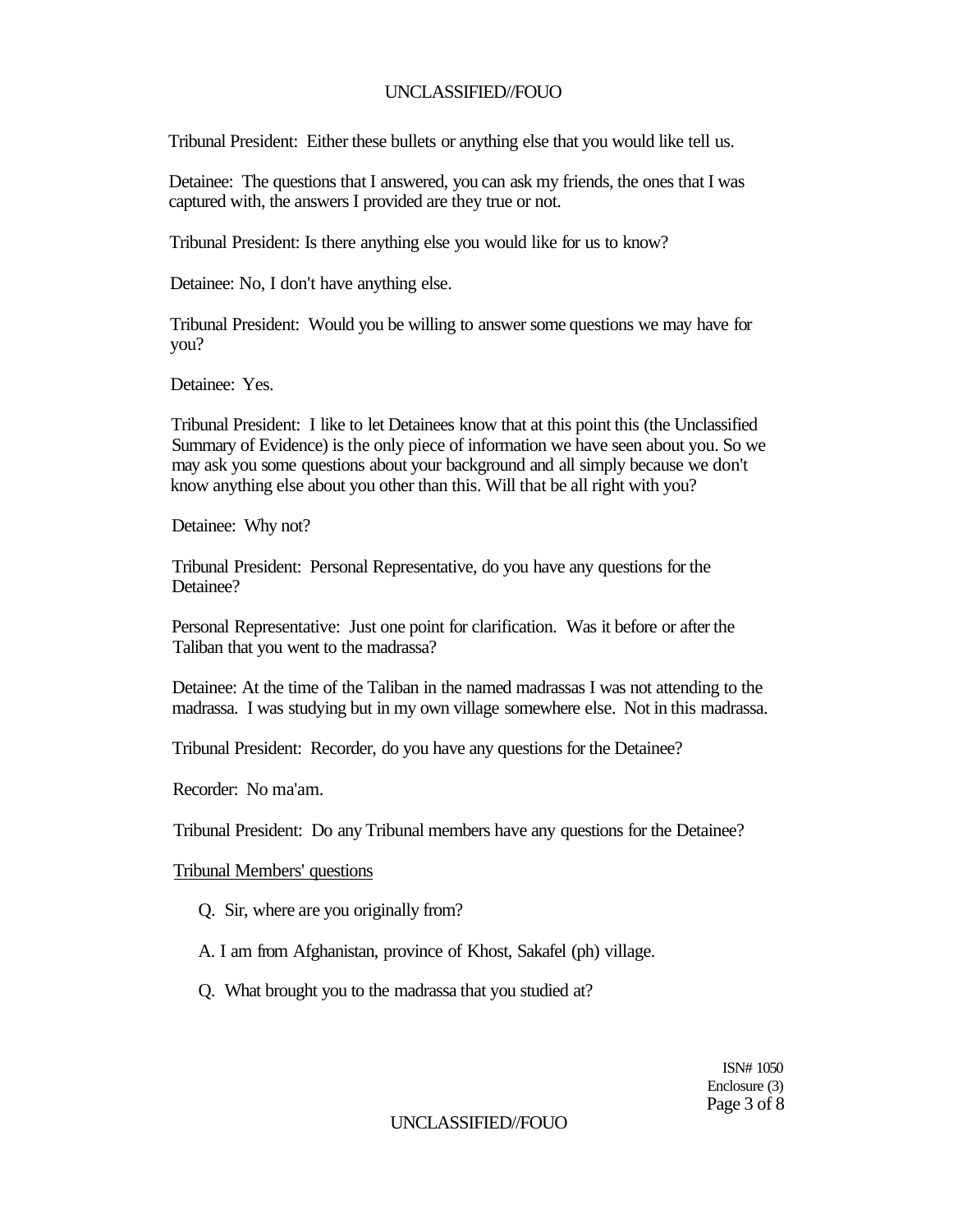- A. Because 1 was uneducated and I wanted to be educated. That's why I went there to learn something.
- Q. When was that?
- A. I cannot remember because when I went there I was very little and I don't remember that time.
- Q. Where in Afghanistan was the madrassa that you studied at?
- A. Which madrassa are you talking about?
- Q. How many did you study at?
- A. At the time of the Taliban I went to a madrassa, which was located in my own village. I learned from our mala (ph). The madrassa was very close to my house. My home area.
- Q. Do you recall when that was? You said at the time of the Taliban, do you recall about when?
- A. 1 was very little. I don't remember no dates. At the time when the Taliban came to my area I was very little. I don't remember. At that time I was studying from my Imam, which is the mala (ph) in my own village. After the fall of the Taliban I went to second madrassa where I was captured.
- Q. Have you ever received any military training?
- A. No.
- Q, Any training on weapons at all?
- A. No. I don't know weapons. How could I train for it?
- Q. Where were you living at before you were captured?
- A. In my home. I was studying in that madrassa then walking home.
- Q. Who was living with you in your home?
- A. My father, he was living with us, now he is deceased, my brothers and my nephews.
- Q. What was your job at that time if you had one?

ISN# 1050 Enclosure (3) Page 4 of 8

#### UNCLASSIFIED//FOUO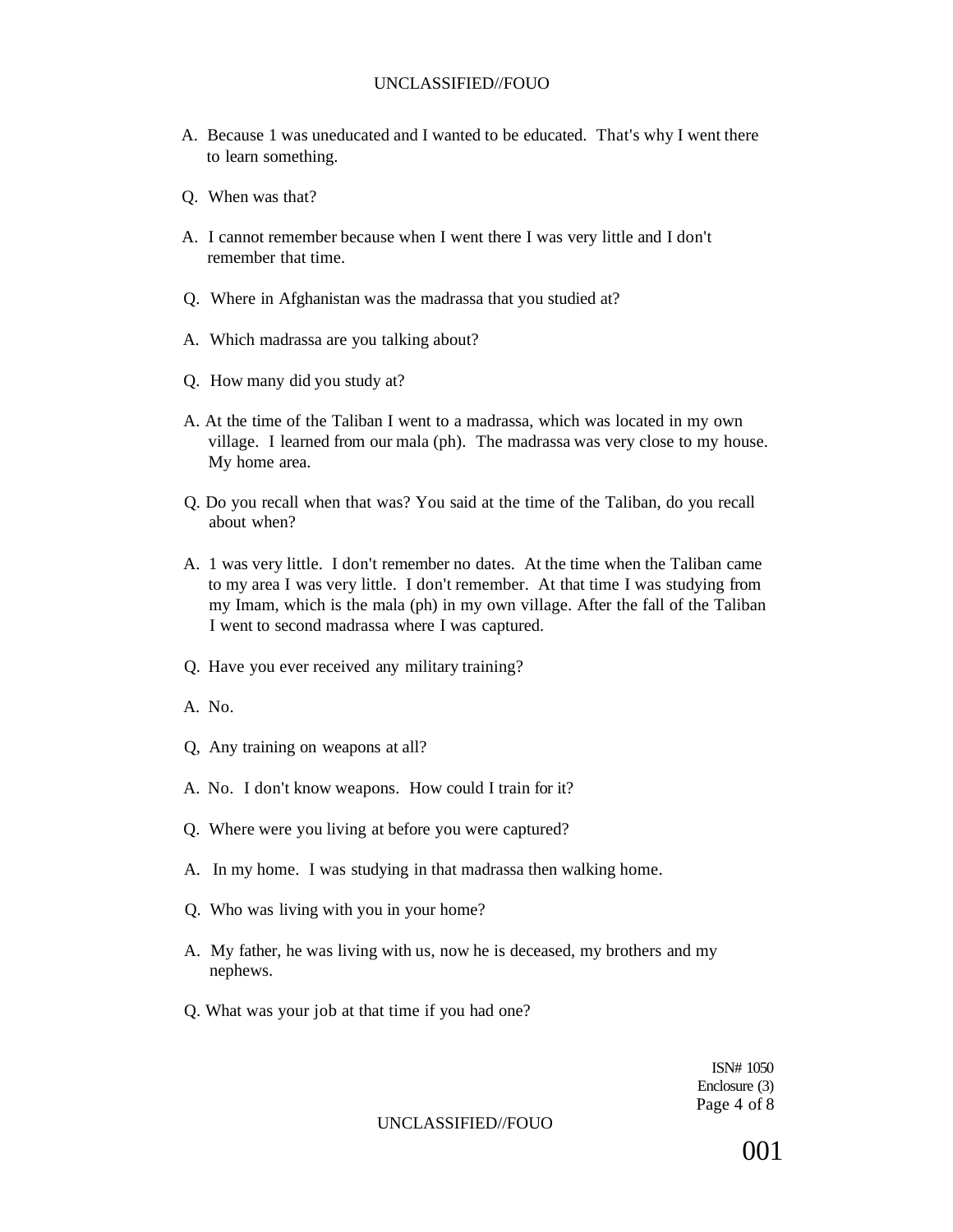- A. We have a small land. We were working on our land. We were growing corn, vegetables and wheat.
- Q. How old are you?
- A. When I was arrested, approximately I was 21.
- Q. Were you arrested before September  $11<sup>th</sup>$  of 2001 or after?
- A. I cannot recognize September 11 .
- Q. Sure, let me clarify that. The attacks on the United States. Are you familiar with those?
- A. Yes.
- Q. Were you arrested before or after those attacks?
- A. After.
- Q. To the best of your memory, about how long after?
- A. I do not have no dates. I do not know about dates. All I heard from the radio that somebody attacked America.
- Q. Again, I'm not asking for a specific date but do you have an estimate of how many days? Not a specific date but an estimate.
- A. Previously I told that I don't know dates. I've been in this jail for the past one and half years. Probably one year before that
- Q. Let me try it one last time a different way. Do you recall if it was winter time, summer time, what time of year as far as seasons are concerned?
- A. Summertime.
- Q. Can you just describe the facts and circumstances of your arrest? Who arrested you?
- A. I was walking towards the village with my friend and that village the Afghan soldiers were in there and they saw us and arrested us.
- Q. Did they explain to you why they arrested you?

ISN# 1050 Enclosure (3) Page 5 of8

UKCLASSIF1ED//FOUO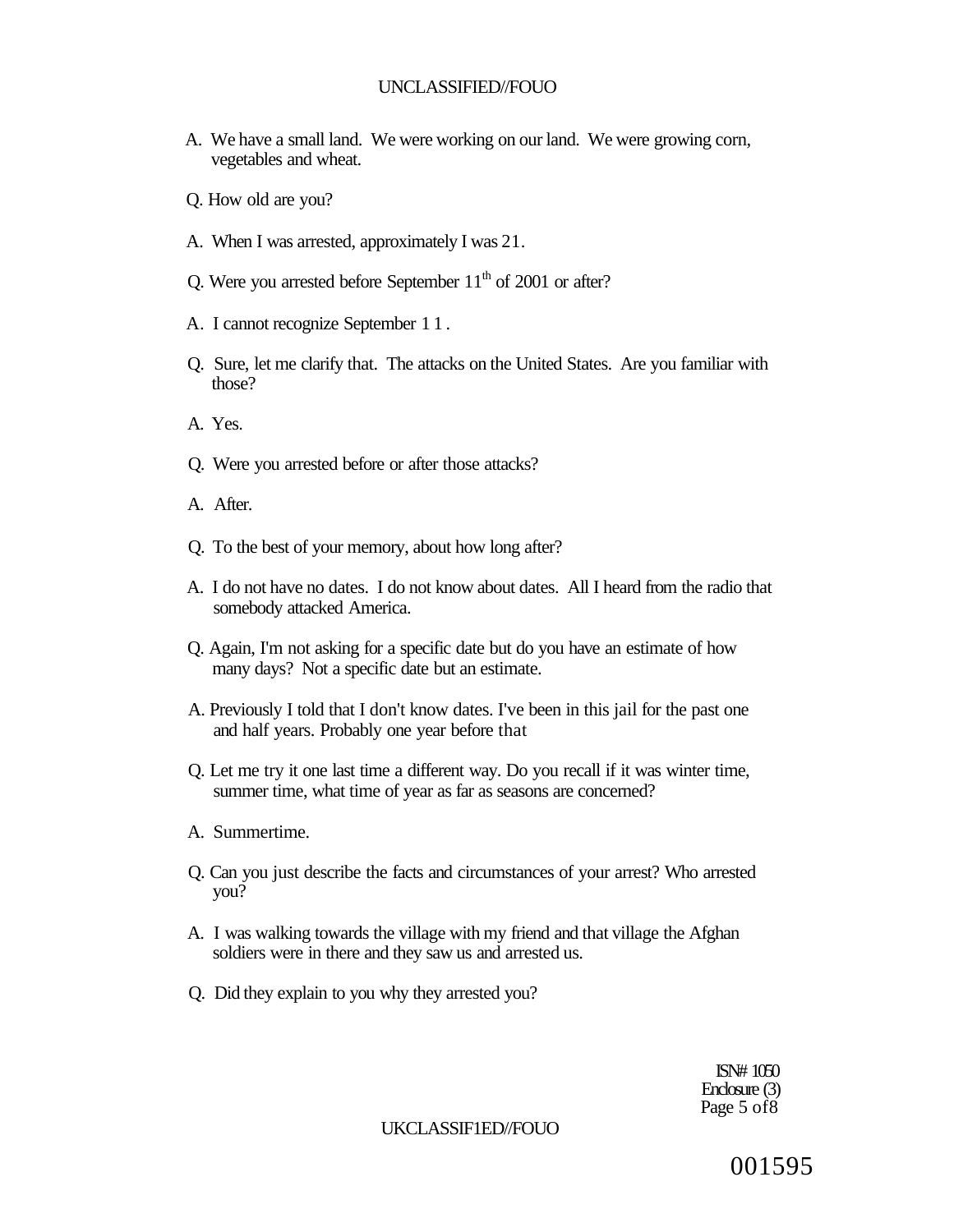- A. At the time of my capture they didn't tell me anything. When they took me to the base they told me that I attacked them and I did this and this. That's why we captured you. They didn't tell me what this was though.
- Q. Who were you arrested with?
- A. Another individual by the name of Salim.
- Q. How do you know Salim?
- A. I did not know him previously. I met him on the way going to the village. That was the time that I knew him.
- Q. Were you arrested with anybody besides Salim?
- A. At the time of my arrest nobody was with us except Salim.
- Q. Just prior to your arrest, was there any gunfire in the area that you heard?
- A. Sir, I cannot recall that I heard or not but I can tell you that that's Afghanistan, you always hear the sounds of gunfights.
- Q. What did they teach in the madrassa?
- A. In the madrassa I studied Koran, religious books, and books about Islam.
- Q. Did they teach jihad?
- A. No.
- Q. What does jihad mean to you?
- A. I don't know the meaning of jihad. Why should we call it jihad?
- Q. Did you participate or belong to any charitable group?
- A. No.
- Q. Did you ever work for al Qaida or the Taliban?
- A. No.

#### Tribunal President's questions

Q. Other than the training at the madrassa did you have any other formal education?

ISN# 1050 Enclosure (3) Page 6 of 8

### UNCLASSIFIED//FOUO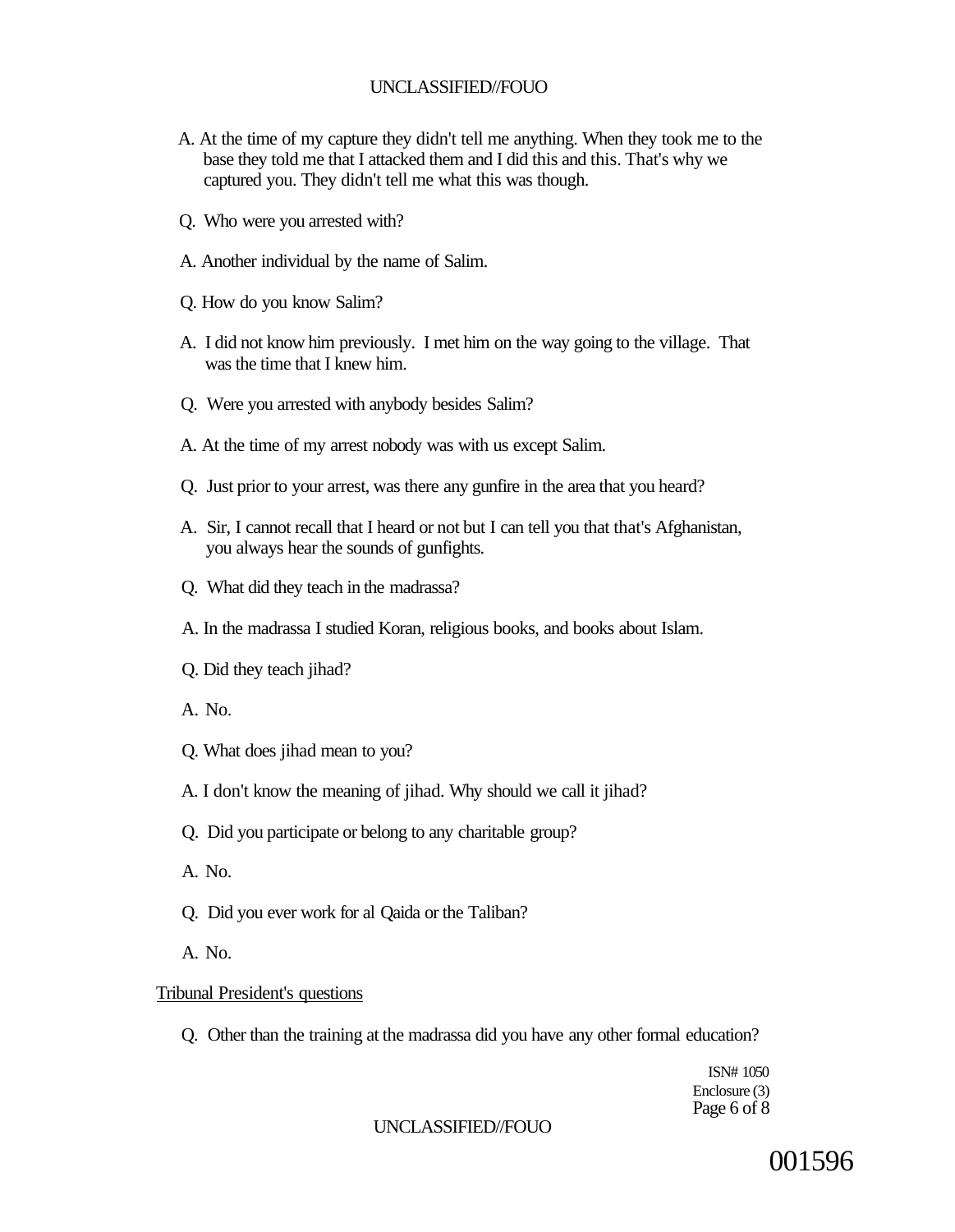A. Yes.

- Q. What level did you go up to? Elementary school or....
- A. I studied until third grade.
- Q. Was there a reason why you stopped going to the formal education?
- A. Because I couldn't study Koran. I wanted to study Koran.
- Q. In the Unclass Summary they refer to a Salerno Fire Base. Do you know where that is located at?
- A. Never heard the name. I don't know what is the meaning of Salerno.
- Q. So you don't have any idea whether the Salerno Fire Base is near your village?
- A. If I don't recognize the name, how could I know if it's close to my village?
- Q. That's what I was asking.
- A. I don't know Salerno.
- Q. Did you have any weapons on you or did Salim have any weapons on him when you were arrested?
- A. I did not have a weapon. Salim had a weapon.
- Q. Was it just rifle?
- A. I saw that he was carrying a rifle. I don't know the name of the rifle.

Tribunal President: I have no further questions. Is there anything else that you would like to tell us?

Detainee: I don't have anything to tell you and I don't have any questions.

Tribunal President: I'd like to thank you for your participation in this Tribunal today.

Detainee: Thank you very much.

ISN# 1050 Enclosure (3) Page 7 of 8

#### UNCLASSIFIED//FOUO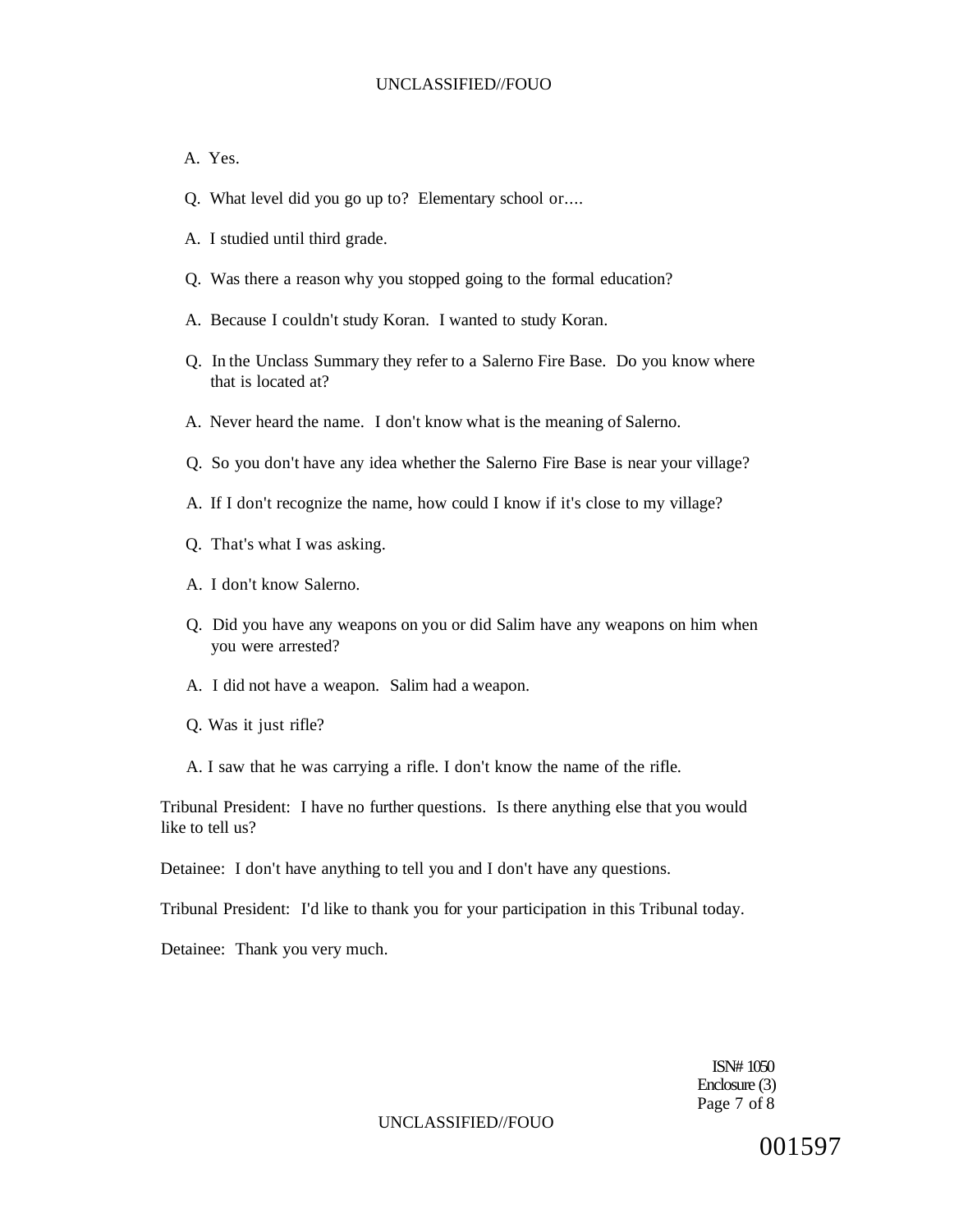*The Tribunal President confirmed that the Personal Representative had no further evidence to present and that the Detainee no previously approved witnesses to present to the Tribunal and closed the open session.* 

Detainee: Excuse me, I just remembered that I have a question.

Tribunal President: Okay.

Detainee: When the Tribunal is in session. What is my situation in the future? What would you do for me, what would you do to me?

Tribunal President: This is an administrative procedure only. Essentially, we determine your Enemy Combatant status, In just a minute I will explain to you what happens  $|\nu\rangle$ referenc&uie Enemy Combatant status decision. Please keep in mind that this is an administrative function and there is no punishment connected to it.

Detainee: Okay.

*The Tribunal President explained the remainder of the Tribunal process to the Detainee and adjourned the open session.* 

#### AUTHENTICATION

I certify the material contained in this transcript is a true and accurate summary of the testimony given during the proceedings.



Colonel, U.S. Army Tribunal President

> 1SN# 1050 Enclosure (3) Page 8 of8

UNCLASSIFIED//FOUO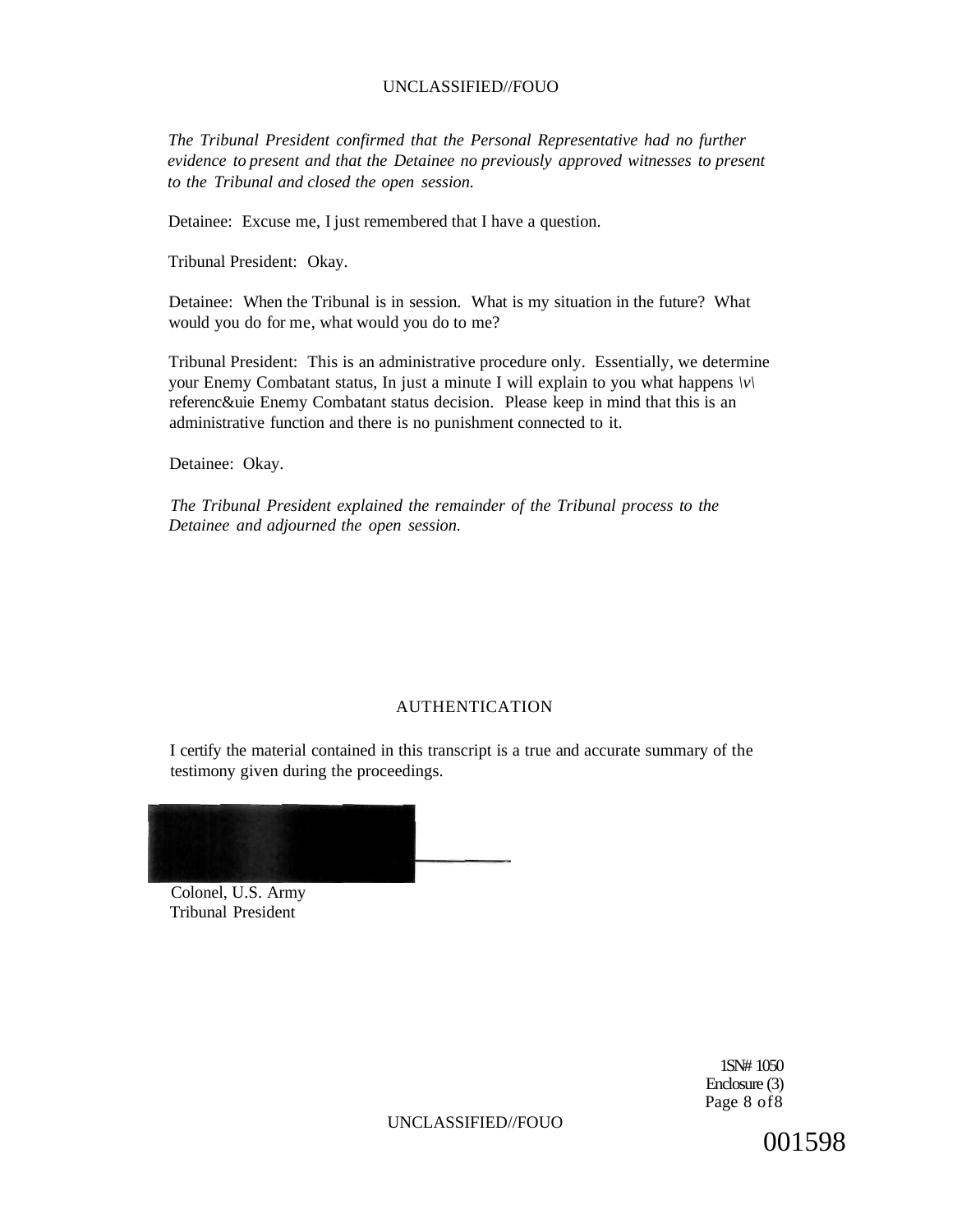#### Summarized Sworn Detainee Statement

### *The Tribunal President read the Hearing Instructions to the Detainee.*

Tribunal President: Abdul Razak do you understand this process?

Detainee: Yes of course.

Tribunal President: Do you have any questions concerning the tribunal process?

Detainee: No I don't have.

### *The Personal Representative presented the Detainee Election Form (Exhibit D-A) to the Tribunal*

*The Recorder presented the Unclassified Summary of Evidence (Exhibit R-l) to the Tribunal.* 

*The Recorder confirmed that he had no further unclassified evidence or witnesses and requested a closed Tribunal session to present classified evidence.* 

*The Tribunal President opened the Tribunal to the Detainee to make his statement and asked if he would like to make his statement under oath* 

Detainee: Yes

### *The Recorder administered the Muslim oath to the Detainee.*

Detainee: I want to know if my personal representative will talk or I will talk?

Tribunal President: He can help you present information if you would like for him to talk first

Detainee: I will talk if it is or if it was possible and then I will ask from the translator to translate.

Tribunal President: OK

*3,a. The Detainee is a member of the Taliban:* 

*3.1. The detainee served as the President of Customs and then the Minister of Commerce for the Taliban Government from 1996 until the collapse of the Taliban in 2001.* 

Detainee: First in, in the name of Allah, I work as a Taliban as a Minister of Commerce and responsible for custom of Afghanistan. I work for a certain salary and did not have

> ISN# 1043 Enclosure (3) Page 1 of7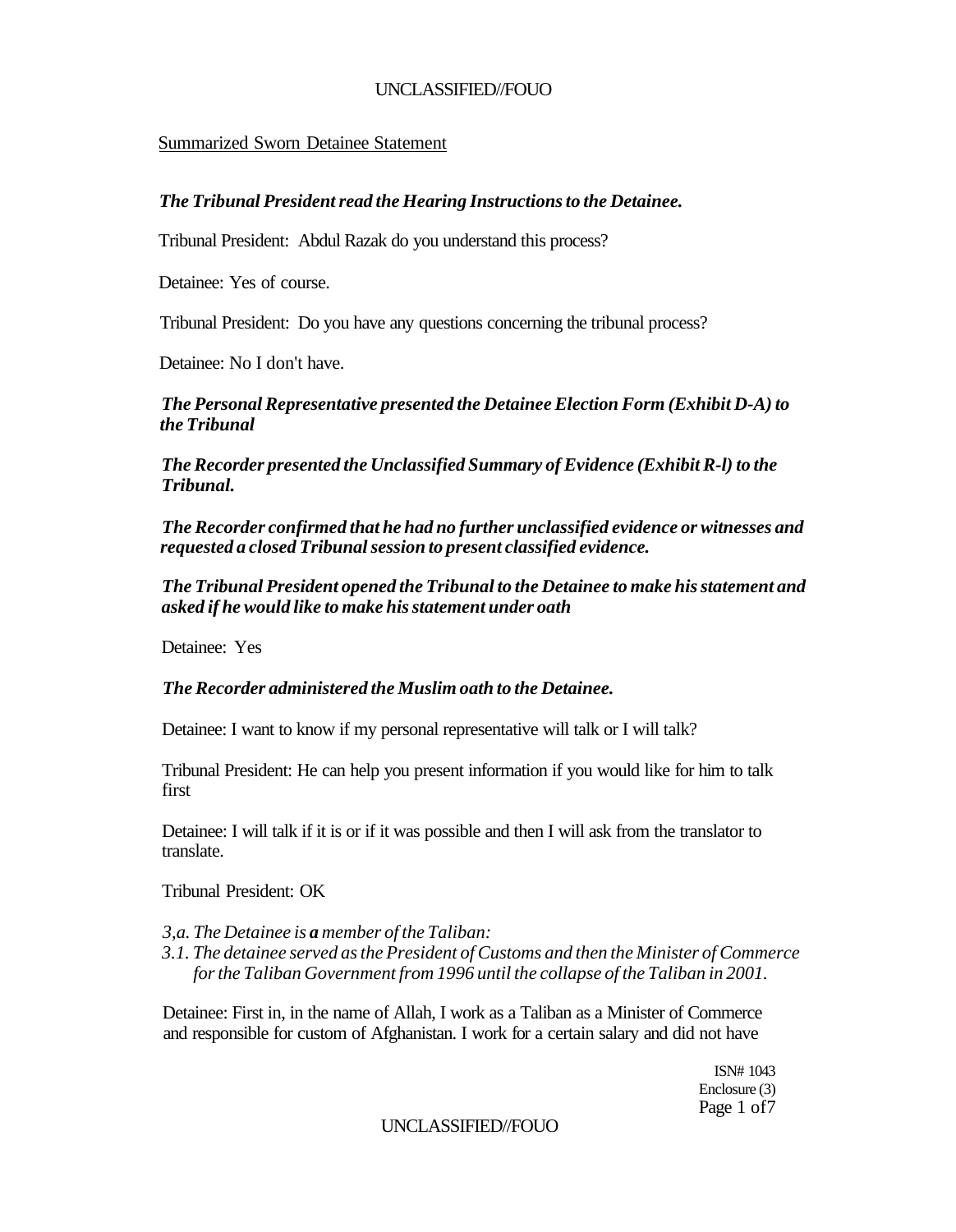anything more with Taliban. They gave me this job because I was working correctly and they gave me good salary. I wasn't a person to go to front line and fight I was only achieving my job and I was good for it begins. In Afghanistan it was only recruiting of fighting or work in the offices. I did not know about military affairs so they gave me a civilian job.

### *3.2. The Detainee was captured on 01 April 2003 by soldiers of the Afghan Military forces (AMF) near Zamtu in the GandaAb Region. He was turned over to the United States Forces later that same day.*

Detainee: Second, I was arrested in the Ganda area close to the center and that was Afghan soldiers that arrest me. After three months, I was handed to American Forces. At the time, I was arrested by Afghan Forces for the first time in the jail of Kandahar. I see American forces. I don't have any objections, they gave or they handed me to Americans on the first day later after three months. But this was the reality, 1 was handed to Americans after three months.

### *3.3. When captured by AMF soldiers, the detainee was in possession of a Kalashnikov rifle.*

Detainee: Third, President Karzai, which was President of Afghan Government, he let me to keep one Kalashnikov with me. Basically he gave me one car with two Kalashnikov. But again the government took the car from me with one Kalashnikov and one Kalashnikov remained with me. That was the Kalashnikov in Kandahar with me and from the center of Kandahar. My house is approximately one hundred and seventy kilometers away to the north of the center of Kandahar. This is petty that a Afghan Government excuses me and let me to stay in the home but after a twenty months they arrest me again and handed me to here. And, President Karzai announce it in the radio that high officials are excused and they have a car with two Kalashnikovs and they could stay in their home. Based on that announcement from President Karzai, this is not convincing. I was arrested and I was handed to Americans and I am living in here. I have this much and am I allowed to tell more then this also?

Tribunal President: Yes, please do.

Detainee: When Americans announce that Afghan government is an independent government and that excuse from the Afghanistan government for high rank workers at the time of Taliban came from the government of Afghanistan, but unfortunately we are ending in here. I didn't do any opposition against American forces or Afghan forces and I never do that If I was announcing my opposition with the government of Afghanistan, what should I do in the north of Kandahar City. That was my place, but if I was opposite of the government like other people, I should go and stay as a refugee in Pakistan or somewhere else. I believe what the president of Afghanistan said and excuse us. That is why I start living in that way in the ftiture. It was possible to support my government. If president of Afghanistan excuse me and I was in the home, I did not have to do any

> ISN# 1043 Enclosure (3) Page 2 of7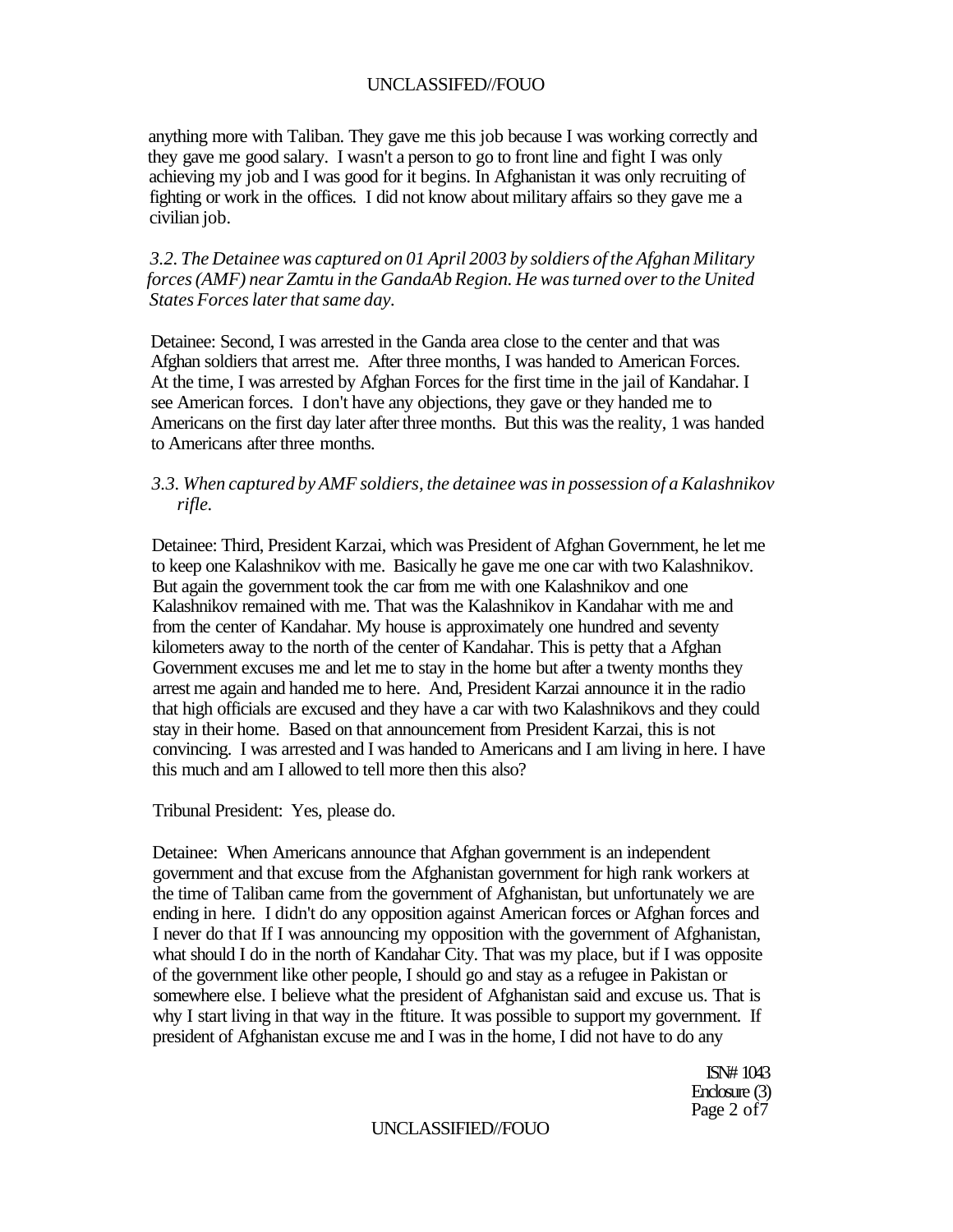balance. So why am I living twenty months in the jail? This is not good for the President situation, if he is announcing with the level of being the president of a country and excuse us, but later the forces of that country come and arrests us. Putting us in jail, that will decrease the honesty of the president according to this announcement and, people according to this announcement, think Afghanistan government does not have any authority and it will go by the order of the second country. This is all I have to say in front of this tribunal. I don't have anything more and I appreciate you let me talk.

Personal Representative: I have one more bullet, one more sentence he gave me earlier

Detainee: That is correct.

Personal Representative: Regarding the third point about being captured with the rifle, he was not fighting at all. He was at his nephew's house and was carrying the rifle as everybody does for protection

Detainee: When I wanted to go to my nephew's house it was night. That was why I carried my Kalashnikov also.

Tribunal President: I like to say at this point that this is the only information that the tribunal has seen in reference to your situation. Would you be willing to answer some questions that we may have?

Detainee: Yes, of course.

Tribunal President: Personal Representative, do you have any questions for the Detainee?

Personal Representative: No ma'am.

Tribunal President: Recorder, do you have any questions for the Detainee?

Recorder: No ma'am.

Tribunal President: Do any Tribunal members have any questions for the Detainee?

Tribunal Members' questions

- Q. Sir, you said that you worked for the Taliban? Were you a member of the Taliban?
- A. That's good; that was a good question. It is in my file. Also, I confess that it was a commander. He is named Itzatofol (ph.). He said that you have to work with us and he is living close by us also. I told him, I am not a person with fighting. I cannot fight at all, and he said," if you cannot fight, I will find you a civilian job

ISN# 1043 Enclosure (3) Page 3 of 7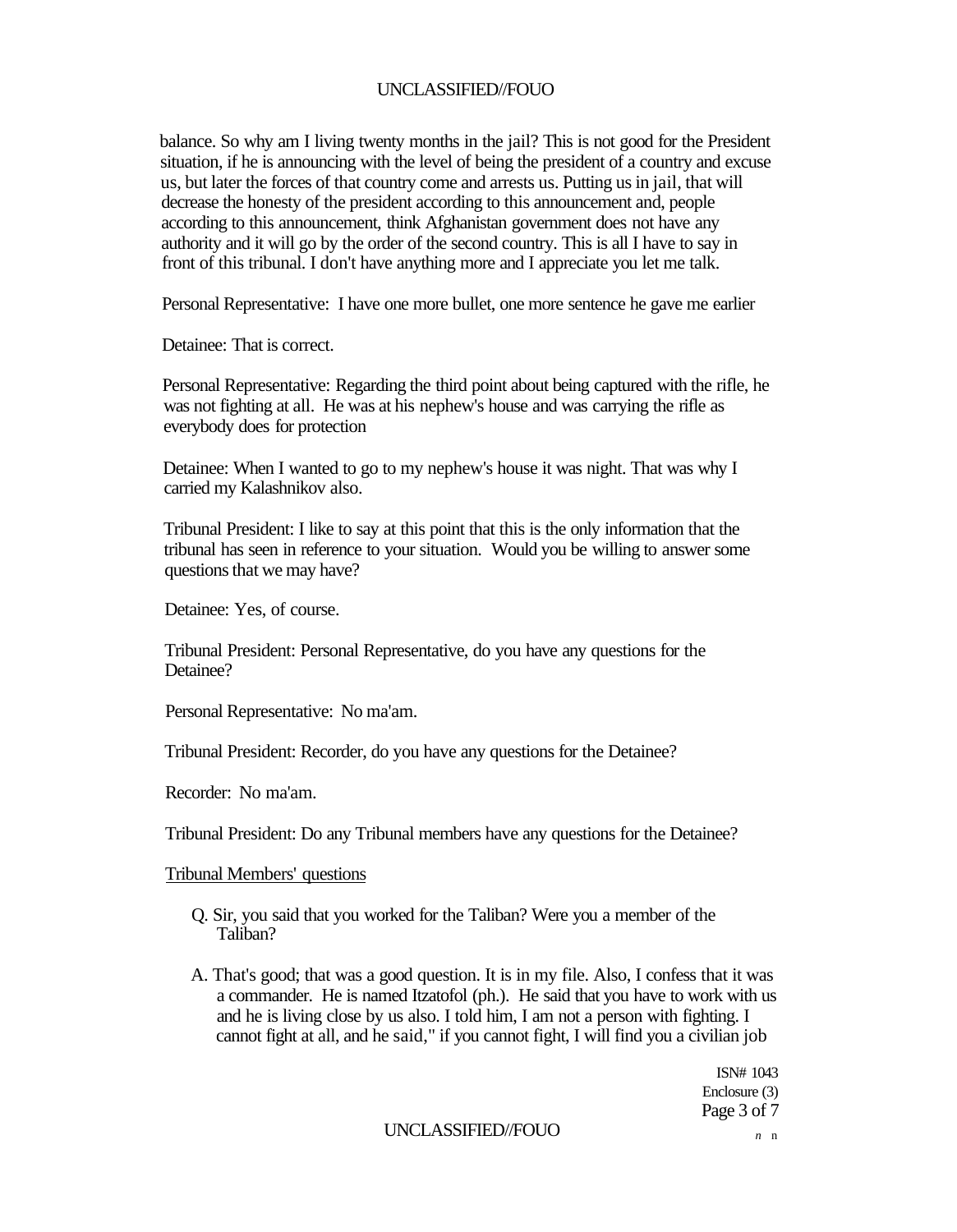### UNCLASS1FIED//F0U0

and you have to work with us." That commander was Abdul Salam (ph.) and he was Malam Aim Mas's (ph.) bodyguard. After three years and Taliban was ruling the government, then he presented me to Taliban government, and Abdul Salam (ph.) was trying to get me the president of Customs in Kabul City.

- Q. So, I take it by your answer you were a member of the Taliban?
- A. No, I was not a member of Taliban. That is why after three years, they gave me that position. If I was a member of Taliban the first time, they would have given me that position.
- Q. When did you stop working for the Taliban?
- A. When the government of Taliban dropped out of power in Kabul City.
- Q. Did you have any affiliation with the Taliban after the government dropped?

A. No

Q. Have you ever used any weapons offensively against anyone else?

A. No.

- Q. Did anyone ever explain to you why you were arrested?
- A. Only the Americans told me why I was arrested but Afghan government never.
- Q. What did the Americans tell you?
- A. The Americans told me that the Afghan forces delivered you to us because you had a weapon and you were working for the Taliban.
- Q. You testified earlier that President Karzai excused high ranking Taliban members; my question is, was this published some where like in a newspaper or any other source?
- A. Afghan T.V., Afghan radio, American radio in Afghan language, BBC; these are official news, everybody gets the same thing.
- Q. Do you know about how long after the Taliban fell that announcement was made?
- A. Approximately one month later from the drop from power. When I was in Kandahar (ph.) jail, it was announced whoever is Taliban and they are not in opposition to the government. They are excused.

ISN# 1043 Enclosure (3) Page 4 of7

UNCLASSIFIED//FOUO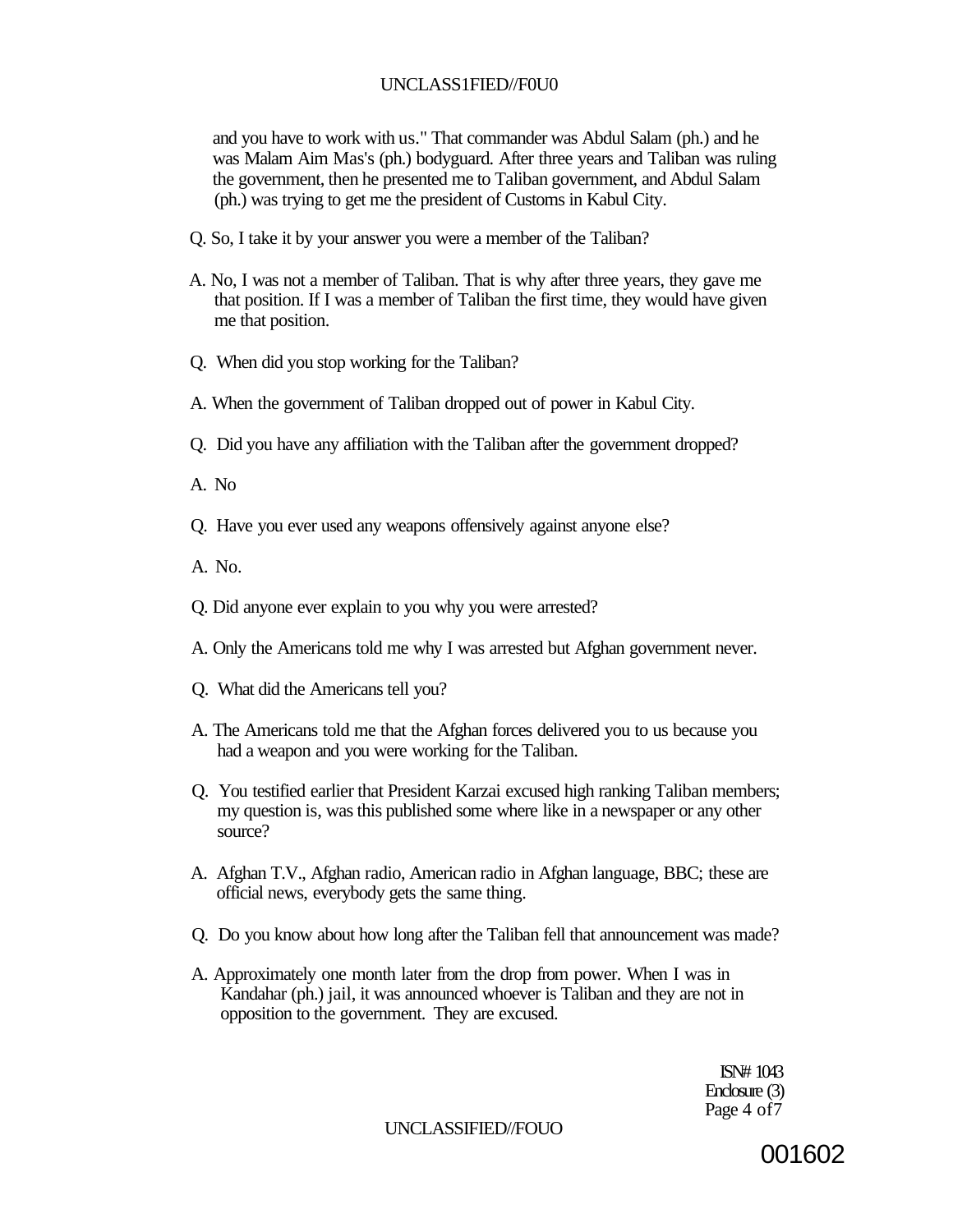- Q. Since the Taliban fell, what have you done to support yourself, what has been yourjob?
- A. I have ten acres of land and I have been working as a farmer to support myself.
- Q. What type of crops?
- A. In this small land we are growing almonds and spices.
- Q. Since the Taliban fell, have you been affiliated with or a member of any political party?
- A. No

Tribunal Member: I have no further questions, thank you.

Detainee: In regards to all of your questions, all the money that was in my home was my money but Taliban money was not in my home and I did not have anything to balance with the government, all what I had belonged to me.

- Q. In regards to the first question that the detainee was the President of Commerce and the Minister of Customs, what did you do in those positions?
- A. At that time Customs of Afghan was not very strong for export merchants would have to come to him to value the goods for exports. I would set a value of the goods and write a slip and the merchants would pay the tax at the bank. The bank would give the merchant a slip to export his goods across the border. Most of the exports were Afghan carpet, almonds, animal skins; almonds shelled and unshelled, spices and fruit.
- Q. How did you feel about the Americans coming over to remove the Taliban?
- A. When the Americans came over to grab the power, we had chose Karzai as president and we were sure that Afghanistan was going to be rebuilt; the roads, and schools. We were happy because the country was unstable and we were sure that the stability would come back. I did not leave because I supported the government of Karzai.

Tribunal Member: Thank you very much

Tribunal President's questions

Q. That brings up one of the questions that I have. Since you are an educated man and have had had all these jobs, did you offer to help the Afghan government?

> tSN# 1043 Enclosure (3) Page 5 of7

UNCLASSIFIED//FOUO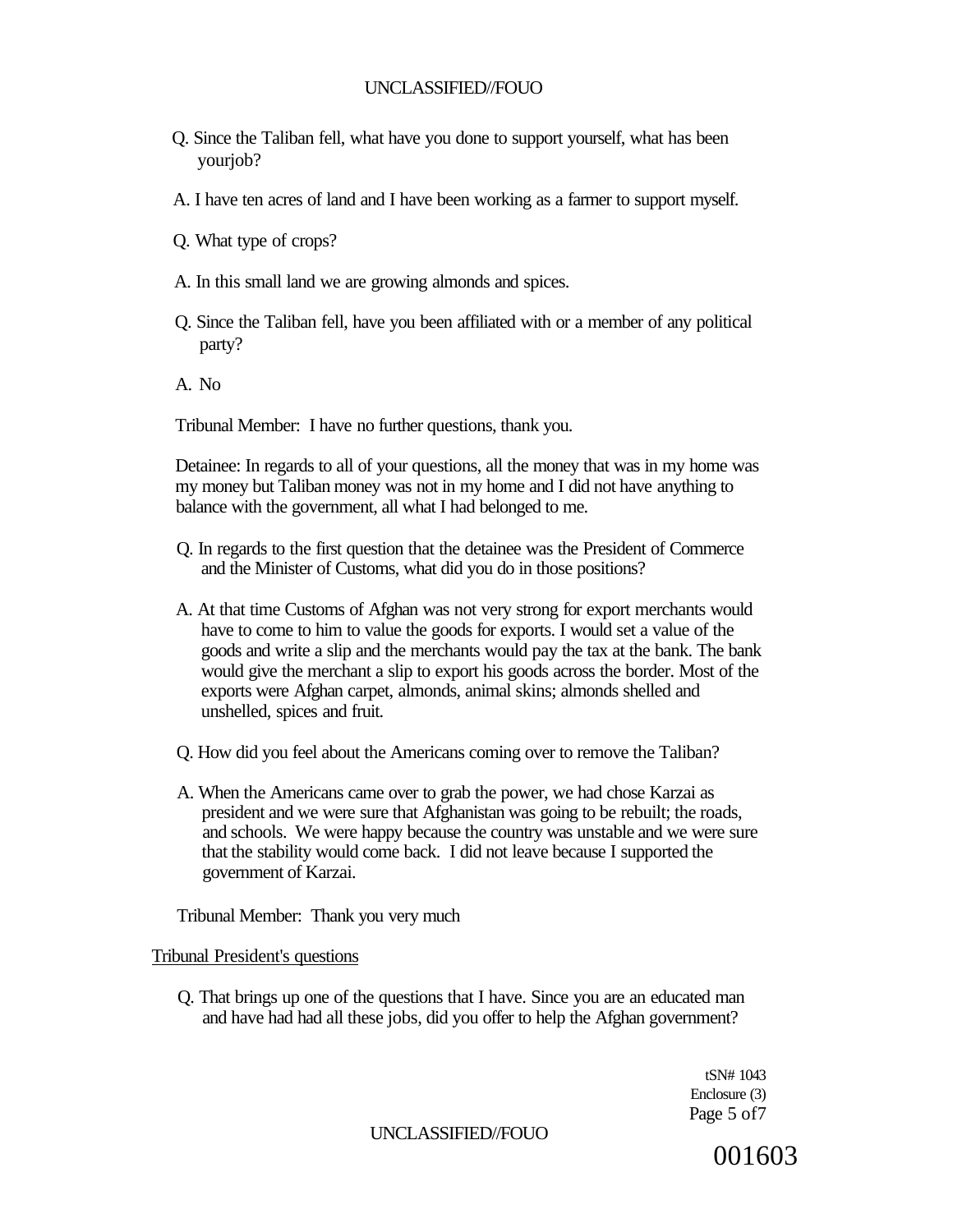- A. No, the first time I did not request it because the Taliban was gone from power and they said we had to stay at home. Later they said that they only wanted people who had been in government before.
- Q. Did you ever have contact with any high-ranking Taliban that may have been your friends after the fall of the Taliban?
- A. No I did not. 1 did not have any contact because I did not need them and I did not have any wireless equipment.
- Q. You said you were arrested at your nephew's house?
- A. Yes
- Q. Did your nephew support the new government?
- A. No
- Q. Was he actively working to undermine the new government?
- A. No, he is a little kid.
- Q. He is a small child?
- A. He is young and about eighteen years old

Tribunal President: I don't think we have any further questions.

Tribunal President: Pd like to thank you for your participation in this Tribunal today.

Tribunal President: Is there anything else that you would like to tell us?

Detainee: No, I don't have any anything to say. I appreciate this conversation between us. The Americans did good things for us.

*The Tribunal President confirmed that the Personal Representative had no further evidence to present, that the Detainee had no previously approved witnesses to present to the Tribunal and closed the open session,* 

> ISN# 1043 Enclosure (3) Page 6 of 7

#### UNCLASSIFIED//FOUO